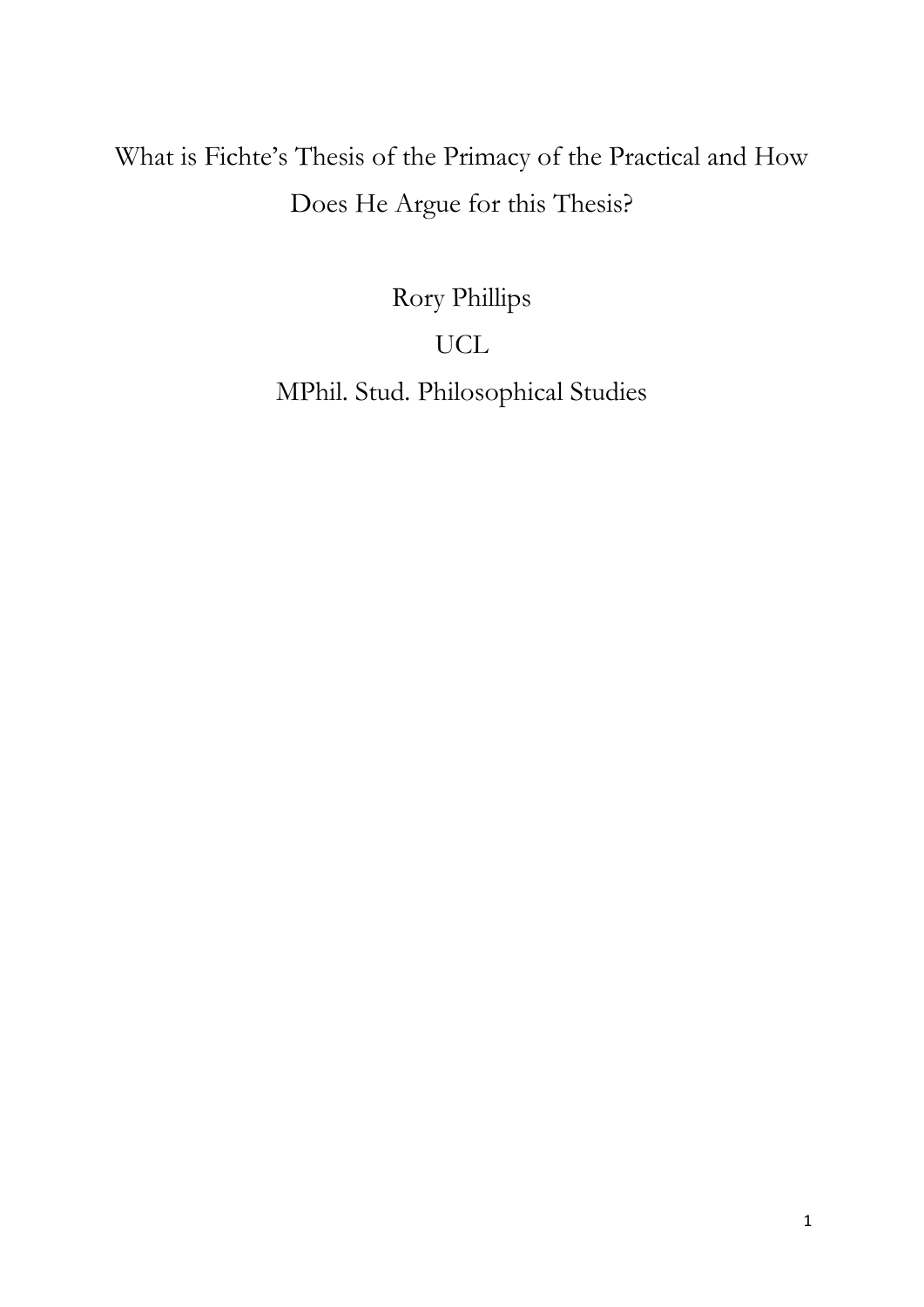I, Rory Phillips, confirm that the work presented in this thesis is my own. Where information has been derived from other sources, I confirm that this has been indicated in the thesis.

#### Abstract

Fichte is well known for adhering to some version of the thesis of the Primacy of the Practical. There remain questions over the exact nature of this Primacy, and to what extent Fichte is committed. Furthermore, Fichte's arguments for this thesis, which appear across the full range of the Jena period writings, are opaque. This thesis attempts to resolve both issues. I start with an outline of Fichte's positions in theoretical philosophy, and present a sympathetic defence of his version of what has been called the transcendental argument against determinism. By doing so, we can see the force of one sense of the primacy of the practical – a methodological sense. I continue to demarcate various senses of what Fichte might be taken to mean by the Primacy of the Practical, identifying the most important sense as a transcendental interpretation of the primacy of practical reason. In doing so, I reject interpretations of Fichte that have recently been advanced by Breazeale and Zöller. I then attempt to outline Fichte's complex transcendental and dialectical strategies to support this thesis, with special attention to the texts of the 1794 *Grundlage des Gesamten Wissenschaftslehre* and the 1796-9 *Wissenschaftslehre nova Methodo*.

#### Table of Contents

I: Idealism versus Dogmatism – 3

II: The Transcendental Argument Against Determinism – 8

III: The Different Senses of the Primacy of the Practical – 15

IV: "Without a Striving, no Object is Possible" – 26

V: Pure Willing and the Circle of Knowing and Doing - 37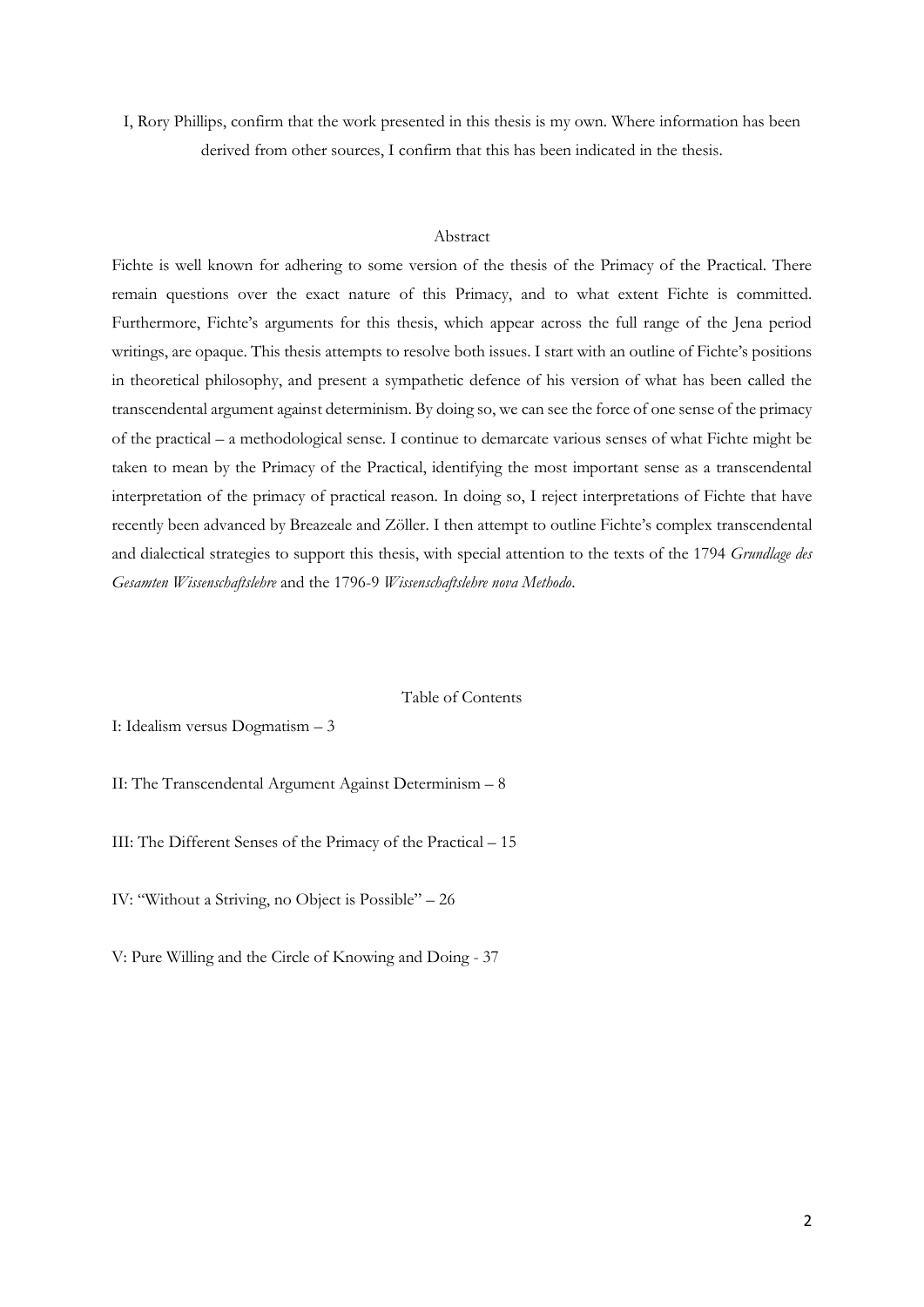#### **I: Idealism versus Dogmatism**

1

 I intend to give an exegesis, explanation, and defence of Fichte's position with regards to what is known as the primacy of the practical. <sup>1</sup> There are two main types of position that one could designate with this label – one being roughly a metaphysical thesis and one being a thesis about the constitution of reason and I shall focus on the latter, also known as the primacy of practical reason (PPR). I shall begin by noting that there are various ways one might think that practical reason, the faculty or power of reason to be practical, is primary. For example, one might think, like Kant does, that practical reason is primary on the basis that it can allow the agent to legitimately assent to propositions that theoretical reason must remain agnostic on. But Fichte seems to want to strike at something rather different than this, something that goes into the nature of the architecture of self-consciousness, rather than at the kinds of propositions that we can justifiably believe because we possess such a power of practical reason.

 There is also the metaphilosophical sense of the primacy of the practical, which comes to the fore in Fichte's well-known statement that the type of philosophy one espouses depends on the type of person one is. I shall begin with a short detour as to Fichte's theoretical philosophy and its starting point.<sup>2</sup> It is my contention that the metaphilosophical sense of the primacy of the practical, whilst not the most fundamental sense, is important to a correct understanding of Fichte's project. After clarifying this methodological issue and providing a reconstruction of what Fichte might have thought, I will move on to briefly discuss Fichte's theoretical philosophy to get an understanding of Fichte's overall project, before moving on to PPR.

 Fichte's opposition between idealism and dogmatism, the two possible systems of philosophy, enables us to get a grip on some of the fundamental issues. The most fundamental issue between the systems is the correct starting point of philosophy. For Idealism, it is the I, or the self. For dogmatism, it is the thing – the thing-in-itself, as Fichte says.<sup>3</sup> However, one issue that comes to the fore, and one that certainly occupied Fichte, is not with the starting points of the systems, but with the results of those systems. Fichte thinks that dogmatism not only characterises the clear majority of other philosophical systems (apart from Kant – only on Fichte's rather unorthodox reading of Kant – and Beck), but also that Spinoza represents the best exposition of dogmatism.<sup>4</sup> Spinoza's philosophy ends up with a denial of some of the basic and

<sup>1</sup> Whenever I cite works that originally appeared in German, I first put the page numbers of the standard German texts (where available) and then the page numbers of the English translations.

<sup>2</sup> A similar defence of Fichte on this point occurs in chapter 3 of Allen Wood *Fichte's Ethical Thought* (Oxford, Oxford University Press, 2016). Wood emphasises the normative underpinnings of assent to propositions and choice between epistemic alternatives.

<sup>3</sup> J. G. Fichte, '[First] Introduction to the *Wissenschaftslehre*' in *Introductions to the Wissenschaftslehre and other writings 1797- 1800*, trans. & ed. Daniel Breazeale (Indianapolis, Hackett, 1994[1797/8]) I:427-8, 12-3. It must be noted that Fichte probably does not have the Kantian conception in mind. Fichte's imagined opponent is someone like Spinoza, someone who we would now identify as a naturalist of sorts. Fichte wants to designate all transcendental realists as dogmatists, and Kant *under one interpretation* - one that Fichte does not favour. Fichte uses the locution to highlight that it is about independent objects that the dogmatist is concerned about.

<sup>4</sup> There are questions, of course, about Fichte's interpretation of Spinoza, and how much his reading was influenced by Jacobi and the "Pantheism controversy", but I leave these aside for now.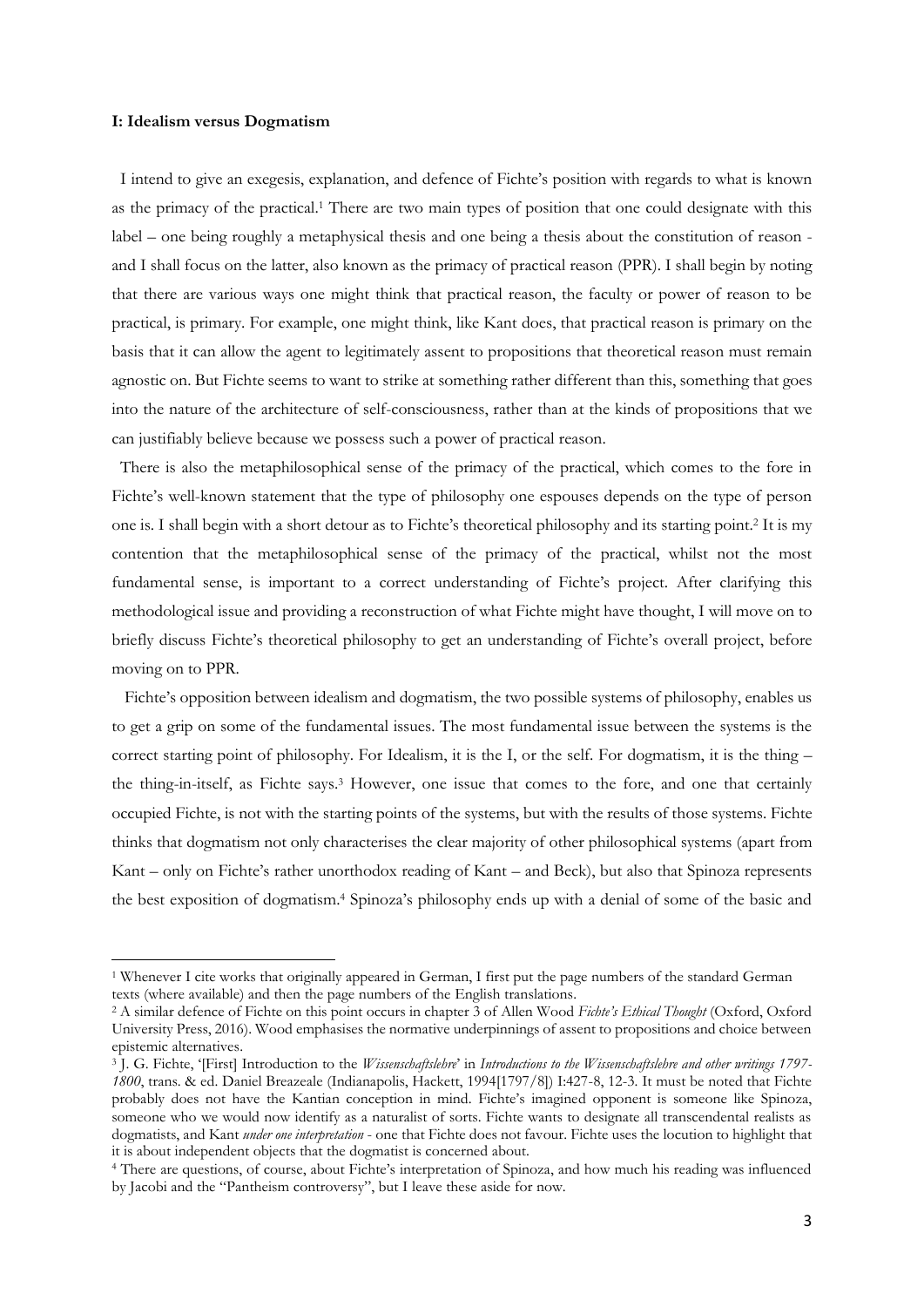most certainly known facts of life – that we are selves, that selves are free, and that we have veridical experience. For Fichte, the dogmatist, if they are consistent, denies these – claiming that self-hood is an illusion, freedom is unreal, and that our ordinary experience of the world does not reflect the reality of things. This is, Fichte thinks, an intolerable position. Fichte appeals to the extreme unintuiveness of such a position, and argues that only idealism can provide the security of selfhood, freedom, veridical experience, and, perhaps most importantly, morality.

 Thus, Fichte's move can be seen to be something of an appeal to intuition regarding the results of a system of dogmatism. Intuition, Fichte thinks, is on idealism's side. Idealism has never been consistently or fully carried out, so Fichte says that we should wait and see whether it can be carried out, and whether it can deliver on the promises of its intuitiveness to safeguard ordinary thought in a way that consistent dogmatism cannot. We must take care, however, when reading these passages. Though Fichte speaks of 'idealism' in contradistinction to 'dogmatism' he does not regard 'dogmatism' as straightforwardly identical with 'realism' (whatever one makes of such a view). There are, we find out, dogmatist idealists (such as Berkeley), and dogmatist realists. Dogmatism is not straightforwardly a view about the existence or nonexistence of the external world, or even the independence of the world from the mind, but an account of both the starting point of philosophical reflection and a view of what Martin calls 'objective reference'.<sup>5</sup> The dogmatist is fundamentally committed to the view that the principle of causality is 'a sufficient explanatory resource for the theory of objective consciousness'. <sup>6</sup> Understanding this point is crucial, because the claim that idealism has greater intuitive appeal than realism is, to both Fichte and our contemporary ears, implausible. Rather, the intuitive appeal of idealism is as opposed to dogmatism, which has as determinate forms of itself some forms of realism. But the intuitive appeal of dogmatism, especially when one considers the end results, is, Fichte contends, lacking.

 To return to the main discussion, Fichte's emphasis on the results of dogmatism and idealism has been said by one commentator on Fichte to be a key part of the doctrine of the primacy of the practical – that 'everything must be true which is required for duty to be possible'.<sup>7</sup> Fichte will appeal to intuition, which affirms the existence of moral obligations and so on. On Talbot's reading, Fichte argues that if there is an X such that moral obligations would not be possible without X, then X must be. Conversely, if there is a theory that denies that X, then they must, to be consistent, deny that there are moral obligations. Such considerations are what, I think, are driving Fichte's thought when he claims that idealism has more intuitive appeal than dogmatism.

 The appeal to intuition, however, is not sufficient on its own.<sup>8</sup> What Fichte wants is for the audience of the debate between idealism and dogmatism to, as he says: 'Attend to yourself; turn your gaze from

<sup>5</sup> Martin *Idealism and Objectivity: Understanding Fichte's Jena Project* (Stanford, Stanford University Press, 1997) 18

<sup>6</sup> Martin, *Idealism and Objectivity* 41

<sup>7</sup> Ellen Bliss Talbot, 'The Philosophy of Fichte in its Relation to Pragmatism' *The Philosophical Review*, Vol. 16, No. 5 (1907) 504

<sup>8</sup> For example, G. E. Moore (in his review of one of the Kroeger translations of Fichte), *International Journal of Ethics*, Vol. 9, No. 1 (Oct. 1898) takes the view that dogmatism and idealism are equal, no matter what. Moore says that Fichte 'has only to say on his side that his presupposition enables him "actually to construct a philosophy", and "has intuition on its side;" both which advantages may be equally claimed by the other side' (96-7).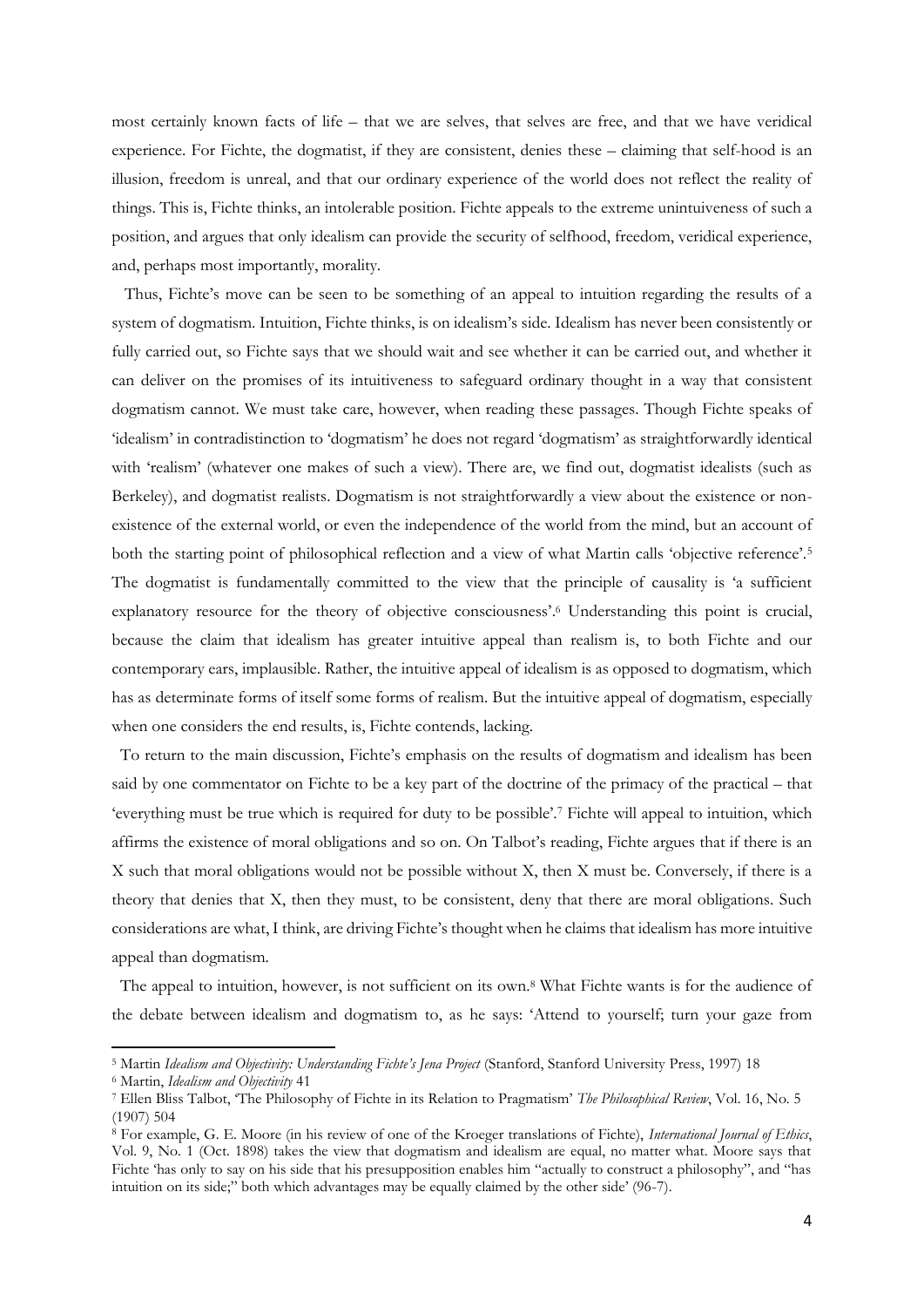everything surrounding you'. <sup>9</sup> Fichte claims that if we make a serious attempt at this, to think ourselves alone, then we will come to see that a theory that tells us that we ourselves are illusions, such as Spinoza's, is not the philosophical theory that we wanted.

 Thus stated, Fichte's move is simple – he asks the would-be dogmatist whether they are content with a philosophical system that tells them that everything (or almost everything) they think they know is illusory, including, crucially, their own self-conceptions and conceptions of what is moral. Of course, this will not convince the committed dogmatist. Those who already sign up to such a program, and are therefore either aware of these results but uncaring, or aware and think of them as *virtues* are not going to be swayed by Fichte's appeal to intuition. I shall look further at what Fichte might say to the committed dogmatist in the next chapter. For now, I shall concentrate on some of Fichte's basic theoretical positions.

 I said above that, in Fichte's view, idealism has not been carried out consistently or fully. Fichte thinks that he needs to try to do so to guarantee our conceptions of ourselves as moral agents. However, this is fundamentally a type of experiment. Whilst Fichte does, as Talbot says, have a metaphilosophical principle that those things that are necessary for duty must be true, it would be more correct to say that they must be thought to be true. Of course, this weakens the claim, but it does more justice to Fichte's view. It would not be right to attribute to Fichte a view on which all the claims that are required for moral obligation to be actual are themselves therefore true, rather that we are prima facie warranted in our belief in them. This is because they contribute to a fundamentally normative conception of ourselves and our lives. But the committed dogmatist will claim that the whole conception is wrongheaded. As I will show in the next section, Fichte has his own response to this, but I mention this here because we should understand why Fichte should not be taken to say that these things are therefore true. This shows the experimental character of Fichte's idealism. Fichte claims that because of our prima facie warrant in belief in our selfhood and freedom, we have reason to think that idealism as a system is possible. But to show its possibility is to carry the system out.

 In other words, Fichte adopts the procedure (as a transcendental philosopher) of Kant, and the natural scientist, by stating his hypothesis and then only after that is stated investigating the relevant phenomena.<sup>10</sup> Only at the end of the *Wissenschaftslehre* will the starting point show itself to be the correct one.<sup>11</sup> The truth

<sup>&</sup>lt;sup>9</sup> '[First] Introduction' I:422, 7

<sup>&</sup>lt;sup>10</sup> For a good expression of this as the core of Kant's method, see Norwood Russell Hanson, 'Copernicus' role in Kant's Revolution', *Journal of the History of Ideas*, Vol. 20, No. 2, (Apr. 1959), esp. 276-9. See also Immanuel Kant, *Critique of Pure Reason*, trans. Norman Kemp Smith, (London, Macmillan, 1990[1781]), B-preface *passim*, for Kant's own statement of his method and the famous comparison with Copernicus and the far less famous, but actually more illuminating comparison of himself with Bacon, Stahl, Toricelli, and Galileo; J. G. Fichte, *Foundations of the Entire Science of Knowledge*, trans. Peter Heath & John Lachs (Cambridge, Cambridge University Press, 1982[1794]), I:92/93, for an example in Fichte, where he states that the laws of logic are tacitly assumed, and their proof is offered later. See also Gunter Zoller, 'An Eye for an I: Fichte's Transcendental Experiment', in *Figuring the Self: Subject, Absolute, and Others in Classical German Philosophy*, David E. Klemm & Gunter Zoller (eds) (New York, SUNY Press, 1997), pp.73-95, esp. 78. <sup>11</sup> This point is also relevant to the striving argument. See Martin, *Idealism and Objectivity* 135. Martin thinks that the reason why the starting point of the 1794/5 *WL* does not appear in the striving argument is because in a sense it is the conclusion of the argument. Compare also Roderick Chisholm *Person and Object: A Metaphysical Study* 15ff where Chisholm says there are certain things which we have the right to take for granted, such as immediate knowledge of ourselves, and that we are really free. Of course Chisholm would want to say that it is possible that rigorous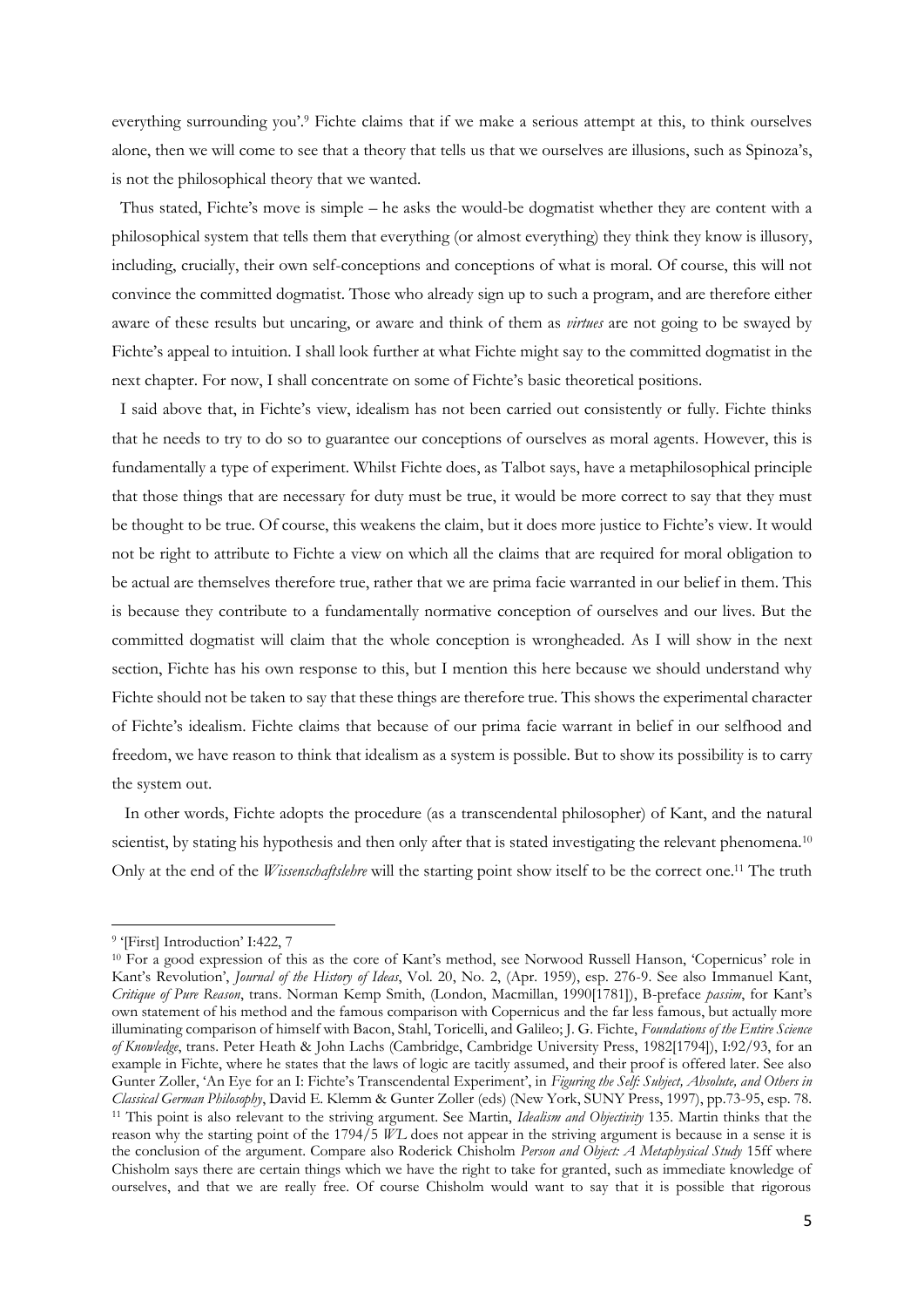of Idealism can only be established on the completion of a philosophical system grounded on Idealism's first principle. This section was focused on why we should take Fichte seriously when he states that we should use the principle of Idealism when we begin systematic philosophy. I take it that I have at least shown the motivations for this view, and explained Fichte's method, according to which to require explicit argument for the starting point of one's philosophy is wrongheaded. Now it is appropriate to discuss Fichte's theoretical philosophy to get a general sense of his commitments which will help us orient ourselves towards a theory of PPR. I will also outline briefly why Fichte is so interested in this project. I shall first focus on the early Jena WL, and then look at the later Jena system.

Fichte states that his task is to discover the first principle of all human knowledge.<sup>12</sup> Recall that the standoff between idealism and dogmatism was partly about the correct starting point in philosophy. The dogmatist wants to explain everything by reference to, ultimately, things. The idealist, by contrast, wants to explain everything with reference to the I. The idealist's first principle is that the I posits itself. In other words, a thing is self-conscious to the extent that it is aware of itself as self-conscious. In the simplest terms, Fichte begins with the first immediately known aspect of consciousness – that *I am.* Note, however, that this formulation is misleading insofar as he claims that the act of self-positing occurs outside of experience – it is the ground of experience, and as such cannot be a part of experience, unlike the ordinary judgement that I am.

 Fichte begins his 1794 Wissenschaftslehre by stating something that is completely and transparently true, and self-evident, namely, the logical principle of identity, or A is A.<sup>13</sup> Fichte has a rather idiosyncratic reading of this claim as 'If A is posited, then A is posited'. By virtue of this, Fichte regards the principle of identity as a judgement, albeit, one that does not have existential import – that is, to say that A is identical with itself is not to say that A *is*. But Fichte notes that if this is the right way to construe the principle, then the thinker (or judger) is implicated in the thought.<sup>14</sup> In Fichte's words – 'the I asserts, by means of X that A *exists absolutely for the judging self, and that simply in virtue of its being posited in the self as such*'.<sup>15</sup> In other words, we do not get a philosophical principle out of the content of the logical principle of identity, but we do get a philosophical principle out of the implications of the principle of identity being asserted.

 For Fichte, the necessary structure of self-consciousness (the Act of self-positing) is the following. There is an act of self-assertion, of self-positing. There is then a positing of the Not-I. This is because all determination is negation – there cannot be a determinate positing of the I without claiming that the I is not something. The Not-I is opposed to the I insofar as it is everything the I is not (i.e. it is being, not activity).<sup>16</sup> There is then what he calls the mutual limitation of these two posits, so they can be thought

philosophical argumentation could lead to us giving up these beliefs, and Fichte would probably think this is not really possible, for reasons that will become clear in section II.

<sup>12</sup> *SK*, I:91, 93

<sup>13</sup> *SK*, I:93, 94

<sup>14</sup> *SK*, I:94, 95

<sup>15</sup> *SK*, I:95, 96

<sup>16</sup> When Fichte says 'opposition' he does not usually mean contradiction – at one point in the *Attempt at a Critique of all Revelation* he explicitly differentiates them. J. G. Fichte, *Attempt at a Critique of all Revelation* trans. Garrett Green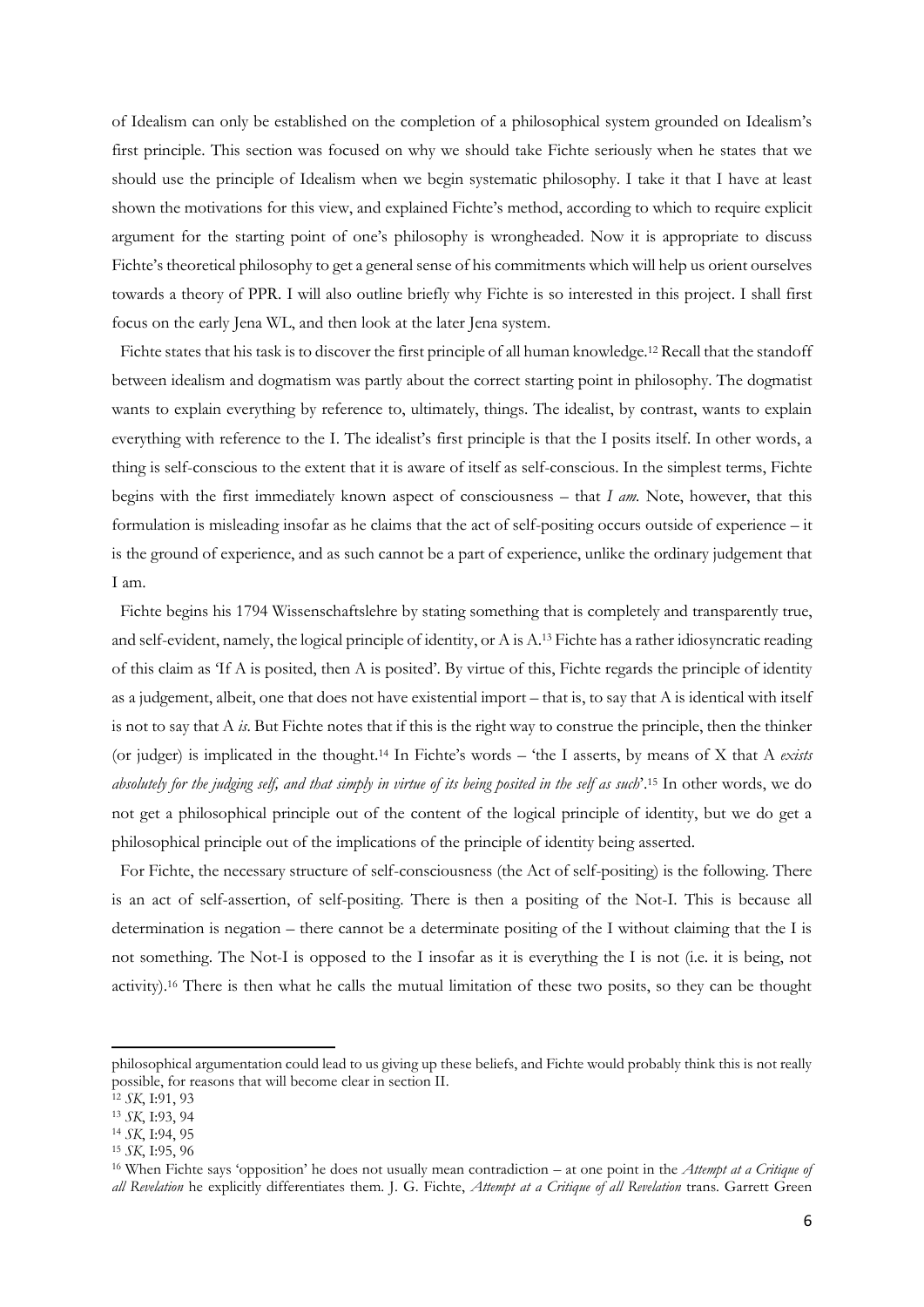together as jointly making up reality. In the later work, Fichte puts the point like this: there are two fundamental actions of the  $I$  – the self-positing and the positing of the not-I as one act, and then what he calls the 'reiterated positing of what has already been posited'. The first action is the ground of consciousness and experience which lies outside experience and cannot be grasped within it. The second action is consciousness itself.<sup>17</sup>

He refers to this claim later, when he goes on to claim that 'A self that posits itself *as* self-positing, or a *subject*, is impossible without an object brought forth in the manner described (the determination of the self, its reflection upon itself as a determinate, is possible only on the condition that it bounds itself by an opposite)'.<sup>18</sup> He then claims that 'The self cannot posit itself otherwise than as determined by the not-self (no object, no subject). To that extent, it posits itself as determined. At the same time, it posits itself also as determinant; for the limiting factor in the not-self is its own product (no subject, no object)'<sup>19</sup> and that this is a 'primordial fact occurring in our mind'. 20

 Fichte's goal therefore is to show how the idealist can explain everything about the mind and the world and their interaction in a more satisfactory manner than the dogmatist. In doing so he begins with what is a certainly known fact – that I exist, and am aware of this existence, and proceeds to unpack what is implicated in this notion. In doing so he deduces knowledge of the world and representation. In the later work, Fichte attempts a different strategy. Rather than starting from a first principle, Fichte gives his audience (students of his lectures) a task - Postulate: 'Construct the *concept of the I* and observe how you accomplish this'.<sup>21</sup>

In the earlier work, Fichte thought of his task this way. To show that the I and the not-I could be simultaneously posited (which is necessary if either are to be posited at all – as the I requires determinacy, which requires the Not-I, but the Not-I cannot be independent of reason, as that is dogmatism) then they must mutually limit or determine each other. The task of theoretical philosophy is then to show how the Not-I can determine the I.<sup>22</sup> By contrast, the task of practical philosophy is to show how the I can determine the Not-I.<sup>23</sup> If the relations are co-instantiated, which they must be, then Fichte will have succeeded in his task.

 The later work also investigates how we are to understand experience. Fichte says that certain philosophers have been one-sided and only asked whether some of our representations have corresponding realities, like God. But, he says, the real philosophical question is: do any?<sup>24</sup> It starts with an indeterminate concept (the I) and then 'observes the way in which reason becomes determinate when it is limited; and, by means of

<sup>(</sup>Cambridge, Cambridge University Press, 2010[1792/3]) 63, 48. It is more appropriate to think of opposition as a claim regarding the different natures of the things in question.

<sup>17</sup> J. G. Fichte 'Foundations of Transcendental Philosophy: *Wissenschaftslehre* Nova Methodo' trans. Daniel Breazeale (Cornell, Cornell University Press, 1992) K10, 84

<sup>18</sup> *SK* I:218, 195

<sup>19</sup> *SK* I:218, 195-6

<sup>20</sup> *SK* I:219, 196

<sup>21</sup> FTP, Dictata 1, 65

<sup>22</sup> *SK*, I:127, 123

<sup>23</sup> *SK*, I:247, 249

<sup>24</sup> FTP, K4, 79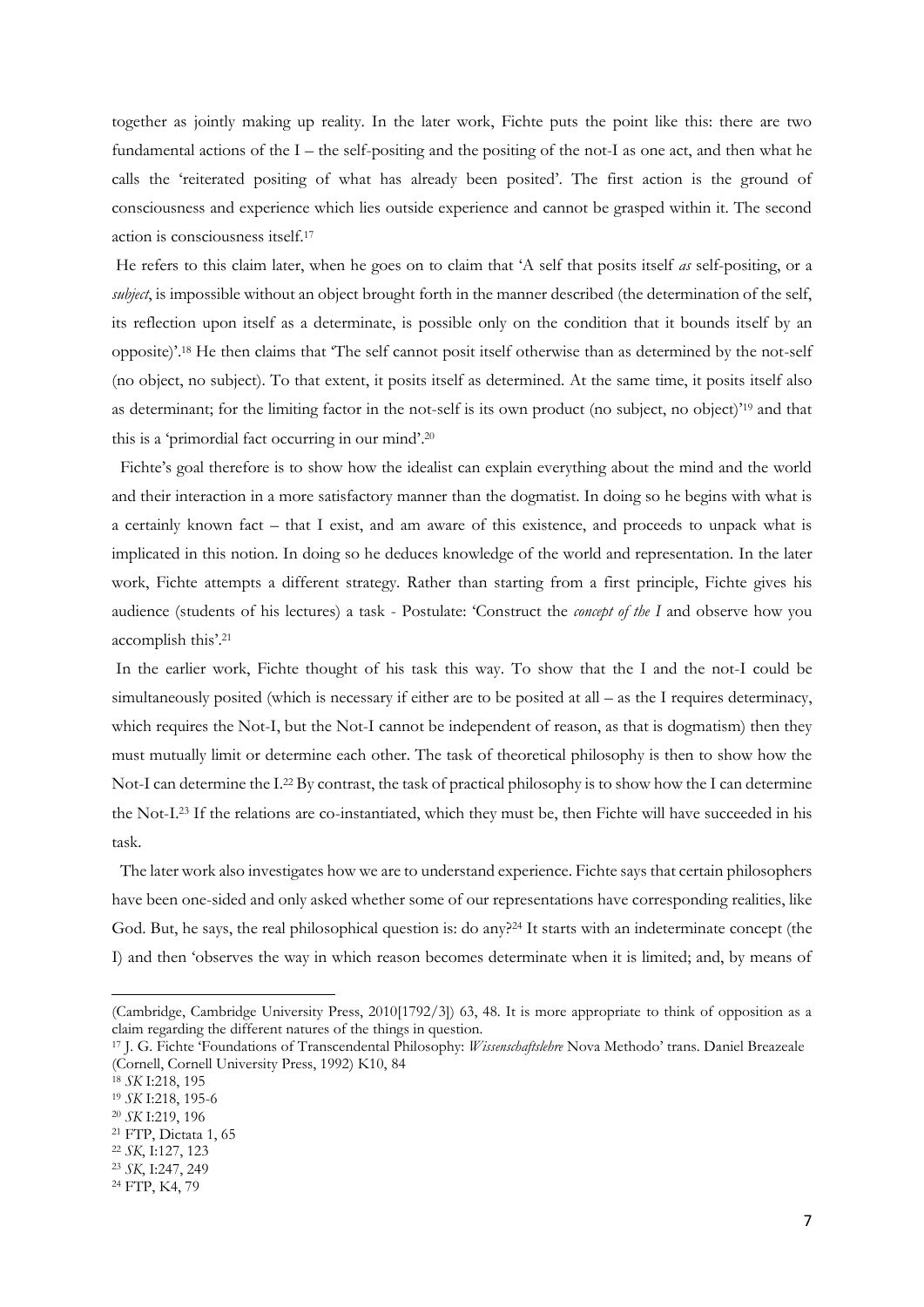this act of determination, he [the idealist] allows a rational individual to come into being – an actual rational being, which is something quite different from the indeterminate concept of the I'. <sup>25</sup> In other words, we begin with the most indeterminate or abstract structure of self-consciousness – the self-positing of the I – and then trace out a developmental (or 'genetic' in Fichte's words) story of how such a self-positing becomes a rational, free agent. I take it that this is not in conflict with the earlier *Wissenschaftslehre*. Like Breazeale, I take the difference to be primarily pedagogic, or one of emphasis.<sup>26</sup>

Both versions of the *Wissenschaftslehre* then attempt to deduce ordinary empirical consciousness via exhibiting the contradictions that arise in consciousness. The first contradiction has already been hinted at – the contradiction between the positing of the I and the not-I, both in the I. Fichte resolves this contradiction by claiming that both principles are limited. It is the task of the theoretical portion of the 1794/5 *Wissenschaftslehre* to exhibit the interplay of these principles and to deduce facts about the imagination as a synthesising activity, time and space of forms of intuition, and so on. The practical section attempts to bring the work to a close by showing how the principle that the not-I is determined by the I can co-exist with the principle that the I is determined by the not-I.

 In doing this, Fichte tries to demonstrate the unity of reason. We can think of it like this. Kant has shown that theoretical reason has certain limits and has postulated the faculty of practical reason as a way of making good on those limits (regarding the objects of traditional metaphysics, for example). But he has not proven that we really do have such a faculty.<sup>27</sup> This is problematic because it provides no answer to sentimentalists over the source and nature of practical reason. Kant has, in effect, assumed that we have practical reason, but in doing so begs the question against the sentimentalist. Without an account of the unity to reason encompassing both its theoretical and its practical employments, we are not in a better position than before. In other words, if reason cannot extend its claims over the practical domain then it seems that we have no warrant for making the sorts of universally binding practical claims that Kant wants to make. Therefore, Fichte is motivated to search for the principle which will guarantee the unity of reason. His answer, which he thinks to be the only possible account, is that practical reason is itself the basis of theoretical reason.<sup>28</sup>

 Before I move on to the major arguments that Fichte gives, I shall turn my attention to Fichte's justification for his starting point as against the committed dogmatist, which I think is characterised by what has been more recently called the transcendental argument against determinism. So far, we have seen that Fichte starts with various controversial theses about freedom and the self, but we have not seen much argument for it. It is to this that I now turn.

#### **II: The Transcendental Argument Against Determinism**

<sup>25</sup> FTP, K24/H27, 105

<sup>26</sup> Daniel Breazeale 'Editor's Introduction' to Fichte, FTP, 13.

<sup>27</sup> I do not intend these remarks to be an interpretation of Kant, but as an interpretation of Fichte's view of Kant.

<sup>&</sup>lt;sup>28</sup> This concern of Fichte's goes back to at least the Gebhard review. See J. G. Fichte, 'Review of Friedrich Heinrich Gebhard, *On Ethical Goodness as Disinterested Benevolence*' trans. Daniel Breazeale *The Philosophical Forum*, Vol. 32, No. 4 (2001[1792]) 297-310, esp.305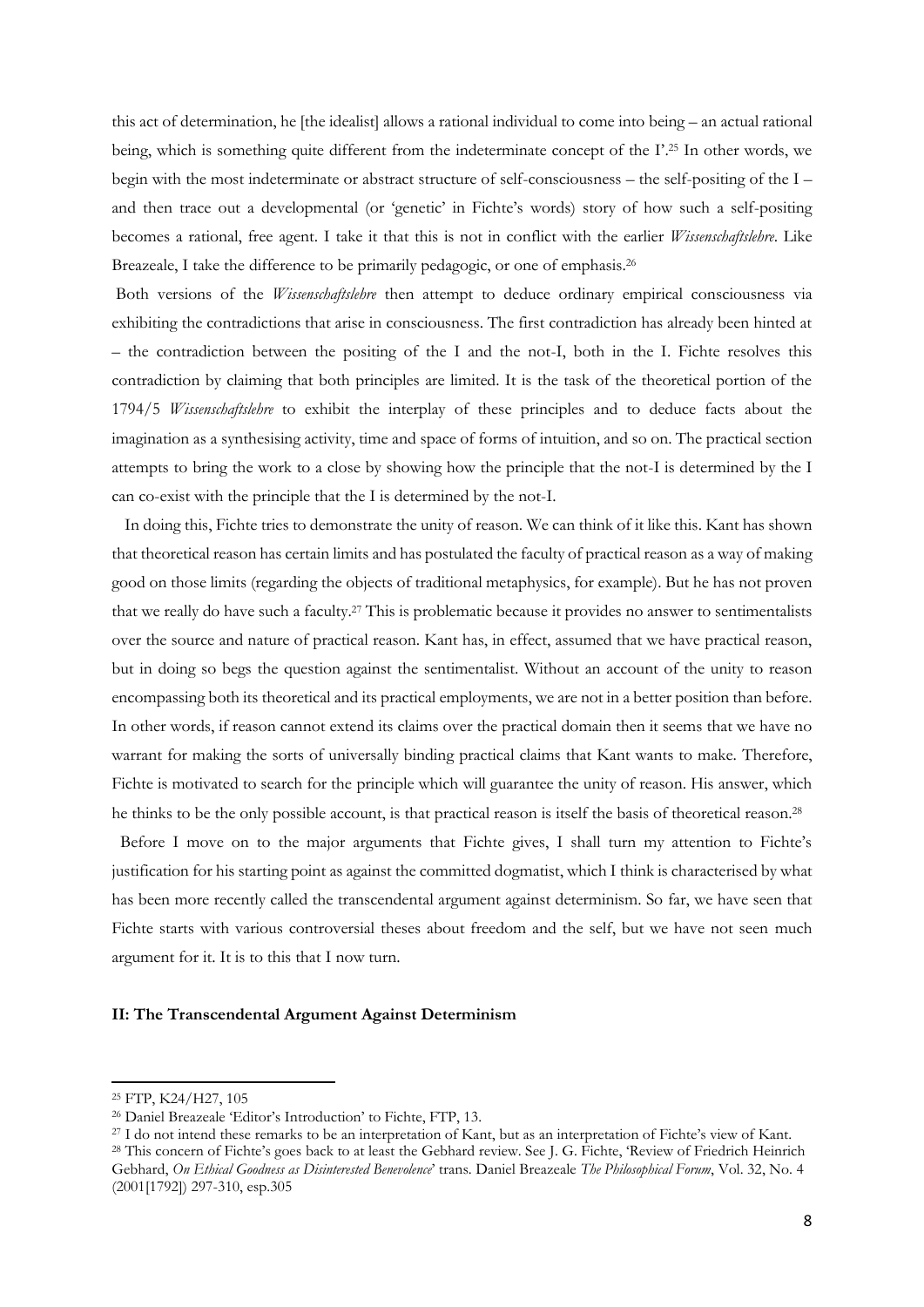The transcendental argument against determinism (TAAD), is a cluster of arguments which purport to show that determinism can be proved to be self-defeating.<sup>29</sup> I intend to show here that Fichte is committed to such a position, and that this position can help us to get a grip on the major argument of the later Jena *Wissenschaftslehre*, the *WLnm*. I shall sketch out what I take to be Fichte's view, and then compare it with some more recent formulations.

 Fichte argues that a correct account of consciousness would have to answer the question of how I know I am different from other objects. In other words, Fichte thinks that a good account of consciousness needs to take into account the fact that self-conscious thought picks out something distinct and determinate. If we had no account of the way in which this works, then we would not be able to distinguish where I end and where nature begins. We can think of the problem that Fichte sets out to address first as the problem of how selves as a distinct kind of thing are individuated. The key to this is found in action, but we need more background to Fichte's argument first.

 One variant of the TAAD is given by Fichte in the Second Introduction to the *Wissenschaftslehre*. This argument which comes toward the end of Fichte's exhibition of the dilemma between idealism and dogmatism, states that the dogmatist is contradictory in presupposing mechanism. He says:

'What they say stands in contradiction with what they do; for, to the extent that they *presuppose* mechanism, they are the same time elevate themselves above it. Their own act of thinking of this relationship is an act that lies outside the realm of mechanical determinism. Mechanism cannot grasp itself, precisely because it is mechanism. Only a free consciousness is able to grasp itself.<sup>30</sup>

This seems to be a bad argument. It clearly begs the question against the dogmatist. The argument, in effect, concludes that determinism (which is the only game in town for dogmatism) undermines itself because it uses a free act to claim that there are no free acts. But of course, whether there are free acts is exactly what is in question. Fichte, however, shows cognisance of this. He says that this is 'just where the difficulty arises, because this is an observation that lies completely outside of their field of vision', and furthermore that it 'must necessarily be incomprehensible to them'.<sup>31</sup> So, Fichte would be begging the question if he intended the argument to refute the dogmatist, but he does not do so; instead, he intends the argument for 'others who can see and who stand watch'.<sup>32</sup> Fichte is aware of the type of argumentative strategy used in the

<sup>29</sup> Variants of the argument are given by J. M. E. McTaggart, 'Introduction to the study of Philosophy' in his *Philosophical Studies*, ed. S. V. Keeling (London, Edward Arnold, 1934), 183-210, J. B. S. Haldane 'When I am Dead' in *Possible Worlds and Other Essays* (London, Chatto & Windus 1927), 204-210, J. R. Lucas, 'Minds, Machines, and Godel' *Philosophy*, Vol. 36, No. 137 (1961) 112-127, J. R. Lucas, *The Freedom of the Will* (Oxford, Oxford University Press, 1970), Warner Wick 'Truth's Debt to Freedom' *Mind* Vol. 73, No. 292 (1964) 527-537, William Hasker, 'The Transcendental Refutation of Determinism' *Southern Journal of Philosophy* Vol. 11, No. 3 (1973) 175-183, Alvin Plantinga, *Warranted Christian Belief* (Oxford, Oxford University Press, 2000)

<sup>30</sup> J. G. Fichte, 'Second Introduction to the *Wissenschaftslehre*' in *Introductions to the Wissenschaftslehre and other writings 1797-1800*, trans. & ed. Daniel Breazeale (Indianapolis, Hackett, 1994[1797/8]) I:510/95 emphasis original.

<sup>31</sup> 'Second Introduction' I:510, 95

<sup>32</sup> 'Second Introduction' I:510, 95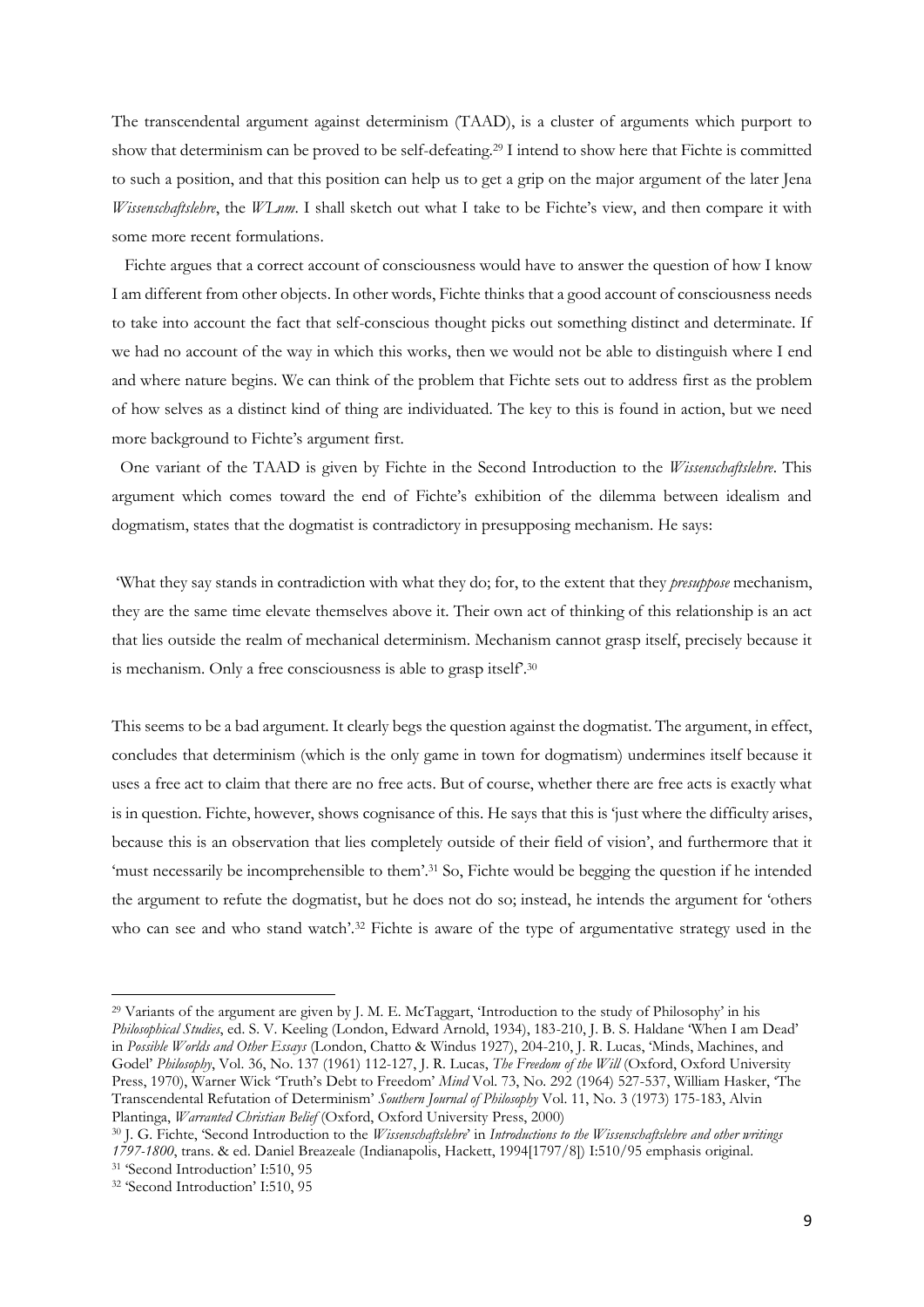TAAD, but refrains from deploying it against the dogmatist, insofar as he recognises that the actual argument he runs begs the question against the dogmatist.

However, there are resources, I think, in the texts of the later Jena period, namely the *WLnm* and the *System of Ethics*, to construct a better version of the argument.

Fichte begins by claiming that consciousness rests upon the distinction between what is subjective and what is objective, and that the goal of philosophy (or at least, one goal) is to show how the unification is possible. One way in which unification is possible is if subjective becomes like objective (representation, or in the words of the GWL, objective activity), and the other is if objective becomes like the subjective, in action.<sup>33</sup> Fichte claims that this unobjectionable distinction between the subjective and the objective can only be made if the efficacious activity of the self is recognised.<sup>34</sup> The only condition under which I can distinguish myself from the world, as a representor of that world and not merely as a consequence of the world is if I recognise that representation is a type of activity. As Guyer says 'Fichte's thought is that if I were entirely passive, just a mirror for changes going on in an entirely objective world, I would have no way of distinguishing myself from that world…'<sup>35</sup> It is 'only by conceiving of itself as acting on the world that the self can distinguish itself from the world'.<sup>36</sup>

 The upshot is that to think of one's self as entirely determined by the world is to think of oneself as not a self at all. The argument is often taken, as we shall see below, to establish that to believe determinism is to believe that there are causally sufficient conditions for any given belief, which make any justifying reasons epiphenomenal to that belief. Fichte's addition to the TAAD is to claim that to think of oneself that one is fully determined by the natural world is to deny the distinction (at least, any deep distinction) between the objective and the subjective, which is a condition of making the judgement that one is wholly part of the natural world in the first place, because this is a condition of the possibility of any consciousness and therefore any given belief.<sup>37</sup> We can see here that Fichte is committing himself to the principle that Kant gives in the third chapter of the Groundwork, that reason must look upon itself as the author of its own principles, independently of alien influences.<sup>38</sup> On this line of thought, Wood says that the dogmatist has 'faith...adopted wilfully and contrary to experience'.<sup>39</sup> Acting (and indeed judging) requires myself to think of myself as free, as 'even as a theorist I must take it insofar as I deliberate about what hypotheses to test, how to test them, and what conclusions to draw from the evidence'.<sup>40</sup> It is fitting that Wood mentions deliberating about what hypotheses I should test, because *that* is exactly what Fichte does. In following the transcendental method in Kant, which in turn is modelled on the scientific method, Fichte deliberates what

<sup>33</sup> J. G. Fichte *System of Ethics* (SE) trans. Guenter Zöller & Daniel Breazeale (Cambridge, CUP, 2005[1798]) IV:1, 7. <sup>34</sup> Paul Guyer, 'Fichte's Transcendental Ethics' in Sebastian Gardner & Matthew Grist (eds) *The Transcendental Turn* 

<sup>(</sup>Oxford, Oxford University Press, 2015) 142

<sup>35</sup> Guyer, 'Fichte's Transcendental Ethics' (2015) 142

<sup>36</sup> Guyer 'Fichte's Transcendental Ethics' (2015) 142

<sup>37</sup> *SE*, IV:5, 11

<sup>38</sup> See Immanuel Kant, 'Groundwork for the Metaphysics of Morals' in *Practical Philosophy* ed. & trans. Mary Gregor, (Cambridge CUP, 1996) 4:448, 96

<sup>39</sup> Wood, *The "I" as a Pirnicple of Practical Philosophy*, in Sally Sedgwick (ed) *The Reception of Kant's Critical Philosophy: Fichte, Schelling, and Hegel* (Cambridge, Cambridge University Press, 2000), 100

<sup>40</sup> Wood, 'The "I" as a Principle of Practical Philosophy*',* 100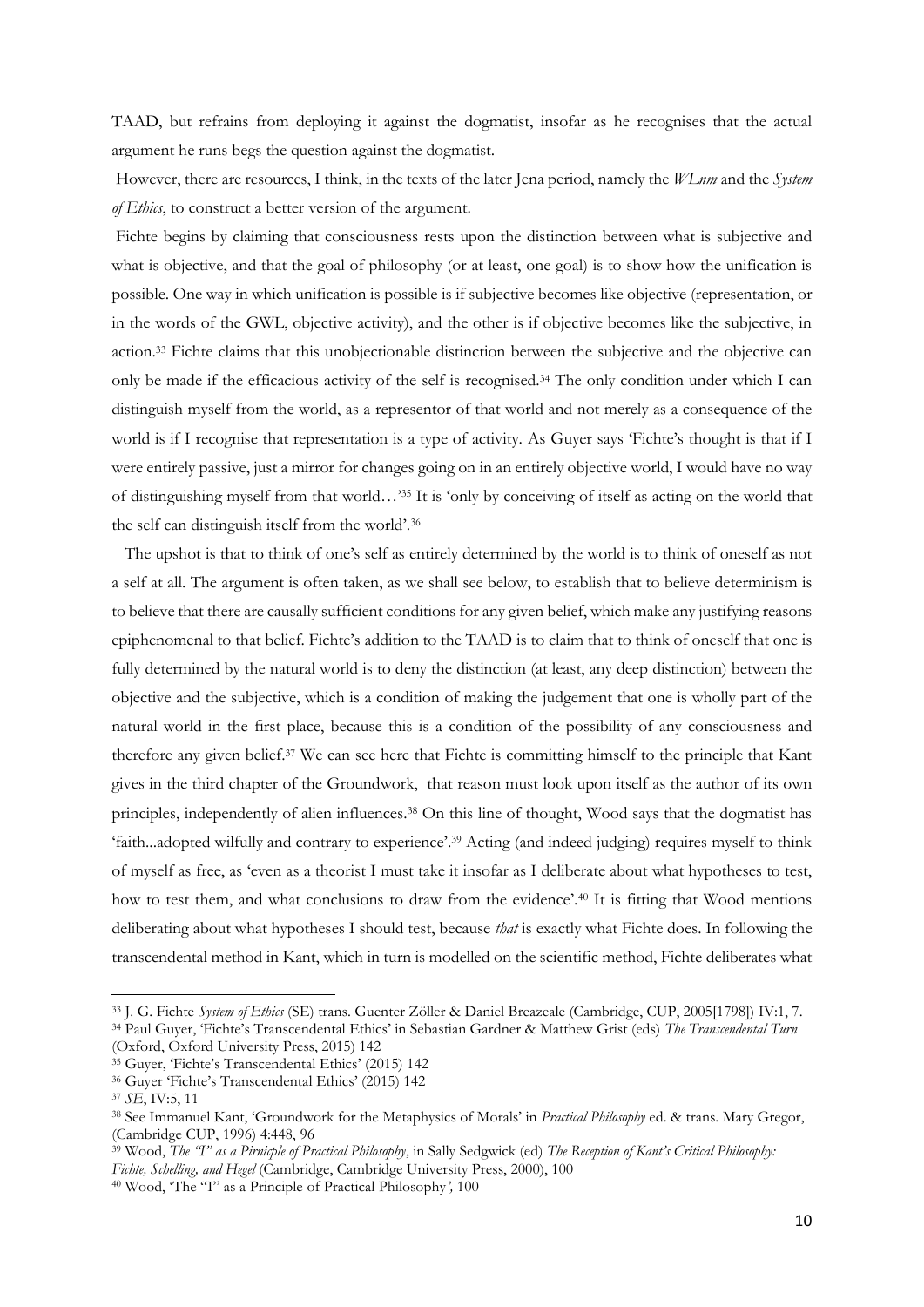hypothesis to test, and that is something that is only possible because we should take what Idealism holds seriously.

 Fichte goes on to argue that the activity must be governed by a law, which cannot itself come from nature, otherwise the agent would merely be, albeit in a more sophisticated manner, a mirror.<sup>41</sup> But we should consider the value of the TAAD first. It seems to me that Fichte is taking a TAAD-like step as his first step in the *WLnm* and *System of Ethics*, and that this can function by way of a more complex motivation for idealism as opposed to dogmatism. Fichte's version of the TAAD is that belief in the truth of determinism is self-defeating because such a belief would mean a denial of the necessary conditions for the possibility of the belief being valuable *qua* judgement of the true, as opposed to, for example, *qua* production of a mechanism which reliably increases reproductive success. This necessary condition is the direction of fit from subjective to objective. I shall now look more closely at canonical formulations of the argument and criticism of it.

 Hasker takes the key claim in the argument to be 'For a person to be rationally justified in accepting a conclusion, his awareness of reasons for the conclusion must be a necessary condition of his accepting it'.<sup>42</sup> So, he asks, if my awareness of these reasons is not necessary for the belief, then that is saying 'that I would believe just the same *whether or not* I knew of any supporting evidence – and how could a belief held in this manner be rationally justified?'<sup>43</sup> Determinism then claims that 'my acceptance of any conclusion has its sufficient explanation in a chain of physical causes which determine the state of my nervous system'.<sup>44</sup> So, determinism claims that the awareness of the reasons is irrelevant, because the sufficient condition for any belief is given by causally prior antecedents. The awareness of the reasons is therefore not necessary, and so the belief cannot be rationally justified.

 We can phrase this in terms of epistemological luck, as Allison does, in one version of the argument he presents.<sup>45</sup> According to the epistemological luck argument, 'if materialism were true, then, although we might still have true beliefs, and even good reasons for these beliefs, the contingency of such a state of affairs would be enough to prevent these beliefs from counting as knowledge'.<sup>46</sup> For all we know, Allison continues, we might, like badly constructed machines, 'be wired to churn out false "beliefs" without any possibility of correcting them'.<sup>47</sup> This last way of putting the point shows the obvious flaw of this version of the TAAD. We can account for the so-called 'luck' by merely explaining it as a result of the evolutionary

<sup>41</sup> We shall see below that this makes an appearance as the pure will.

<sup>42</sup> William Hasker, 'The Transcendental Refutation of Determinism' *Southern Journal of Philosophy*, Vol. 11, No. 3 (1973) 178

<sup>43</sup> Hasker 'The Transcendental Refutation' 178

<sup>44</sup> Hasker 'The Transcendental Refutation' 177

<sup>45</sup> Henry Allison 'Kant's Refutation of Materialism in *Idealism and Freedom: Essays on Kant's Theoretical and Practical Philosophy* (Cambridge, CUP, 1996[1989]), pp.92-106' 99-100. Whilst Allison speaks of materialism, it is fair to say, I think, that Kant and Fichte would have regarded the one as entailing the other, and the transcendental argument in question here can be made to work against both.

<sup>46</sup> Allison, 'Kant's Refutation' 99

<sup>47</sup> Allison, 'Kant's Refutation' 100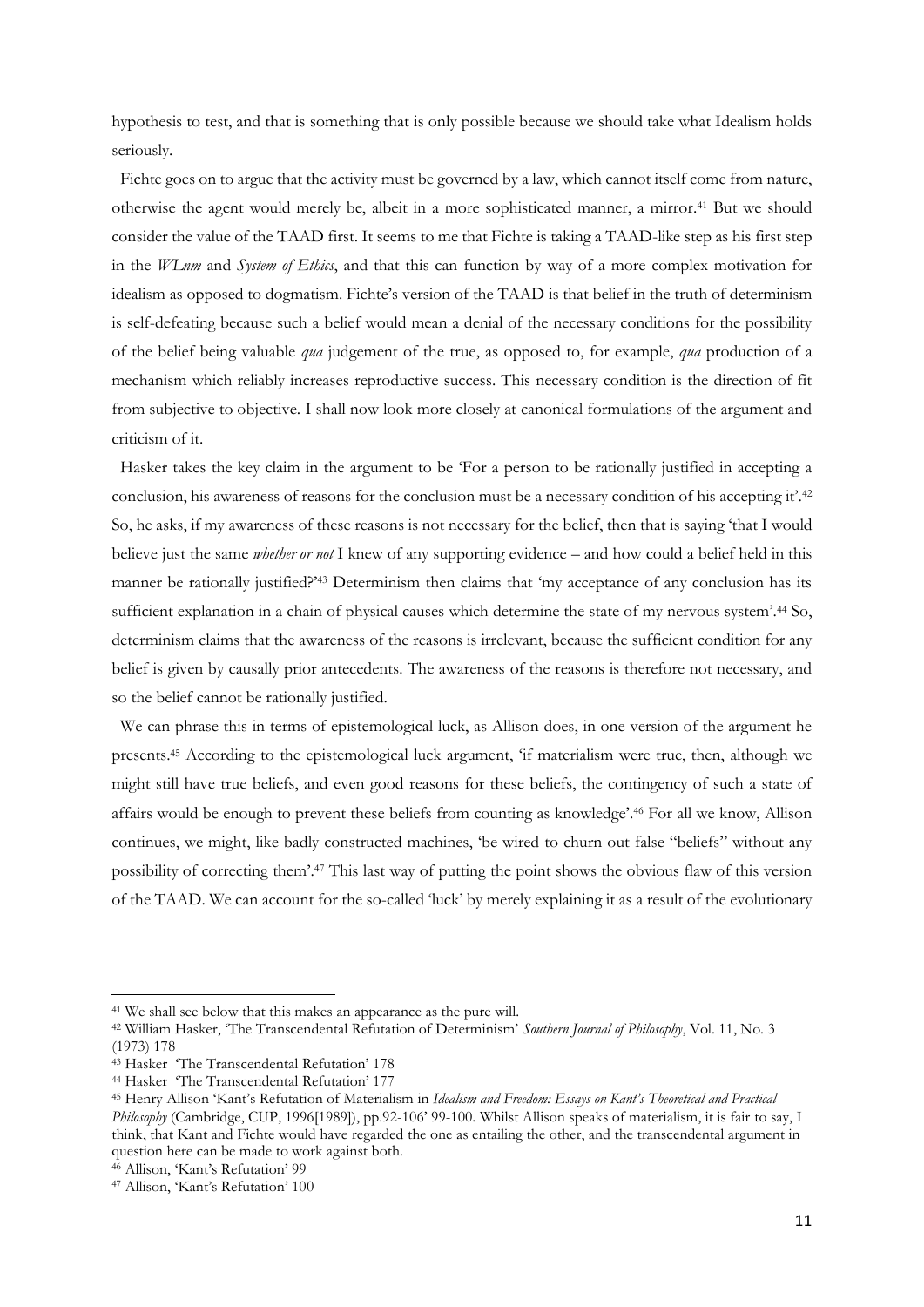process.<sup>48</sup> Allison tells us that what he terms the 'Recognition argument' is the stronger variant of TAAD. This is broadly the argument used by Hasker. In Allison's words 'if, as materialism assumes, there are causally sufficient conditions for my belief that *p*, then my reasons (whether or not they are good, i.e., justifying, reasons) are not necessary conditions'.<sup>49</sup> This provides a nice counter to the evolutionary challenge to the epistemological luck argument. That challenge claimed that we could make sense of the truth-tracking sense of our beliefs by virtue of certain applications of the theory of natural selection. But the problem now becomes the following: if that is the case, then it seems as though any value our beliefs may have *qua* states of mind that aim at truth and not *qua* products of well-functioning and well-adapted mechanisms that increase reproductive success seems to be entirely epiphenomenal. *That* is what is so problematic.

 The upshot of this is that an argument that purports to show the truth of determinism necessarily fails because belief in the conclusion of the argument has causally sufficient conditions, which do not mention the reasons or awareness thereof. So, determinism cannot be rationally believed to be true.<sup>50</sup>

 One general criticism is the criticism raised against all transcendental arguments, made famous by Stroud.<sup>51</sup> Stroud argues that at most, a transcendental argument can give merely what we must think to be the case in order to be coherent, but not what actually is the case. This criticism is sharpened if we consider the Quinean view that any belief can be held come what may as long as we are able and willing to make radical enough changes elsewhere in our system of belief.<sup>52</sup> If we have to believe something only to be coherent, and we can accommodate the lack of this belief by making other changes which also maintain coherence, then it looks like transcendental arguments, and *a forteriori*, the TAAD, is invalid.

 The obvious response to this challenge is that what is sought by the argument is not that determinism is false, because to establish claims of that nature, of the 'inner nature of things' is not the goal of transcendental philosophy. What the argument claims to establish, and, if sound, would establish, is that there is something self-defeating in belief in determinism. It is surely possible that determinism is in some way true, and Fichte would want to uphold this possibility, but what the TAAD purports to show is not

<sup>48</sup> Such an explanation might take the form of the view defended by Ruth Garrett Millikan, *Language, Thought, and other Biological Categories: New Foundations for Realism* (Cambridge, MIT Press, 1984).

<sup>49</sup> Allison, 'Kant's Refutation' 100

<sup>&</sup>lt;sup>50</sup> Lucas occasionally states the conclusion much more strongly than this, that it shows that determinism is necessarily false. But that is because his version of TAAD is based upon considerations arising from the correct application of Gödel's incompleteness theorem to a logistic system that models a perfectly determinate human being. Examining this particular argument in detail would take me too far afield. See Lucas, 'Minds, Machines, and Godel' and *The Freedom of the Will*, sections 21-29, esp. 24-26. Though, having said that, he admits at the end that his argument fails if it can be shown that the physical system is essentially inconsistent, but that this is 'complete conceptual nihilism' 163, because it would mean that human beings are fundamentally inconsistent in some way, as this is the only way to escape the Gödelian argument. But see Daniel Dennett 'The Abilities of Men and Machines' in *Brainstorms* (Brighton, Harvester Press, 1981) 256-266 for a critical response.

<sup>51</sup> Barry Stroud, 'Transcendental Arguments' *The Journal of Philosophy* Vol. 65, No. 9 (1968) 241-256

<sup>52</sup> This is found in Quine's 'Two Dogmas of Empiricism' in *From a Logical Point of View* (Harvard, Harvard University Press, 1980), esp. 42-43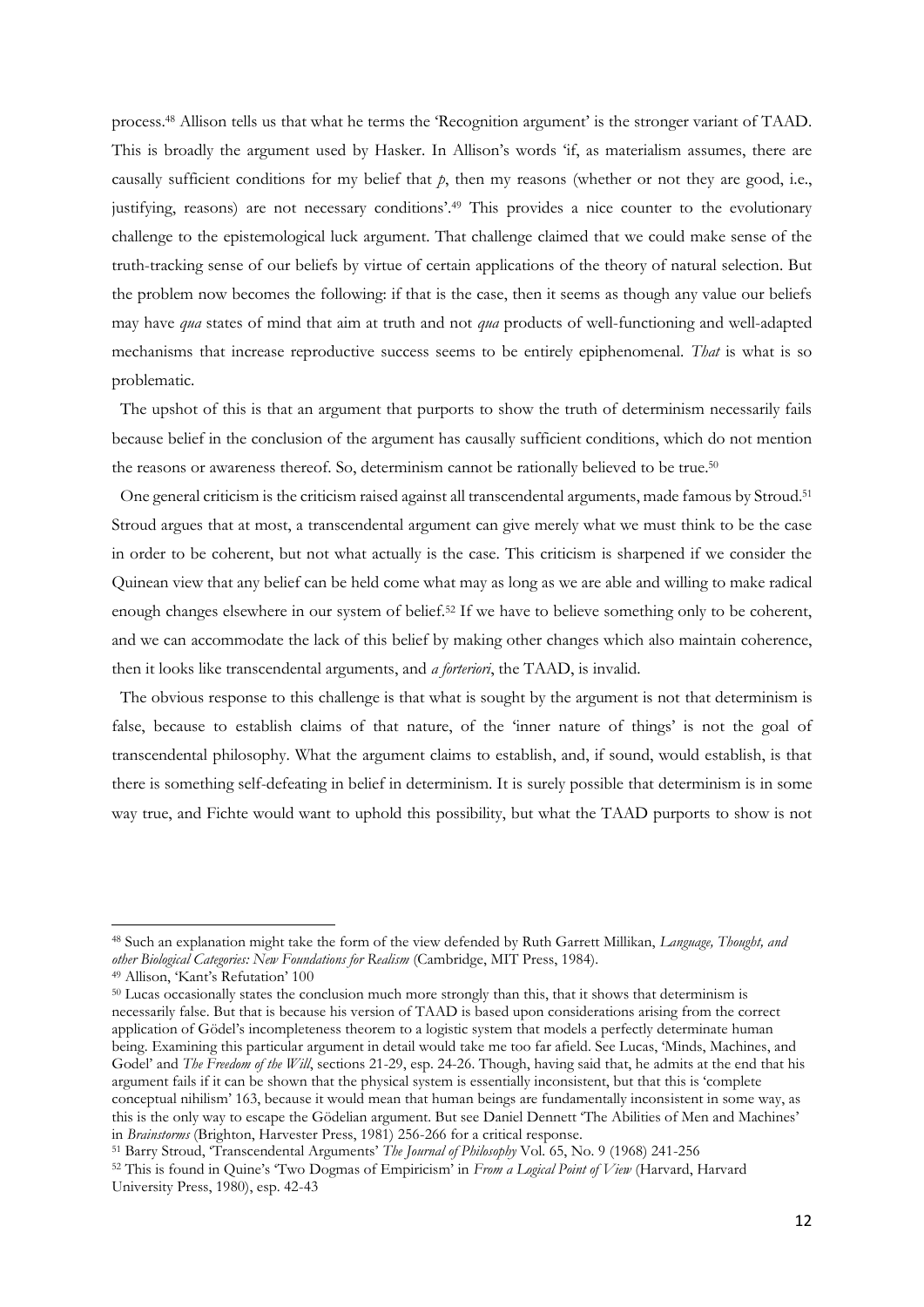that it is false (either necessarily or actually), but that it cannot be coherently believed, even if we take into account the Quinean point that we can in principle accommodate any belief within the system of beliefs.<sup>53</sup>

 One argument that is raised more specifically against the TAAD can be found in Armstrong. Armstrong says that we should just identify the causes of my belief with my reasons for holding that belief. He claims that 'the premiss of my inference must be the cause (in the appropriate way) of the belief that I arrive at'<sup>54</sup> and in so identifying the reason (in this case a premise in an inference) we actually guarantee at least some reasonableness of one's beliefs, because they can be rationally explained, or as he puts it 'causality is in fact a logical precondition of the possibility of inferring'.<sup>55</sup> There are two basic strategies for defending the TAAD here. One is to claim that the type of explanation in why one believes as one does is not a causal explanation. A variant of this strategy is found in Wick. Wick claims that when we ask questions of the reasonableness of belief, we never want to inquire as to the generation of the belief-state, instead, our question concerns the content of the belief.<sup>56</sup> The former, he says, would only make sense if we asked a question of the form 'why do you know that', which he says seems to imply that we regard some sort of malfunction of a psychological mechanism has occurred.<sup>57</sup> Wick's position is to try to show that the type of explanation we seek in explanation of why someone holds a certain belief just is not amenable to causal explanation in the way Armstrong requires.

 The other way of responding to this challenge is to try to show that this identification may be fine, but then the determinist has merely pushed back his self-defeat one step further. This is shown in the following example. If the determinist accepts the identification of reasons with causes, or at least, the right kind of causes, then presumably there is going to be a neural structure of some kind which realises the content of the belief. There is then one item in question with neural properties and content properties. But the question is now that it seems that the determinist wants to say that the item in question is causally efficacious by virtue of the content properties. But this is, as Plantinga points out, 'extremely difficult'.<sup>58</sup> This leaves the determinist in the position of a semantic epiphenomenalist, which would equally establish the conclusion of the TAAD. The argument still stands in the face of this objection. Recall, however, that the argument never pretends to establish the falsity of determinism, merely the self-defeating nature of the claim. One

<sup>53</sup> Presumably these Quinean considerations would lead one to the state of complete conceptual nihilism that Lucas wants to avoid, it would be like the cognitive equivalent of Ivan Karamazov's famous line in The Brothers Karamazov that since God does not exist everything is permitted; so the conceptual nihilist will say that since all the norms of belief are flexible everything is permitted.

<sup>54</sup> David M. Armstrong *A Materialist Theory of the Mind*, revised edition (London, Routledge, 1993[1968]) 200

<sup>55</sup> Armstrong *A Materialist Theory*, 200

<sup>56</sup> Wick, 'Truth's Debt' 533

<sup>57</sup> Wick 'Truth's Debt' 532. Gilbert Harman 'Knowledge, Reasons, and Causes' *The Journal of Philosophy*, Vol. 67, No. 21 (1970) 841-855 claims that explanation by reasons is not explanation by causes (849). For Harman, we can conceive of a psychologistically indeterminate thing instantiated in a physically deterministic thing, and reasons may be identified with causes (851), but the explanatory work is not done by the causes. This is one of the central thoughts to the strategy that is taken here.

<sup>58</sup> Alvin Plantinga, 'Evolution, Epiphenomenalism, Reductionism' *Philosophy and Phenomenological Research*, Vol. 68, No. 3 (2004) 603. Plantinga makes his remark in the connection of beliefs being causally efficacious in the production of action, but I think that the case can be assimilated to the case of the production of beliefs.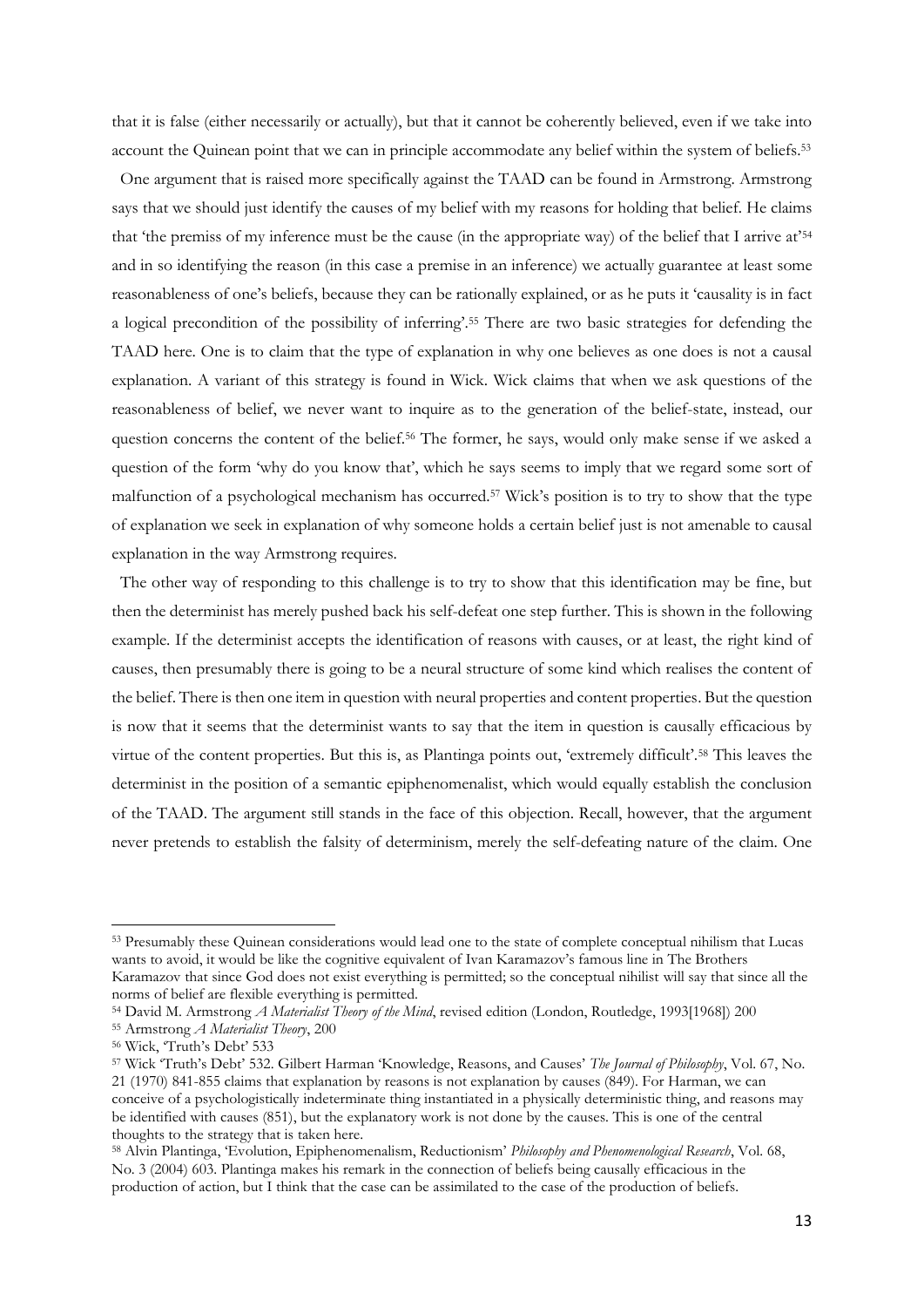more criticism must be looked at, one which is particularly pertinent to Fichte – that of the argument begging the question.

 This objection is formulated best by Churchland.<sup>59</sup> Churchland argues against one specific instance of the TAAD, found in Popper. She claims that the argument presented assumes the truth of what it tries to prove, and thus is question begging. A supposedly parallel argument from a biological vitalist (one who believes that life is essentially different from non-life) is designed to show this. The vitalist argues that the anti-vitalist cannot be right because in order to be right they have to have vital spirit, which is just what they deny.<sup>60</sup> Similarly, the indeterminist is thought to argue that the determinist cannot be right because they use their freedom to claim or think that they are not free. Notwithstanding whether or not this argument works against the variant of the TAAD found in Popper (Churchland's immediate target), it cannot be said to work for the version that Hasker or Allison present. This is because the Recognition Argument does not assume the truth of what it tries to prove, but assumes the truth of determinism instead. Fichte's argument in the Second Introduction seems to indeed beg the question in this way, though Fichte is, as shown by what he says after stating the argument, aware of that. This means that there must be some other reason that he states it, especially as the argument appears in the second introduction, which is directed to those who already follow a philosophical system. I suggest that as well Fichte is using the TAAD not as an argument *per se* but as an apposite occasion to invite the dogmatist to reflect. Only that will be sufficient for the dogmatist to change their minds. This answers any questions we may have regarding the exegetical worth of attributing this argument to Fichte. As we have seen, Fichte claims that neither dogmatism nor idealism can be proved or refuted. My reading here preserves that claim. But we should remember that the TAAD will not argue that determinism can be shown to be false, but that it is selfdefeating, or in Lucas' phrase, ends in 'complete conceptual nihilism', albeit only from Idealism's vantage point.

 But there is still the issue of how this comes to be an argument against the dogmatist. Wood views Fichte as giving a TAAD-like argument but emphasises that Fichte's insistence on faith shows that Fichte never meant this to be a conclusive anti-dogmatist argument. Faith in this context does not mean anything of a question that cannot be decided by reason or belief against evidence.<sup>61</sup> What it does mean is that the idealist is always aware that they can only reasonably engage with the dogmatist as the idealist conceives them, and not as they may actually be. As Wood says, 'there is nothing in the grounds for this conviction that dogmatists would have to acknowledge as providing *them* with a convincing reply to the thought that the appearance of freedom is only an illusion'. <sup>62</sup> What this means is not that the dogmatist could never change their mind at all, but that they must be the ones to change their own minds. This is true to some extent for all philosophical changes – I may indeed change my mind based on an argument that you present to me,

<sup>59</sup> Patricia Churchland, 'Is Determinism Self-Refuting' *Mind* (1981) 99-101

<sup>60</sup> Churchland 'Determinism' 100

<sup>61</sup> See for example, Wood, *Fichte's Ethical Thought* (FET) (2016), 72

<sup>62</sup> Wood, *FET*, (2016) 76. See also Daniel Breazeale 'The Problematic Primacy of the Practical' in *Thinking Through the Wissenschaftslehre: Themes from Fichte's Early Philosophy* (Oxford, Oxford University Press, 2013[1996]) 19-20.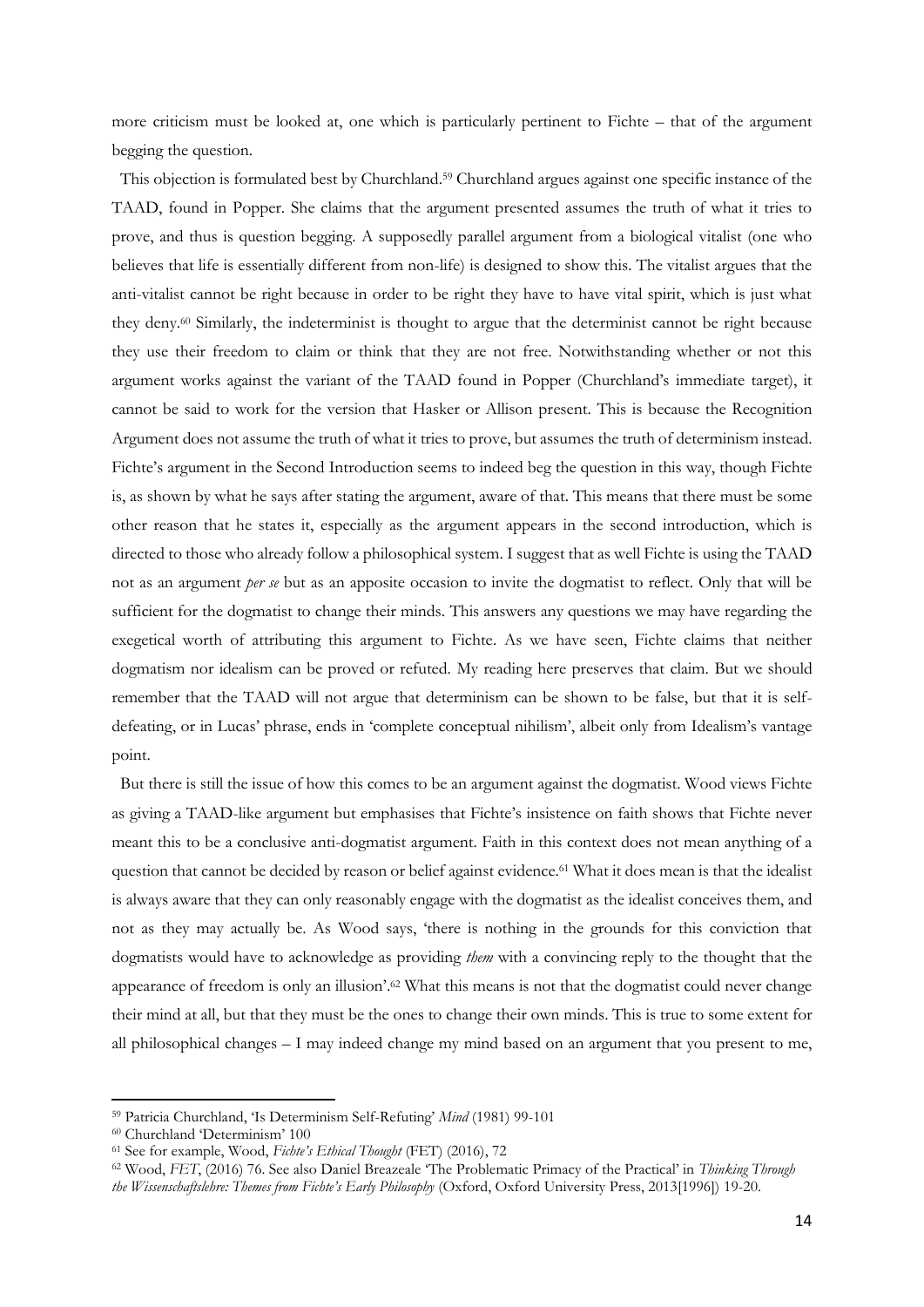but I would first have to consider the argument myself, independently of your presenting it. In the present case, however, the choice between a dogmatic and an idealist philosophical outlook is inextricably linked with selfhood and personal choice, such that it becomes a more complex change. Not only do I have to convince myself of a view that I was previously not convinced of, but I have to perform some kind of act of will in order to fully realise the view. This latter is why this change of heart is different from others. One can present me with an argument that I later assent to on the basis of my own thought, but one cannot present me with an act of will. I need to perform such a feat myself. I would suggest that this may be one reason why even sophisticated presentations of the TAAD might well end up falling prey to criticisms that they beg the question.

 There only remains the question of the advantage in explanatory power that idealism is supposed to have over dogmatism. Because Fichte thinks that there are only two first principles available to any philosopher (the thing-in-itself and the I-in-itself), there are only two philosophical systems possible. As stated above, it is clearly question-begging for the idealist to assert that the I-in-itself explains something that the dogmatist cannot, because on the dogmatist's picture, the thing (freedom, or the self) does not need explaining, but explaining *away*. But one might appeal to considerations of faithfulness to experience (or intuition), and point out that the feeling of ownership of actions, *inter alia*, is a desideratum for a theory of the self, and any theory that can sufficiently accommodate this feeling without turning it into a sort of delusion or falsehood has the advantage, *ceteris paribus*. Fichte would probably say that the dogmatist's view of the self as a kind of delusion reflects poorly on the fact that they reify the self – in effect, if a theory tells us that the most certainly known facts about ourselves are falsehoods, then so much the worse for that theory. We have now seen Fichte's argument for idealism both directed toward the beginner and the convinced dogmatist. Fichte's view is that there are reasons to pursue the idealist programme. A major feature of this programme, one which is certainly in the background of the TAAD and the quarrel with the dogmatist is the primacy of the practical. It is to this that I now turn.

#### **III: The Different Senses of the Primacy of The Practical**

 Commentators on Fichte are agreed that Fichte does in some sense affirm the primacy the practical, or the primacy of practical reason at least in the Jena period, which is my focus here. Disagreement revolves around the question of 1) to what sense Fichte is so committed, 2) to what extent he is committed, and 3) what philosophical work PPR is supposed to do. There are also two separate doctrines of Fichte that one might wish to designate by the phrase 'the primacy of the practical'. There are also several senses of PPR, some of which can be jointly affirmed. It is necessary both to disambiguate the two separate doctrines, though they are connected, and to disambiguate the various senses of PPR. I start with the former task.

 The 'primacy of the practical' can mean a thesis in philosophy of mind regarding the structure of the mind, or the ordering of our mental faculties, which is PPR. It is important to dwell for a moment on Fichte's conception of a mental faculty. They are (as in Kant) not separate "institutions" relating to one another,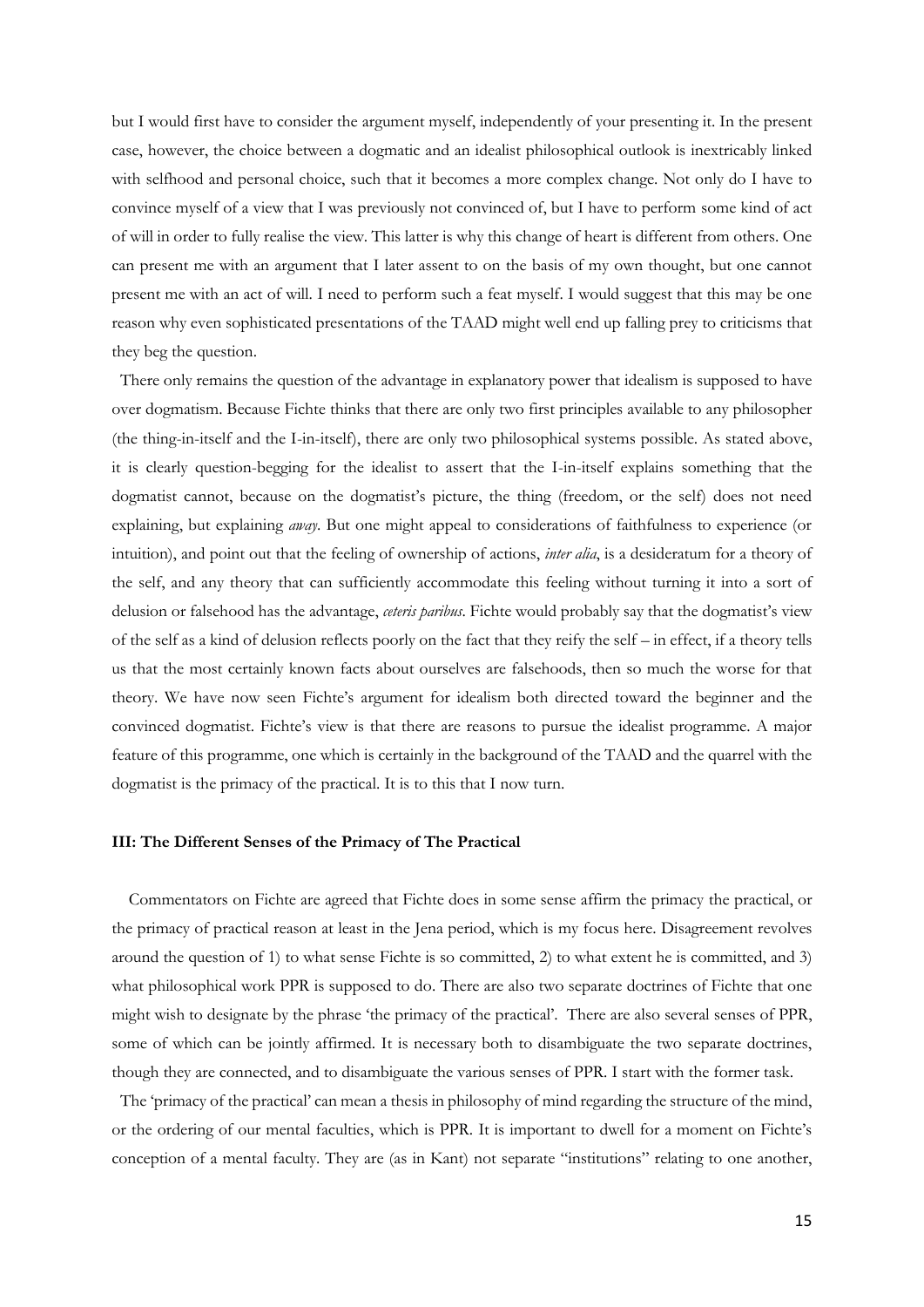but only different applications of the same power.<sup>63</sup> For Fichte, it is very important that we do not reify or objectify these faculties. They are not things, but acts. It is helpful to consider the context in which Fichte was developing this view. Aenesidemus had raised sceptical objections to Kant and Reinhold and their putative usage of an inference from the application of a power of X-ing to a thing's having the power to X. In Reinhold this came to the fore in the guise of the faculty of representation. Aenesidemus raises the challenge: how is this inference different from the dogmatic inference from one's having an idea of an object to there being an object in the world?

 In order to avoid this challenge, Fichte conceives a middle path. On the one side, we have the realists, represented by Reinhold, who will claim that the inference from a power to a thing that realises the power is legitimate. On the other, we have phenomenalists like Aenesidemus, who claim that a faculty is nothing other than its manifestations. The crucial move that Fichte makes, as I see it, is to agree with the phenomenalist that the faculty is nothing over and above its manifestations, but then argue that the phenomenalists counterfactual – 'were there to be no manifestations, there would be no faculty' is true, but never satisfied, because the antecedent is always false. This gives Fichte a conception which is at once nonreifying but also non-phenomenalist.<sup>64</sup> This is hinted at when Fichte claims that if one thinks that I have to exist in order to do things is 'maintaining that the I exists independently of its actions', which is to treat consciousness as a type of object.<sup>65</sup> Thus a claim about the relative primacy or non-primacy of one faculty to another is regarding the fundamentality of one or other of the manifestations of the powers of the I.

 The primacy of the practical can also mean the ontological thesis that is most explicit in the essay that appears at the close of Fichte's time at Jena in the essay *On the origin of our belief in a Divine Governance of the World-Order.* The thesis appears in that work when Fichte famously says the 'only kind of reality that pertains to your or exists for you…is the ongoing interpretation of what your duty commands, the living expression of *what* you ought to do, just because you ought to do it. Our world is the material of our duty made sensible. This is the truly real element in things, the true, basic stuff of appearance'. <sup>66</sup> As I said, this is the most explicit, and striking, presentation of the thesis.<sup>67</sup> But Fichte has also affirmed this thesis in the *System of Ethics,* in which it again takes a more assertive tone, as he says '…all of the I's cognition is determined by its practical being – as indeed it has to be, since this is what is highest in the I. The only firm and final foundation of all my cognitions is my duty. This is the intelligible "in itself", which transforms itself by means of the laws of sensible representation into a sensible world'. <sup>68</sup> This statement actually contains both theses that could be thought of under the rubric of primacy of the practical. The first part of the passage, i.e. the phrasing 'since this [practical being] is what is highest in the I' is the thesis that practical reason, or

<sup>&</sup>lt;sup>63</sup> Kant says that 'there can, in the end, be only one and the same reason, which must be distinguished merely in its application'. *Groundwork* 4:391, 47.

<sup>&</sup>lt;sup>64</sup> See also Breazeale 'The Problematic Primacy of the Practical', 408.

<sup>65</sup> *FTP,* K29/H29, 112.

<sup>66</sup> J. G. Fichte, *On the Ground of our Belief in a Divine Governance of the World-Order (DGWO)* trans. Daniel Breazeale, in Fichte, *IW* 185, 150

<sup>67</sup> This is certainly one of the prominent passages that is often cited in characterising Fichte as an 'ethical idealist'.

<sup>68</sup> *SE* IV:172, 164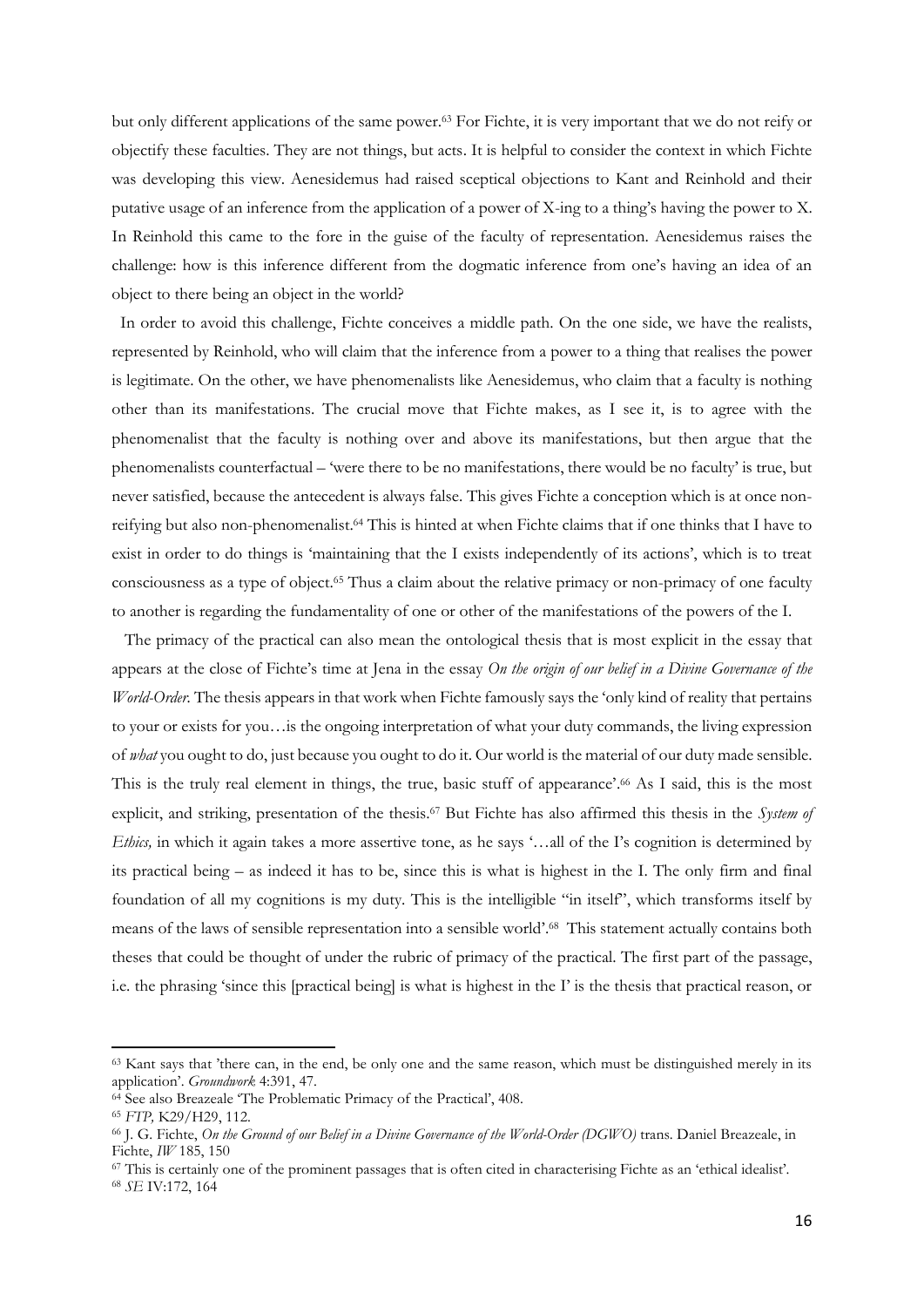something about our natures as active or practical beings, is more fundamentally constitutive of our essence. The later part of the passage is very similar to the phrasing of the DGWO essay.

 This position also seems to survive the atheism controversy, as we see in Schopenhauer's lecture notes from Fichte's 1811-2 Berlin lectures – 'How generally is a knowledge possible? For knowledge is intuitive perception of the absolute. The absolute becomes visible through the action of the I which indicates that underlying it there is some clear concept of arrangement which is directly accompanied by approval through the law; the feeling of this approval is in ordinary language called conscience. Therefore is there an intuitive perception of true being? Does such a perception enter into knowledge? Yes, by means of action according to the moral law. *Therefore there is nowhere any truth and reality except in moral action*'.<sup>69</sup> It must be said, however, that the correct interpretation of these lectures is controversial and will depend on many factors which I will not discuss here. *Prima facie*, however, it seems as though this ontological sense of the primacy of the practical is a view that Fichte is committed to throughout his philosophical career. I will leave discussion of this thesis here, as I am primarily concerned with the correct interpretation of the view regarding the order of our faculties.

As Fichte is a transcendental philosopher, it is plausible that any claim to primacy will turn out to be a transcendental one. We should take a moment here to review what a transcendental version of the theses would be. With the ontological thesis, a transcendental interpretation would appear to be something like this: It is a necessary condition of the possibility of the natural world that there be moral properties (oughtness). For PPR, the thesis would be: it is a necessary condition of the possibility of our having theoretical reason that we have practical reason. There are other senses, such as a temporal priority, thinkability priority, legislative priority, and methodological priority. I shall examine each sense in turn.

 Perhaps the most obvious sense of PPR is the temporal sense – that practical reason is primary because it appears at an earlier stage in a thinker's lifespan than theoretical reason. Whether or not this is true is plausibly a matter for empirical psychology. Fichte is not interested in this sense of PPR. He is interested in transcendental conditions for the possibility of self-consciousness, not the development of a person's mental life. In any event, it seems clear that Fichte thinks that there is no time at which a rational agent or a person is manifesting the practical power but not the theoretical power.

It appears that Fichte thinks that it is because we have a practical power of reason that we have theoretical reason. In other words, we are not primarily orientated to the world as knowers, but actors. As Kinlaw says, 'theoretical reason is subordinate precisely because theoretical knowledge of the world is simply one way – and not the primary way – of relating to the world'. <sup>70</sup> Fichte says that whilst his investigation, the 1794/5 Wissenschaftslehre, begins with the exposition of theoretical reason and then proceeds to an exposition of

<sup>69</sup> Arthur Schopenhauer, 'On the Facts of Consciousness and the Doctrine of Science' in *Manuscript Remains Vol. 2: Critical Debates (1808-1818)* ed. Arthur Hubscher, trans. E. J. F. Payne (Oxford, Berg, 1988), 37, 83. Emphasis original

<sup>70</sup> C. Jeffrey Kinlaw, 'Reflection and Feeling and the Primacy of Practical Reason in the Jena *Wissenschaftslehre*' in Daniel Breazeale & Tom Rockmore (eds) *New Essays on Fichte's Later Jena* Wissenschaftslehre (Evanston, IL, Northwestern University Press, 2002) 142. Interestingly, Kinlaw thinks that this position commits Fichte to the ontological thesis of the primacy of the practical – that the moral world is 'more real' (as he puts it) than the natural world (154n4). I am not sure that such an entailment holds, though the positions are no doubt related in some way.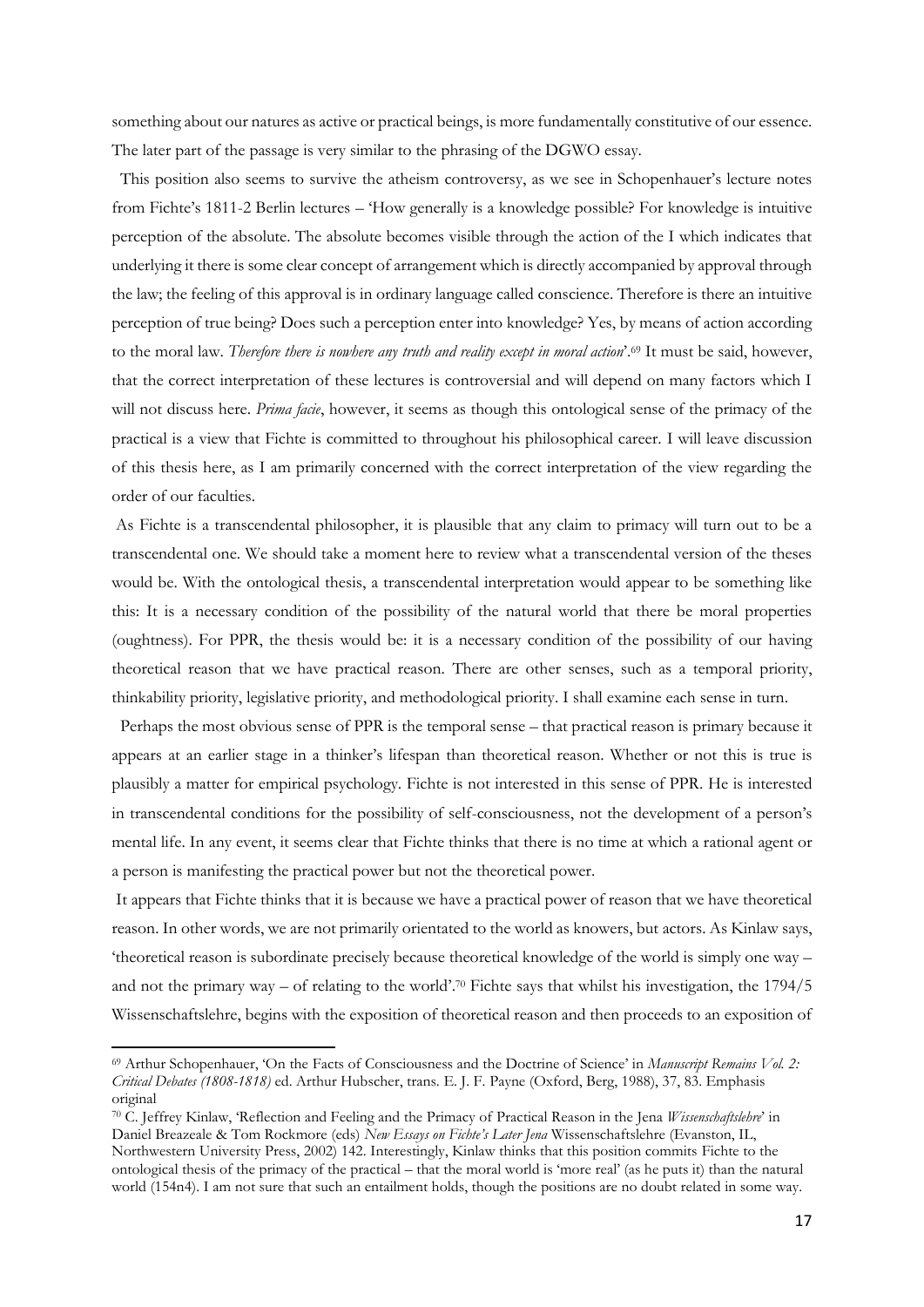practical reason, this is not a reflection of their respective positions in our mental architecture. He says 'reflection must set out from the theoretical part; though it will appear in the sequel that it is not in fact the theoretical faculty which makes possible the practical, but on the contrary, the practical which first makes possible the theoretical'.<sup>71</sup> Firstly, this is a pretty clear statement of an unequal relationship between the practical and theoretical faculties. Secondly, it appears this is a transcendental claim, as he says that the practical faculty *makes possible,* that is, is a necessary condition for, the theoretical faculty. But straight after this, Fichte says that the theoretical must come first in the order of explanation because the thinkability of the practical depends on that of the theoretical.<sup>72</sup> It is, however, unclear as to what exactly he intends to mean here. Obviously there is one sense in which the thinkability of anything depends on the theoretical power of reason – theoretical reason just is the ability to think things, including reason and its powers. Though this is not true for Kant, who has a distinction between various theoretical powers – reason, the understanding, and judgement, it is not clear that Fichte wishes to retain this division. Or, if he does, it is downstream from Fichte's concerns here, I think.<sup>73</sup> But this is true with or without a philosophical investigation of the fundamental principles of theoretical reason. Merely by having theoretical reason would this be the case.

 There is another, less literal, sense of how one thing can make another 'thinkable'. This is the philosophical sense in play whenever it is asserted that an account of X depends on a prior account of Y. The description and explanation of Y give the conceptual tools necessary to give an account of X. Here the account of Y would provide the thinkability of X. For Fichte, then, if this is what he means, theoretical reason must come first in the order of philosophical explanation because a correct account of the nature of theoretical reason and the I's acts insofar as they are theoretical provides the correct conceptual framework for analysing practical reason and the I's acts insofar as they are practical.

 A more specific, and characteristically Fichtean, way we might cash out the thinkability dependence in this way is the following. In philosophy, according to Fichte, it is necessary to start with absolutely certain first principles and then work from there. It may be that the thinkability priority is merely a re-statement of this view. The highest principle of Fichte's system is the I's self-assertion or self-positing – this is the unconditioned and absolutely necessary act.<sup>74</sup> Fichte begins the theoretical portion of the 1794

<sup>&</sup>lt;sup>71</sup> *SK* I:126, 123 All reference to this text have the translation amended from 'self' to T, as it is both less misleading and a better translation of Fichte's words (*Das Ich)*. Also, in the first (and only published) chapter of the *Attempt at a new presentation of the Wissenschaftslehre*, Fichte explicitly says that although the word 'self' 'presupposes the concept of the I, and everything that is thought to be absolute within the former is borrowed from the concept of the latter', that 'it seems to me that in a scientific exposition one should employ the term that designates this concept in the most immediate and proper way'. See 'Chapter One: All consciousness is conditioned by our immediate consciousness of ourselves', in *Introductions and other Writings*, I:530n, 115n.

<sup>72</sup> *SK* I:127, 123

<sup>73</sup> See Fichte's remarks at *SK*, I:282, 248ff where he seems to claim a very broad sense of theoretical reason. The marks for something's being related to the theoretical faculty are that the thing is 'subjected to its [theoretical reason's] laws of presentation' and that in the theoretical part of the *WL*, we are 'concerned with knowing' *SK* I:285, 251. See also Breazeale's remark 'Two Cheers for Post-Kantianism: A Response to Karl Ameriks' *Inquiry* Vol. 46, No. 2 (2003), that Fichte is not trying to 'reinvent the wheel' with regard to Kant (257). It is therefore possible that Fichte does not feel as though he needs to, at this fundamental stage in the *WL*, to divide the theoretical faculties into more fine-grained powers, as Kant does, even though he accepts that division at some more determinate level. <sup>74</sup> *SK*, I:95, 96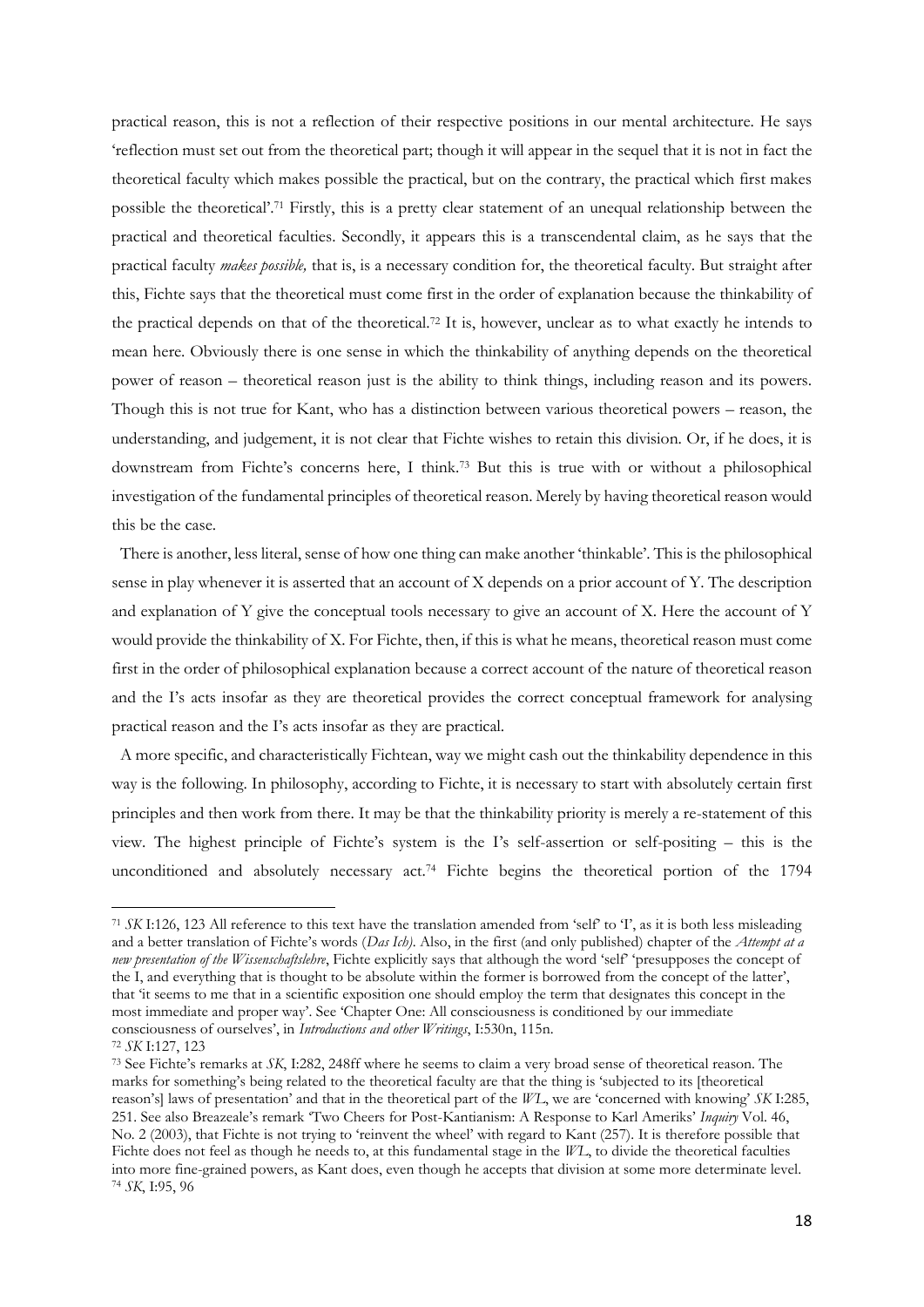*Wissenschaftslehre* by giving this principle. It would be unphilosophical to begin with anything else. So the thinkability of practical reason depends on the thinkability of theoretical reason because that is the path that philosophical reasoning must follow.

A parenthetical remark we can draw on from the same page complicates the issue. Fichte says that 'reason in itself is purely practical, and only becomes theoretical on application of its laws to a not-I that restricts it'. <sup>75</sup> Here it is necessary to point out that Fichte's overall project at this stage is to exhibit the consequences of the highest principle of philosophy – that 'I am I'.<sup>76</sup> The not-I is a principle that Fichte draws out. The I determines itself, and in doing so, posits something which is completely opposed to it, a not-I.<sup>77</sup> Fichte's claim regarding the relative priority of theoretical and practical reason here is therefore that theoretical reason is only a relational property of reason itself, and it only has this relational property in virtue of positing a not-I. But the positing of a not-I is a necessary act of the I. <sup>78</sup> Reason does not, then, become theoretical, it is always theoretical. This is because reason, the I, always stands opposed to a not-I. There is no time at which reason is not opposed to a not-I. We can say, as a way of making sense of Fichte's parenthetical remark, therefore, that theoretical reason is a necessary, though still fundamentally relational power of reason, whereas practical reason is a necessary and essential (or intrinsic) power of reason. But this is compatible with Fichte's claim that theoretical reason must come first in a philosophical account of reason.

We then see that there are two senses of PPR (temporal and thinkability) that Fichte denies. However, he affirms a transcendental primacy of practical reason – it is a necessary condition for theoretical reason. We can give some textual support for distinguishing necessary and essential. In the System of Ethics, Fichte says: 'The theoretical powers pursue their own course until they hit upon something that can be approved. They do not, however, contain within themselves any criterion for the correctness of the latter; instead, this criterion lies in the practical power, which is what is primacy and highest in human beings and constitutes their true essence'. <sup>79</sup> According to what Fichte says here, practical reason is a rational agent's true essence, but he does not commit himself to any statement regarding the non-necessity of theoretical reason. Indeed, throughout the section from which this passage is taken, Fichte reaffirms that theoretical reason is necessary because the practical power by itself has no power of cognition.

 But the point must still be clarified. Fichte later warns us that it is possible to think of the relation between the I and the not-I in the wrong way, and end up with what he calls 'intelligible fatalism'. This is the position according to which what Fichte calls 'pure activity' relates to an object 'in itself and as such'.<sup>80</sup> Pure activity is the theoretical power of positing oneself and thinking of oneself. – it is the type of thinking where the object of thought and the thinker are identical.<sup>81</sup> For Fichte, in order to guarantee the freedom of the I

<sup>75</sup> *SK* I:127, 123

<sup>76</sup> *SK* I:95, 96

<sup>77</sup> *SK* I:97, 123

<sup>78</sup> As will become clearer, the acts of the self in this context are non-temporal transcendental stages.

<sup>79</sup> *SE* IV:166, 157

<sup>80</sup> *SK*, I:263n, 232

<sup>81</sup> See for example *SK*, I:96, 97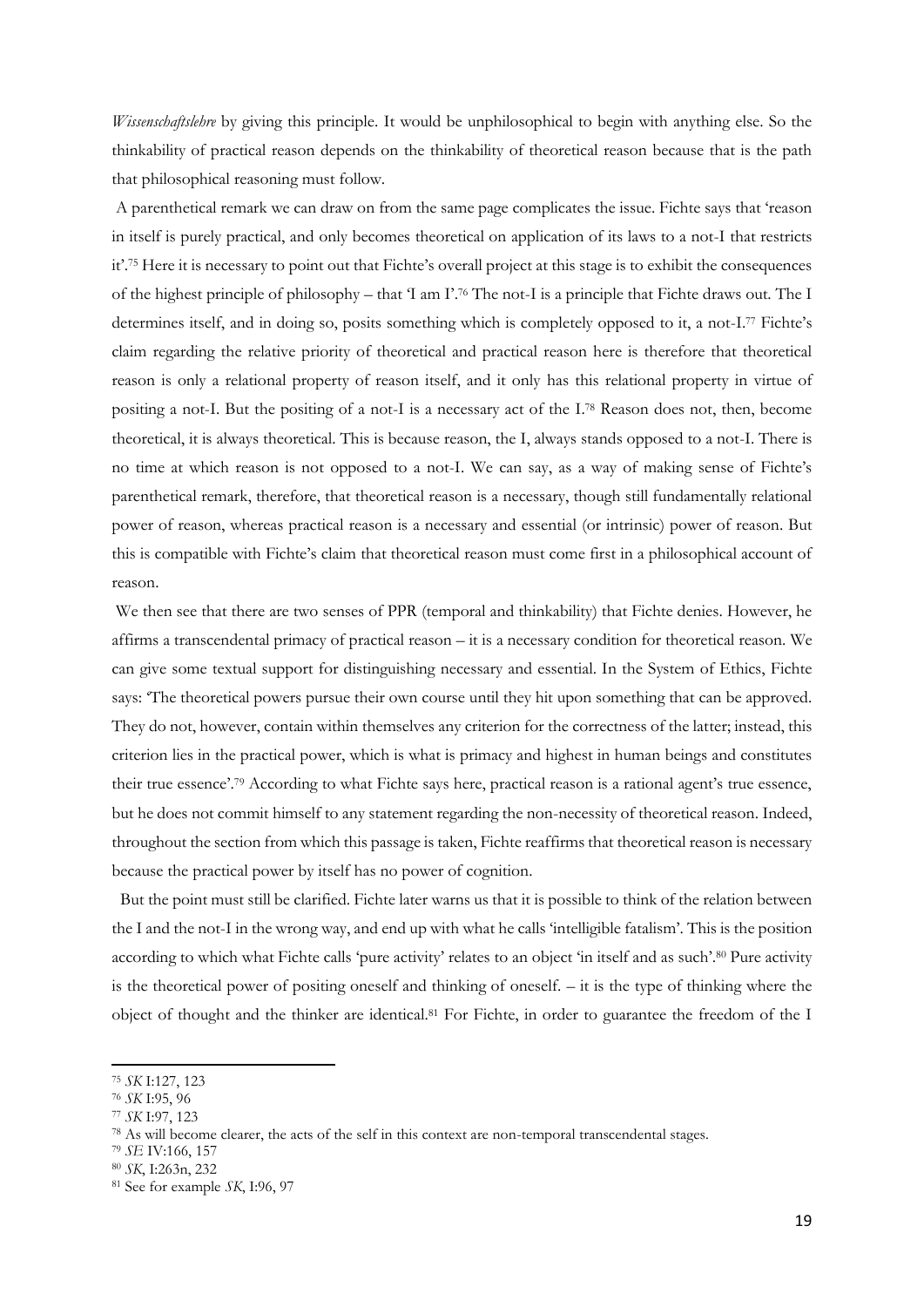(which is non-negotiable), the pure activity must remain at some distance from the not-I. This is because, Fichte tells us, if the pure activity were to relate to an object, then it would be finite, because objects are finite. Pure activity is infinite, because the I is infinite. Such is needed to guarantee the freedom of the I. So the theoretical power of the I cannot relate necessarily to a not-I, indeed, it needs a 'special absolute act of connection',<sup>82</sup> which is only given to us by the positing of the not-I, which happens, as Fichte tells us, absolutely, or without any ground; by this I take Fichte to mean that the positing of the not-I is a free act of the I. This also means that the positing of the not-I is an unprovable assumption, that nobody can prove to one another on rational grounds.<sup>83</sup> The fact that I posit a world distinct from myself, or opposed to myself, is a 'fact of consciousness'. <sup>84</sup> So whilst the positing of the Not-I by the I in some sense *must* occur, it is not the case that it is *constrained*.

To sum up, it seems that practical reason is identical with 'reason as such', and theoretical reason is a power that is involved only upon a certain condition being fulfilled, but that condition (i.e. the positing of a not-I) is always fulfilled. But the fact that it is always fulfilled does not mean that it is a directly necessary connection between the positing of the I and the not-I – there are other types of activity that provide that connection.

A fourth sense of 'primacy' comes to the fore when Fichte is reviewing the argument that he makes in section III of the 1794/5 *WL*. The argument, which I shall provide an exegesis of below, is intended to show that we have practical reason, as Fichte thinks that this is something that has only ever been assumed*.*  Fichte thinks that the only way to prove that we have practical reason is to prove that practical reason is the basis of theoretical reason. He says such a proof 'must be carried out agreeably to theoretical reason itself, and the latter should not be ousted from the case by mere decree'.<sup>85</sup> In other words, Fichte is telling us that his thesis of the primacy of practical reason is a *theoretical* one, by which I mean that the thesis is by no means meant to lead to practical considerations *overriding* theoretical ones. So, what we get is this: Theoretical reason maintains the role of the legislator – theoretical reason maintains full jurisdiction over what is acceptable and unacceptable – and what is acceptable is acceptable on rational or theoretical grounds *alone.* Therefore, there is another sense in which Fichte denies PPR – the sense in which practical reason is thought of as the legislator in the domain of theory – which is a quasi-pragmatist thesis. So, Fichte affirms the transcendental sense of PPR, and denies the temporal, thinkability, and legislative senses.

 Some passages from the later work seem to be ambiguous on the legislative sense, however, so it requires more attention. For example, let us consider the passage from the *System of Ethics* quoted above, namely: '…all of the I's cognition is determined by its practical being – as indeed it has to be, since this is what is highest in the I. The only firm and final foundation of all my cognitions is my duty.'<sup>86</sup> One issue that arises is that to say that cognition is to be 'determined' by my practical being, and that the 'only firm and final

- <sup>84</sup> *SK*, I:252, 223
- <sup>85</sup> *SK*, I:264, 233

<sup>82</sup> *SK*, I:263, 232

<sup>83</sup> *SK*, I:252-3, 223

<sup>86</sup> *SE*, IV:172, 164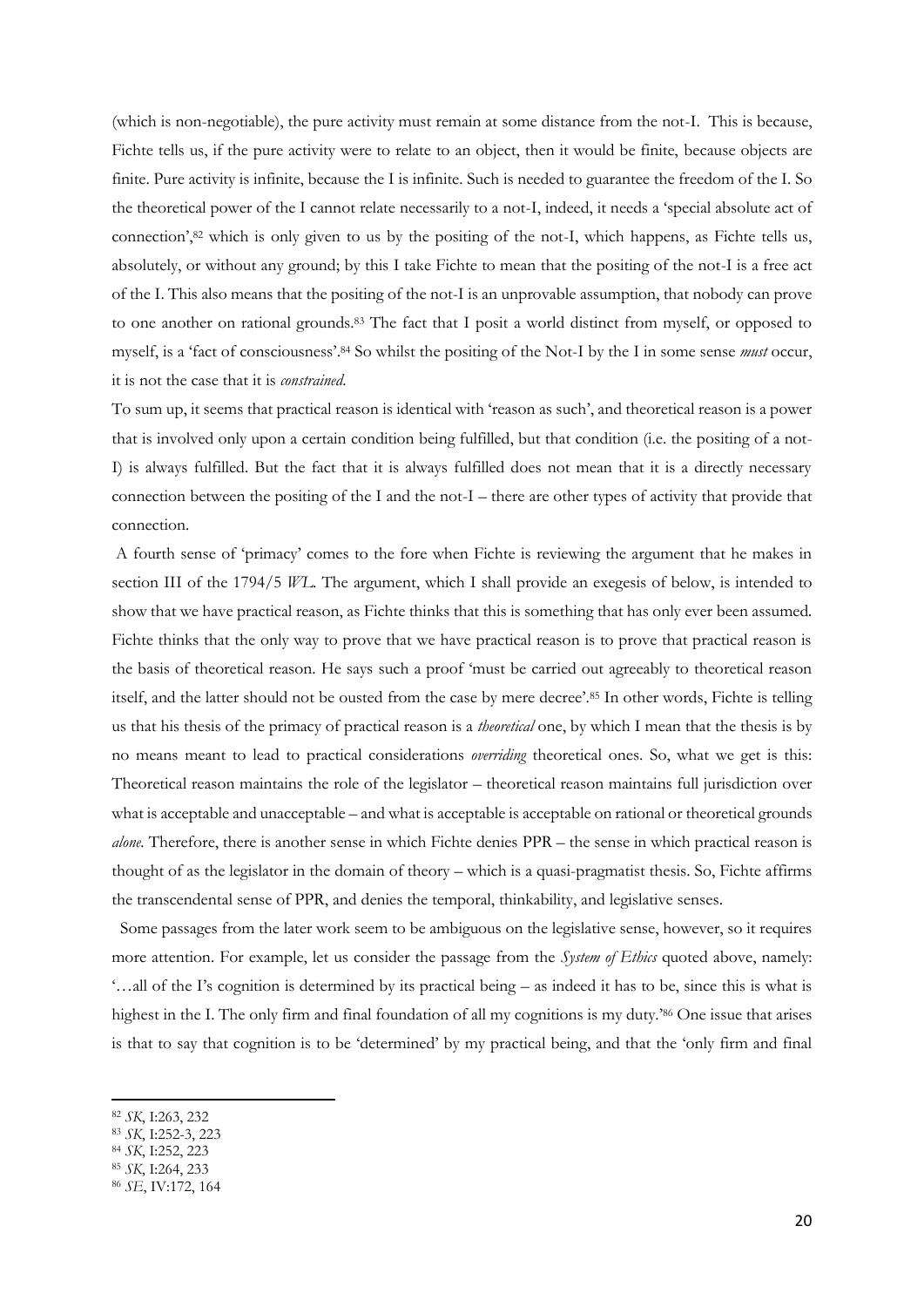foundation' of my cognition is 'duty' seems to put in jeopardy my hypothesis that for Fichte, theoretical reason maintains the role of legislator, as well as the coherency of Fichte's doctrine. Another issue is that later in *SE*, Fichte appears to say that the practical faculty is not what is highest, but the cognitive faculty is, thus reversing his position earlier in the text. He says: 'What is primary and highest in a human being – though not what is most noble in him – is cognition, the primordial matter of his entire intellectual life.<sup>'87</sup> So it appears that Fichte in one passage claims that the practical faculty is highest, and in another claims that the cognitive faculty is the highest. This, I suggest, is due to the fact that at this point in the SE, Fichte has changed from thinking of transcendental conditions to empirical human beings in situations of empirical willing, theoretical cognition of objects come first, and so present what is 'highest' or 'primary' – as an empirical episode of willing has to be preceded by cognition of its object.88

 That suffices for a reply to the latter of the two criticisms noted, but what of the former? Firstly, we should note that by 'determine' Fichte by no means intends that practical reason can override theoretical reason. He says that theoretical reason is 'formally' determined insofar as practical reason (or the ethical drive) set theoretical reason in motion to search for the concept required for any action.<sup>89</sup> Theoretical cognition is also determined 'materially' but only insofar as Fichte thinks that all cognition, even the most abstract is 'at least indirectly related to our duties' and carries with it cognition of the objects 'purposiveness' (though not necessarily for *me*) or the objects 'final end'. Whatever we think of this doctrine, i.e. that all cognition is indirectly related to our duties, it makes perfect sense for Fichte. If reality is fundamentally moral, as he seems to think, then of course cognition of objects is related to my duty, because the objects that my cognition refers to are but my duty made manifest, as he says. What practical reason does not do is intercede in a theoretical decision. This would happen if, in Fichte's words, practical reason 'provided the material' for theoretical reason, which it cannot do. Confusion may arise regarding 'being materially determined by' and 'providing the material for', but as long as we keep those firmly separated, as Fichte does, we should not be misled into thinking that Fichte thinks that our practical reason in some sense tells us what to believe.

 Further support for my view here comes from Fichte's normative views. For Fichte, it would be immoral to let one's practical reason override one's theoretical reason; he says: 'A material subordination of the intellect to the moral law is therefore impossible….Though I may not give in to certain inclinations and pleasures because this runs counter to my duty, it is not the case that I must will not to cognise certain things because this might perhaps run counter to my duty'90, though cognition is 'formally subordinated' insofar as the highest end is self-sufficiency, or freedom. All this means, however, is that Fichte conceives it as a duty to further our cognition, and to never 'subordinate your theoretical reason as such, but continue to inquire with absolute freedom, without taking into account anything outside your cognition'.<sup>91</sup> So

- <sup>88</sup> *SE* IV:255, 244
- <sup>89</sup> *SE* IV:172, 163
- <sup>90</sup> *SE*, IV:217, 206

<sup>87</sup> *SE* IV:344, 325

<sup>91</sup> *SE* IV:218, 207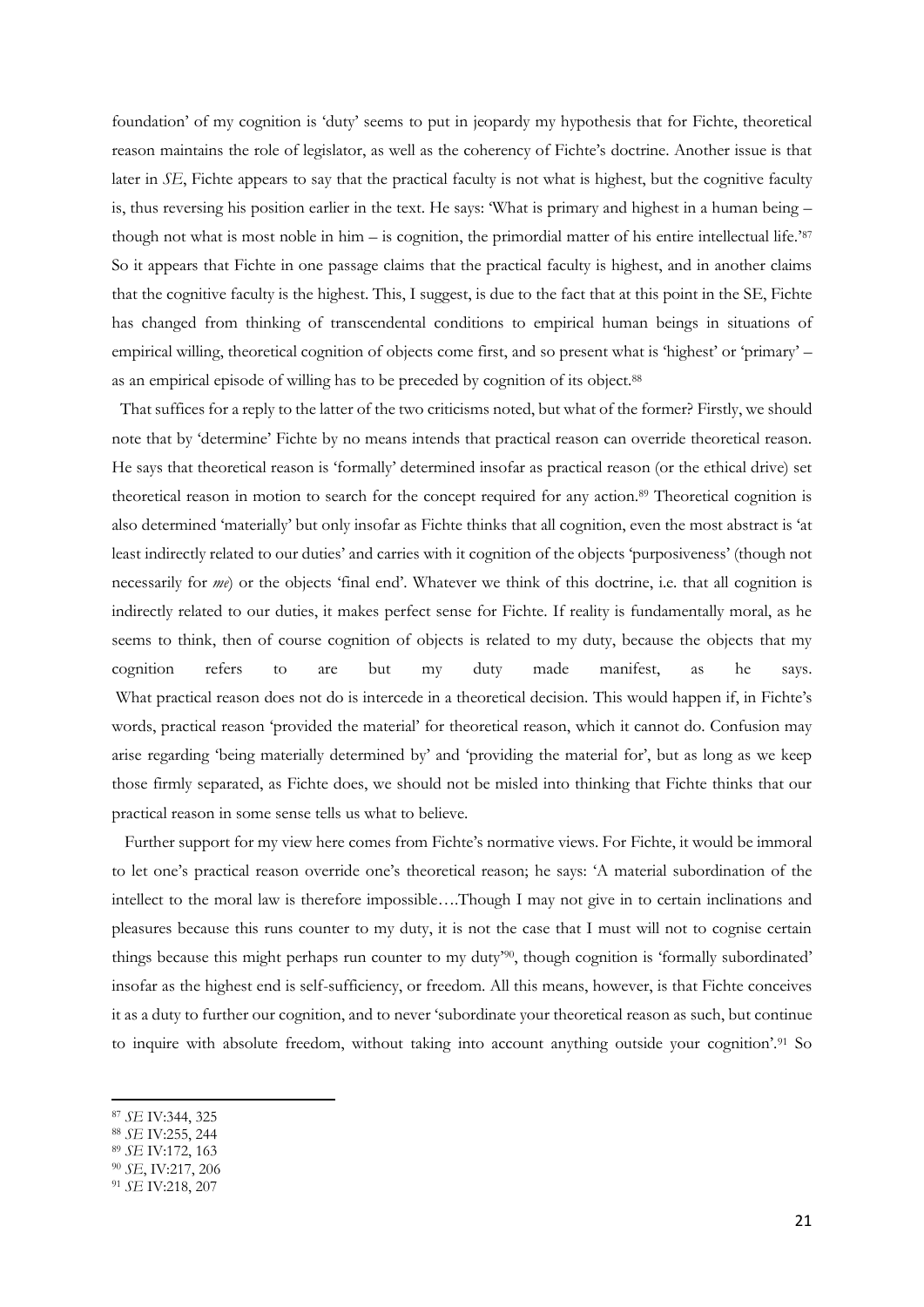theoretical reason maintains, within its domain, primacy in the legislative sense, though practical reason, by virtue of its transcendental primacy, determines, both formally and materially, theoretical reason to this domain.

 An issue connected with this is how to interpret Fichte's view that philosophy must begin with the I and its free act of self-positing because I 'ought' not to begin anywhere else. It is not, he says, that I cannot think further, but that I ought not to. I would suggest that this assertion is a result of what Wood calls the 'requirement that our conception of ourselves and our activity must be a systematic conception, selfconsistent, not self-undermining, and capable of being presented in a coherent transcendental system. Such an incoherence is not merely something we (psychologically) *can't* believe; it is something we (normatively) *must not* believe'. <sup>92</sup> Whilst Wood says this in the context of a theory of freedom, I believe it is equally applicable here. Likewise, Breazeale says that I have the ability to doubt the validity of the moral law and question my belief in my freedom, but 'I could do this only if I were willing "to destroy my own inner self" that is, only if I were willing to sacrifice what I hold dearest'.<sup>93</sup> Breazeale calls this a methodological primacy of the practical, as practical reason here provides the warrant for the choice of philosophical starting point.<sup>94</sup> Even though Fichte does seem to claim that there is at least one case in which moral claims or practical claims may override a theoretical claim (inasmuch as I ought not to proceed beyond the free act of the selfpositing I), I take it that this represents an extension of, and a further motivation for, his TAAD step. We could call this a methodological primacy of practical reason, as Breazeale does, but only if we keep firmly in mind that once the project (that is, of the system of idealism) has been started, it is a wholly theoretical exercise – which Breazeale also emphasises. By way of an interim summary, Fichte affirms the transcendental and methodological senses of PPR, and denies the temporal, thinkability, and legislative senses.

 Consideration of these points leads to a criticism of interpreting Fichte according to my view. Namely, that he insists, especially in the *WLnm*, but also in the earlier *WL*, that thinking and willing, or real activity and ideal activity, or theoretical and practical reason, are necessarily bound together, as we have seen. But having them necessarily bound together does not mean that there cannot be a priority in some other sense. Fichte does claim at numerous points, for example in section 4 of the *WLnm,* but also in other portions of the text, that the I is a unity of practical and theoretical powers. For example, 'The I is neither the intellect nor the practical power; instead, it is both at once…If we want to grasp the I, we have to grasp both of these; separated from each other, they are nothing at all'. <sup>95</sup> Zöller, for example, claims that the ideal and real powers of the subject form a 'structure of intricately related *co-original* moments that collaborate in the constitution of subjectivity'.<sup>96</sup> Similarly, Breazeale claims that accounts that stress Fichte's primacy of practical reason thesis obscure 'what is arguably his single most important accomplishment as a

<sup>92</sup> Wood, *FET*, 35

<sup>93</sup> Breazeale, 'Two Cheers' 255

<sup>94</sup> Breazeale, 'Two Cheers' 254

<sup>95</sup> *FTP*, K54/H46, 152

<sup>96</sup> Gunter Zöller, *Fichte's Transcendental Philosophy: The Original Duplicity of Intelligence and Will* (Cambridge, Cambridge University Press, 1998), 73.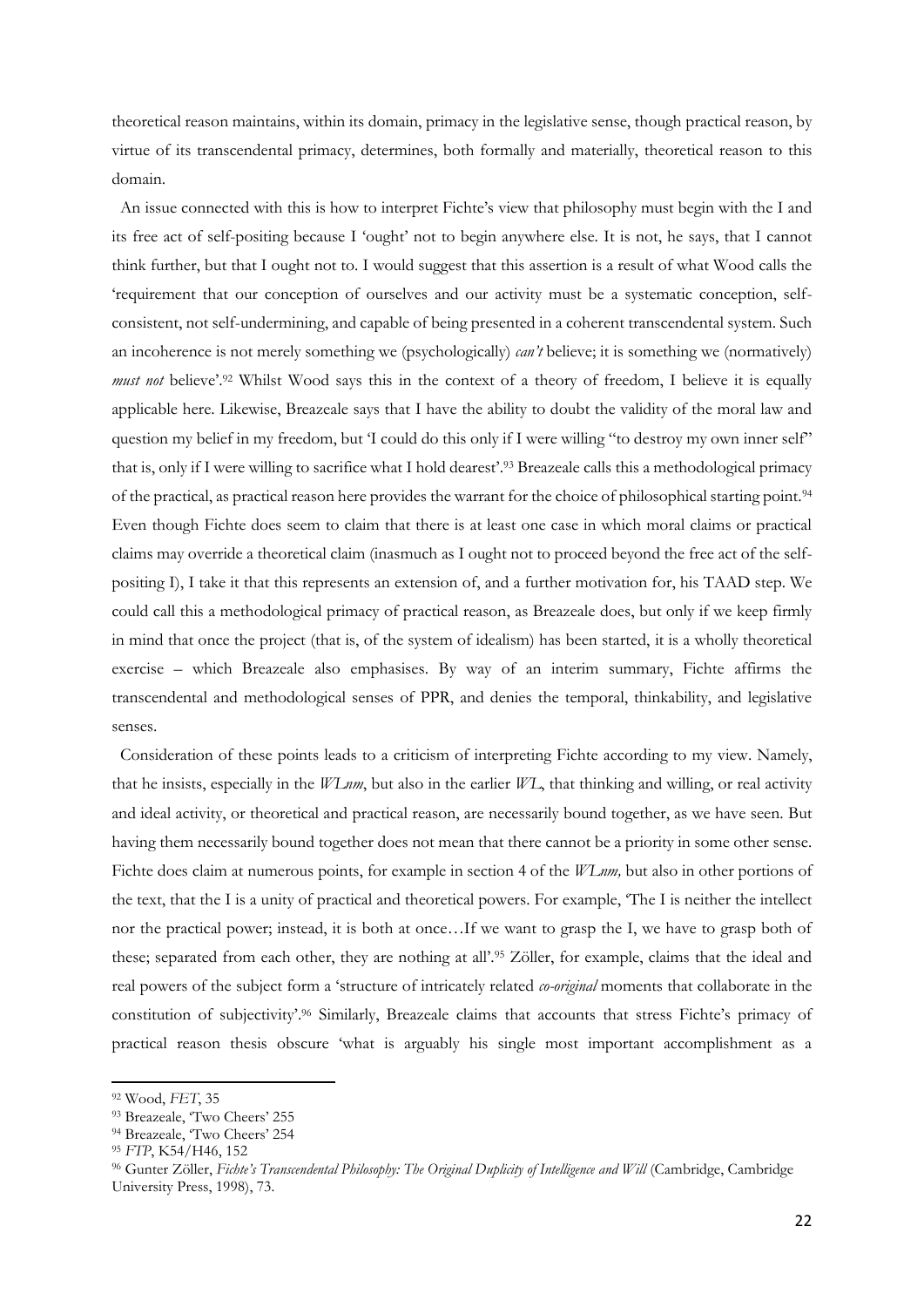transcendental philosopher: namely, his demonstration of the *inseparability* of knowing and willing, theory and practice, within the original constitution of the I and at every moment of empirical consciousness'.<sup>97</sup> This is the so-called equiprimordiality thesis. Whilst it is clear that Fichte does indeed think that the two are both required for I-hood and empirical consciousness at all, it seems to not take into account the subtlety of his position, and indeed his many other remarks, to say that they are on an equal footing. Indeed, as I have attempted to show above, Fichte can think that they are equally required, but in different senses, thus maintaining a priority.<sup>98</sup> That disparity rested on a distinction between a thing's being necessary, and a thing's being essential, or constitutive. I suggested that it is because theoretical reason is necessary but not essential that Fichte maintains the disparity.

 The line that Breazeale, and Zöller take on PPR seems to stem, at least partially, from Aenesidemus. At the very least, there is an interesting parallel with Aenesidemus to be considered. At the end of the review of *Aenesidemus*, Fichte explains that Aenesidemus objects to Kant's moral theology. Fichte says:

'Aenesidemus' protests against this mode of inference are based upon his deficient grasp of the true difference between theoretical and practical philosophy. These protests are summarised approximately in the following syllogism: Until we decide *whether* it is *possible* to do or to refrain from doing something, we cannot judge *that* we are commanded to do it or to refrain from doing it. But whether an action is possible or impossible is something that can be decided only according to theoretical principles.

Therefore, even the judgement *that* something is commanded is based upon theoretical principles. That which Kant first infers *from* the command has got to be already shown and decided *before* any command at all can be rationally accepted. It is far from being the case that the recognition of a command can provide the basis for the conviction that the conditions for its fulfilment actually do exist. On the contrary, that recognition can only follow upon this conviction. One can see that Aenesidemus is assailing the actual foundation of Kantian moral theology, namely, the primacy of practical over theoretical reason<sup>299</sup>

To summarise, Aenesidemus objects to Kant's usage of the principle that "ought implies can", because in order to know whether we should do something, we need to know that we can do it, or as Fichte says, that we have the conviction that the conditions for its fulfilment actually obtain. Fichte is probably alluding to Aenesidemus again when he says, in the *WLnm*, that 'One commonly says, "I cannot will unless I first possess a cognition of the object I am willing." This, however, is not true, for there is also another kind of willing, one that provides itself with its own object and to which, therefore, no object is given in advance'.<sup>100</sup> I shall discuss this passage and the context in which it appears later, in section V. For now, I want to note the similarity in Aenesidumus' criticism and the interpretations of Zöller and Breazeale. Both Aenesidemus

<sup>97</sup> Breazeale, 'The Problematic Primacy of the Practical' 406

<sup>98</sup> This is also seen by Frederick Neuhouser, *Fichte's Theory of Subjectivity* (Cambridge, Cambridge University Press, 1990) 8

<sup>99</sup> Fichte, 'Review of *Aenesidemus*' (RA) in *Early Philosophical Writings* trans. Daniel Breazeale (Cornell, Cornell University Press, 1988[1794]) I:21-2, 74-5, final emphasis added, all others original. <sup>100</sup> *FTP*, K143/H135, 293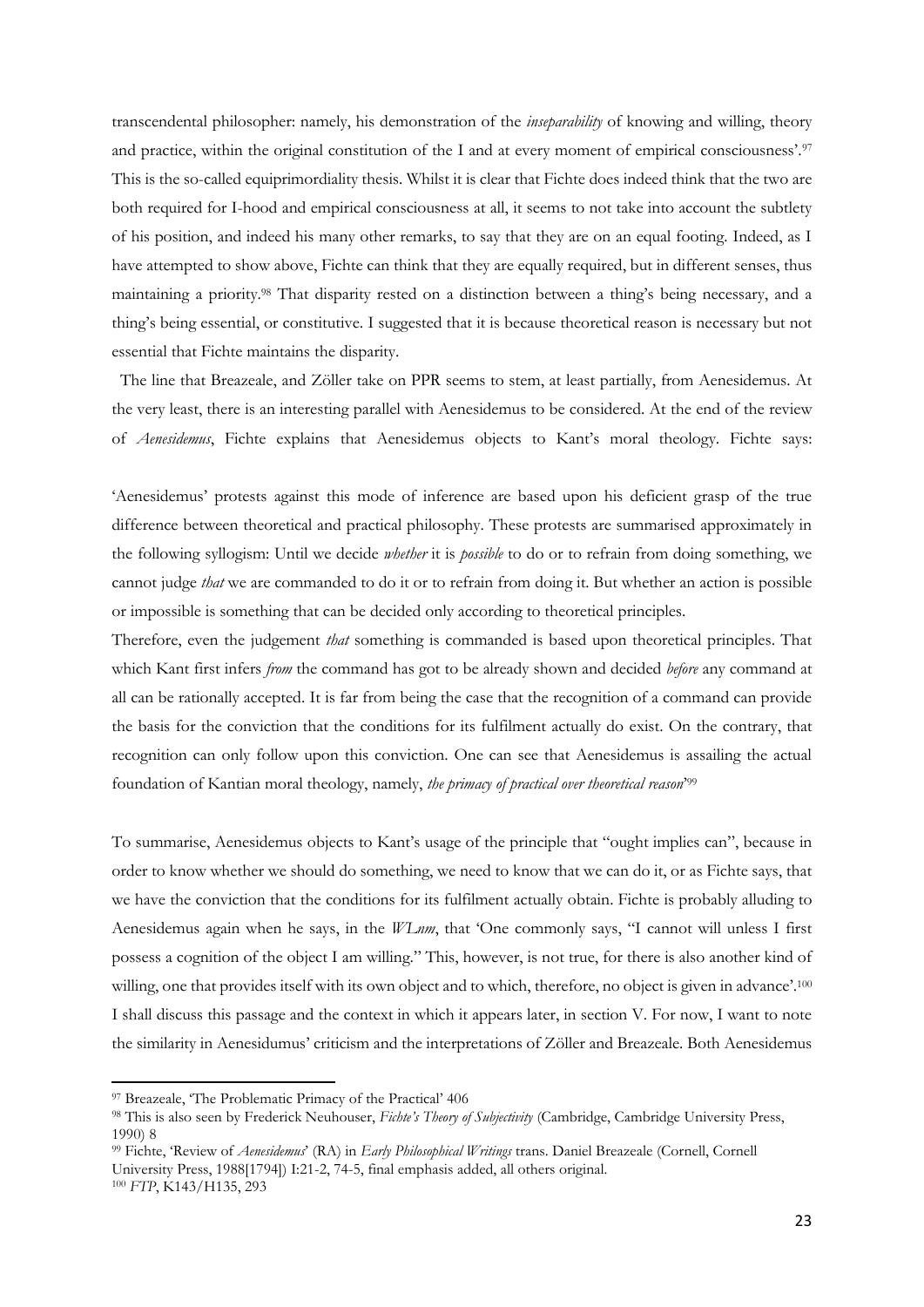on the one hand, and Zöller and Breazeale, on the other, seem to commit the error of thinking that there is only one sort of willing. Zöller and Breazeale claim that practical reason cannot have primacy in any real sense because all the exercises of practical reason require a use of theoretical reason. Fichte claims that this is only true for a restricted sphere – of empirical willing. I therefore submit that Zöller and Breazeale are incorrect to say that there is no significant sense of the primacy of practical reason in Fichte. I shall examine their claims in more detail now.

 The review of Aenesidemus also contains a condensed argument for the primacy of practical reason against the charge that has been raised. Though the argument appears in an extended and fuller format in the 1794/5 Wissenschaftslehre, it is helpful to look at Fichte's early attempt to solve the problem. The problem is that the primacy and indeed the very existence of practical reason in any substantive sense is in question if it is true, as it seems to be, that we need to know what we are willing in order that we will it. We can call this the 'knowledge condition' on willing. So the problem is that the knowledge condition seems to render indefensible any account of the primacy of practical reason, which is necessary for the Kantian enterprise.

 Fichte attempts to resolve this problem here by claiming that practical reason and the moral law are not primarily aimed at producing actions, but only producing endeavours or strivings towards action.<sup>101</sup> Fichte then elects to represent 'the elements of this mode of inference in their highest abstraction', and says that 'If, in intellectual intuition, the I *is because* it is and *is what* it is, then it is, to that extent, *self-positing,* absolutely independent, and autonomous. The I in empirical consciousness, however, the I as intellect, *is* only in relation to something intelligible, and is, to that extent, dependent.'<sup>102</sup> There has been an oppositions set up between two elements of rational beings. There is the I *qua* reason in general, and the I *qua* my own empirical consciousness. These two, however, are supposed to be in some way united. 'Since, however, the I cannot relinquish its absolute independence, a striving is engendered: the I strives to make what is intelligible dependent upon itself, in order thereby to bring that I which entertains representations of what is intelligible into unity with the self-positing I.'<sup>103</sup> We should note that Fichte here probably intends to use 'intelligible' to refer to the Not-I, insofar as it is an object of thought. My own empirical consciousness is dependent upon the not-I – Fichte has said previously that the correct interpretation of Kant's refutation of Idealism is that 'the consciousness of the *thinking* I…is possible only under the condition that there be a not-I which is *to be thought'*. <sup>104</sup> This striving to bring the self-positing I in harmony with the empirical I is 'what it means to say that *reason is practical*. In the pure I, reason is not practical, nor is it practical in the I as intellect. Reason is practical only insofar as it strives to unify these two.'<sup>105</sup>

<sup>101</sup> 'RA', I:22, 75. Fichte probably has in mind the opening pages of Kant's *Groundwork*, where Kant makes numerous claims regarding the good will, among them the claim that the good will is good independently of whether it is efficacious or not.

<sup>102</sup> *R*A, I:22, 75

<sup>103</sup> *R*A, I:22, 75. Fichte uses the word '*entsteht'* which Breazeale translates as 'engendered'. It has a temporal meaning, but it seems clear that Fichte is here trying to argue that this is a logical order not a temporal one.

<sup>104</sup> *R*A*,* I:22, 75

<sup>105</sup> *R*A, I:22, 75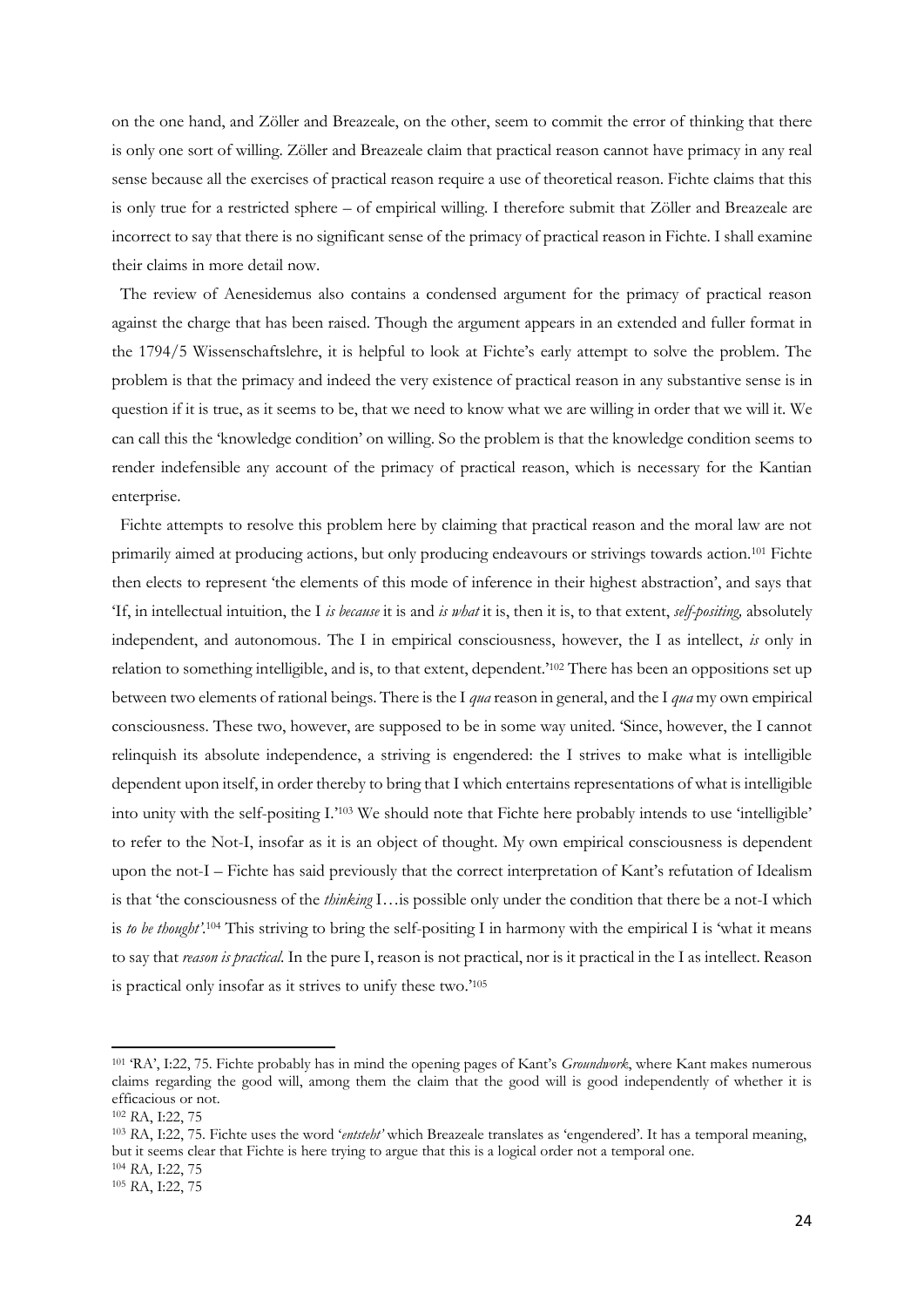Fichte's response to Aenesidemus is then that practical reason can exist and be primary insofar as the I in any of its finite determinations (i.e. individual persons) is *not* in harmony with the core of subjectivity, the pure I. It is the nature of Reason to give grounds for things, and thus the unity would be one in which the I determines itself and thus determines all that is not-I. However, Reason finds that this is unfulfilled, and thus demands its fulfilment. So, Fichte tells us, practical reason is founded 'on the *conflict* between the selfdetermining element within us and the theoretical-knowing element. And practical reason itself would be canceled if this conflict were eliminated'.<sup>106</sup> This last way of putting the point can be misleading, however, as it sounds very much like practical reason is consequent on theoretical reason. Indeed, this is Breazeale's interpretation of this passage. Breazeale says: 'From this it is surely obvious that practical reason always presupposes theoretical reason, inasmuch as the very task of practical reason is to overcome the conflict between the intellect and the pure I'. <sup>107</sup> But this is peculiar, as Fichte's words seem to imply that he is thinking that this is compatible with thinking of practical reason as primary in the transcendental sense. He says 'far from practical reason having to recognise the superiority of theoretical reason...'<sup>108</sup> Another peculiarity is the absence of discussion of the knowledge condition – that was Aenesidemus' primary criticism, which Fichte set out to rebut, but he seems to have forgotten it; at least, it is not clear how this conclusion relates to the knowledge condition.

 In answer to the latter, Fichte seems to think that the knowledge condition is successfully rebutted when he draws a distinction between what the moral law immediately directs itself to and what it mediately directs itself to. The former is 'the constant endeavour toward an action', and the latter is an action. Fichte regards actions as 'of course something which must be governed by the laws of this world', presumably because they involve the movement of natural bodies. Fichte's response is to grant to Aenesidemus that the knowledge condition holds for actions, but not for the 'constant endeavour toward an action'. Because Fichte seems to conceive of the knowledge condition, which is opposed to the principle that "ought implies can" as an attack on PPR (at least as it is found in Kant), then a rejection of the knowledge condition is a defence of PPR.

With regard to the former problem – that of whether Breazeale's view is correct, it must be said that when Fichte says 'Reason is only practical insofar as it strives to unify these two [the self-positing independent I and the intelligent dependent I]', he would not assent to the view that there is a time at which the conflict, which must be resolved by unifying these two, is non-existent. From this it follows that reason is always practical. But the question remains as to whether Fichte here assents to the transcendental sense of PPR. That is, does Fichte in the review believe that practical reason is a necessary condition for theoretical reason? In other words, is it the case that without there being a conflict then I would not be able to know anything at all? Fichte speaks of the 'intelligent I', which would suggest a negative answer. If that is the case, then we

<sup>106</sup> RA I:23-4, 76

<sup>107</sup> Breazeale, 'The Problematic Primacy of the Practical', 411. Whilst Breazeale takes this as evidence of his view – that theoretical and practical are equiprimordial or co-original, it is not clear that this passage actually does that. If practical reason, if as this passage seems to suggest, is consequent upon a conflict of theoretical reason, then that would not amount to equiprimordiality either.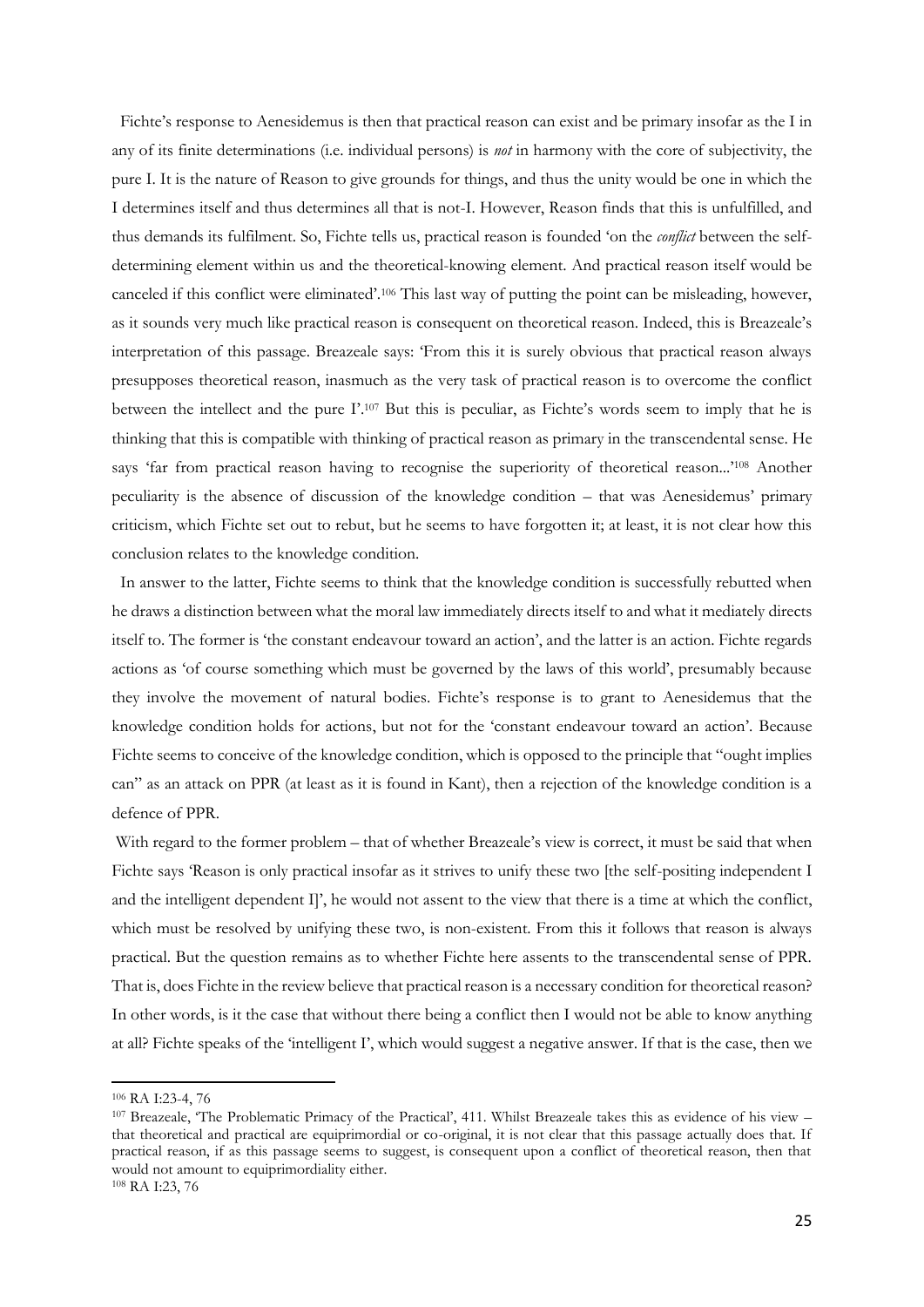see that at this stage, Fichte had only saw himself as setting out a defence of PPR insofar as it appears in the guise of "ought implies can" – a denial of Aenesidemus' knowledge condition. But, as we shall see below, the argument in the *WL* also claims that practical reason exists only because of a contradiction between the independent and dependent aspect of the I. The argument in Aenesidemus has a more limited scope, and there are no claims regarding the transcendental nature of the primacy, but the mere fact that Fichte claims that practical reason is a result of a conflict in the I does not mean that it cannot be so prior.

 The equiprimordiality thesis may be interpreted in different ways. At its most basic, it is possibly a 'formal' sense – the result of the joint assertion of 'if P then Q' and 'if Q then P' where P is practical reason and Q is theoretical reason. This rather bare conception is acceptable, and as far as I can see, what Fichte thinks. The problem is that this seems to comes too late. When Fichte asserts this equiprimordiality, it appears to be in the context of discussions of the powers of real empirical agents. That is to say that it appears primarily in the context of acting. Breazeale does note this, but he does not think it is an issue. For example he says 'If thinking is to be "real", it must have an object, which can be grounded only in *feeling*, and hence in some hindrance to the practical power of the I. If willing is to be rational (i.e. if it is to be the activity of an *I*), it presupposes a theoretical acquaintance with the world within which one strives, as well as a determinate goal provided by "ideal thinking". The I must posit – i.e., know – itself as willing'. <sup>109</sup> This is all correct, as far as I can see, but it comes too late in Fichte's program. Of course in order to will that the world be X I must have a concept of X. But this assertion of the knowledge condition is not sufficient to establish the falsity of PPR. This would only establish the falsity of the temporal sense of PPR, which we have already rejected as not capturing Fichte's meaning.

 However, there is a sense in Fichte that what he calls 'real activity' (i.e. doing) is prior, and then 'ideal activity' (representing) is posterior. The only sense that I can make of this is that ideal activity is to some extent 'parasitic', as it were, on real activity – Fichte calls ideal activity 'constrained and arrested and can occur only subsequently to a real activity'. <sup>110</sup> Whilst it is true that Fichte says that the I only is what it posits itself to be (a position which Breazeale takes as establishing the equiprimordiality thesis), it is not clear what Fichte is supposed to mean here.<sup>111</sup> That is, it could be that there is some bodily movement or act of will which occurs *prior* to my thinking of it, because I do not self-ascribe such a bodily movement. Then, and only after this movement occurring, I self-ascribe it, and thus it becomes mine. In Fichtean spirit, this should not be thought of as an analysis of constitutive conditions for something to count as an action, but rather a genetic account of how agents are formed. It is quite possible that this is what Fichte has in mind as an account of how the powers of real and ideal activity work.<sup>112</sup> It is analogous to Fichte's account of intuition and concept. Fichte, like Kant, affirms that we cannot have intuitions without concepts and cannot have concepts without intuitions. But intuitions do in a real sense come first. It seems as though Fichte's view is that we have an intuition of an object brought to us by a feeling and then by self-ascribing that

<sup>109</sup> Breazeale, 'The Problematic Primacy of the Practical' 411

<sup>110</sup> *FTP*, K52/H47, 148

<sup>111</sup> For example, see *FTP*, K48/H44 141.

<sup>112</sup> I am thus in sympathy with Martin, *Idealism and Objectivity*, who presents a similar view (134).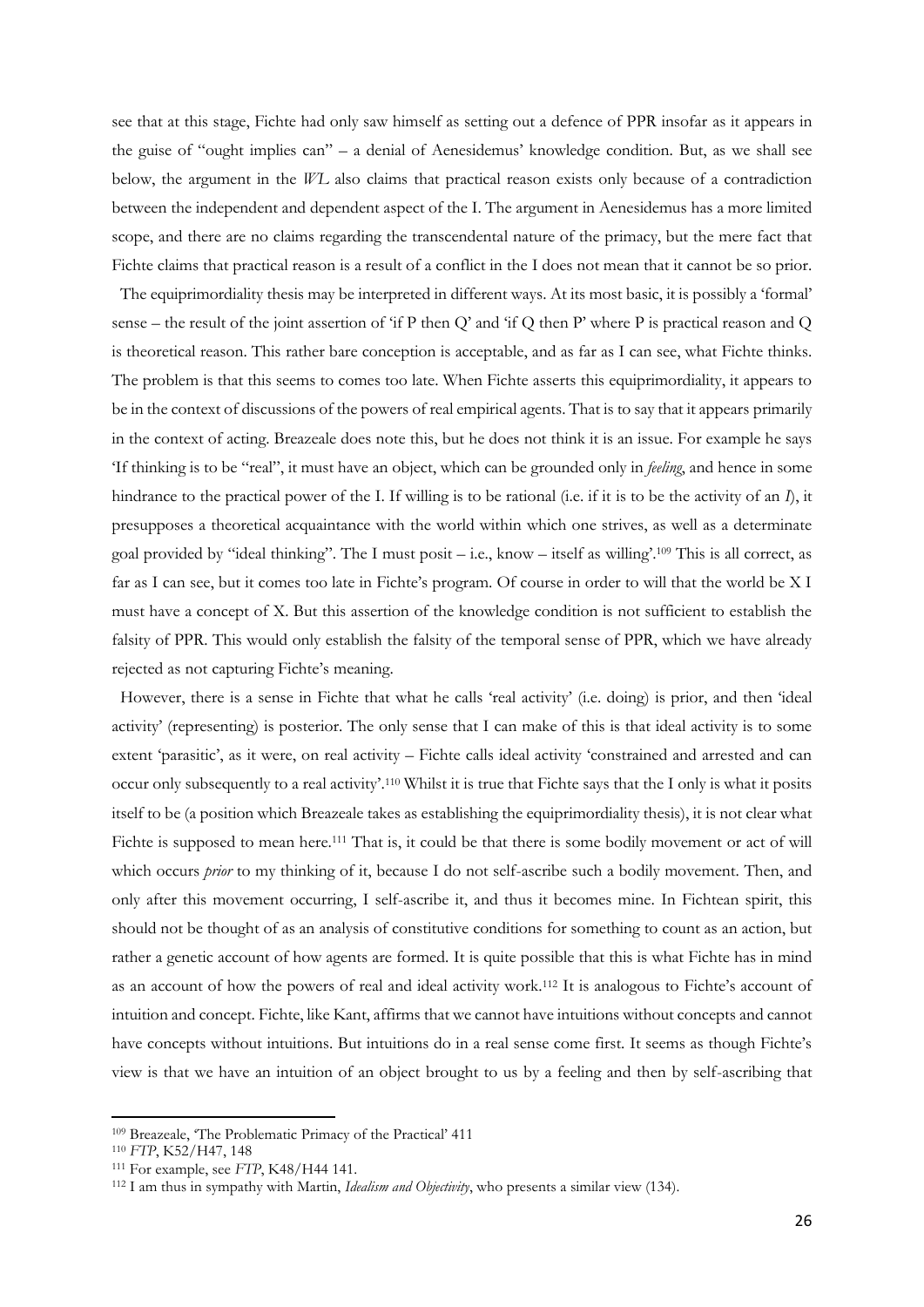intuition we conceptualise it. The self-ascription is not *optional*, but is certainly secondary. I believe that something akin to this is what Fichte has in mind when he says that '…the ideal activity would be a product of the practical power, and the practical power would be the existential foundation of the ideal activity…[the ideal activity] is that which witnesses the practical'. <sup>113</sup> But if something like this is right here, then we have rejected the equiprimordiality thesis in the strong sense that Breazeale and Zöller affirm.

 I now turn to an examination of what I take to be the canonical form of Fichte's major argument, and the ramifications of the argument, and Fichte's position on PPR, for how his theory of how consciousness of freedom and consciousness of the world are linked.

### **IV: "Without a striving, no object is possible"**

 The most famous passage where Fichte seems to affirm PPR has become known as the expression of the 'striving thesis' Fichte says '...*in relation to a possible object*, the pure self-reverting activity of the self is a *striving*; and as shown earlier, *an infinite striving* at that. This boundless striving, carried to infinity, is the *condition of the possibility of any object whatsoever*: no striving, no object'. <sup>114</sup> Fichte appears to be stating that the condition of the possibility of objects is the striving of the I. This thesis is actually the result of a lengthy argument which I shall attempt to reconstruct below. Briefly, the idea is that the I as infinite activity demands that all reality should be posited absolutely through itself. Fichte, soon after enunciating the striving thesis claims just this, and says that this demand 'is called – and with justice – practical reason'.<sup>115</sup> So it seems that Fichte affirms PPR because he affirms the striving thesis, which states that objects are conditional upon there being a striving of the I, and this striving of the I is an expression of reason's practical interests.

The striving argument blends together transcendental and dialectical strategies.<sup>116</sup> Broadly, a transcendental argument is one that argues from a premise that is generally committed to, then to necessary conditions for that premise. A dialectical argument is one that argues from what appears to be a contradiction to a synthesis of the propositions in the contradiction. I take it that Fichte is interweaving these methods in this argument, and there are portions of the argument that are dialectical.<sup>117</sup> On the whole the argument is a transcendental argument because it is designed to show a necessary condition for the possibility of X – though it is dialectical because the condition for the possibility of X is a synthesis of two contradictory assertions. Before I begin exegesis of the stages of the argument, I should say that whilst Fichte talks about an antithesis or a contradiction, it is not clear what this contradiction or antithesis is at this stage. Matters are further complicated because Fichte mentions two antitheses. The first contradiction is between roughly the propositions that A) "The self is independent of the not-I" and B) "The self is

<sup>113</sup> *FTP*, K49/H45, 142.

<sup>114</sup> *SK*, I:262-3, 231

<sup>115</sup> *SK*, I:264, 232

<sup>116</sup> I am in partial agreement with Martin in *Idealism and Objectivity*, who claims the argument to be transcendental. (134) But Martin does not, as I do, view the detail of the arguments for the major transitions as dialectical.

<sup>117</sup> Fichte regards this method as different from what he calls the 'synthetic method' of the theoretical sections. The synthetic method is outlined at *SK*, I:115, 113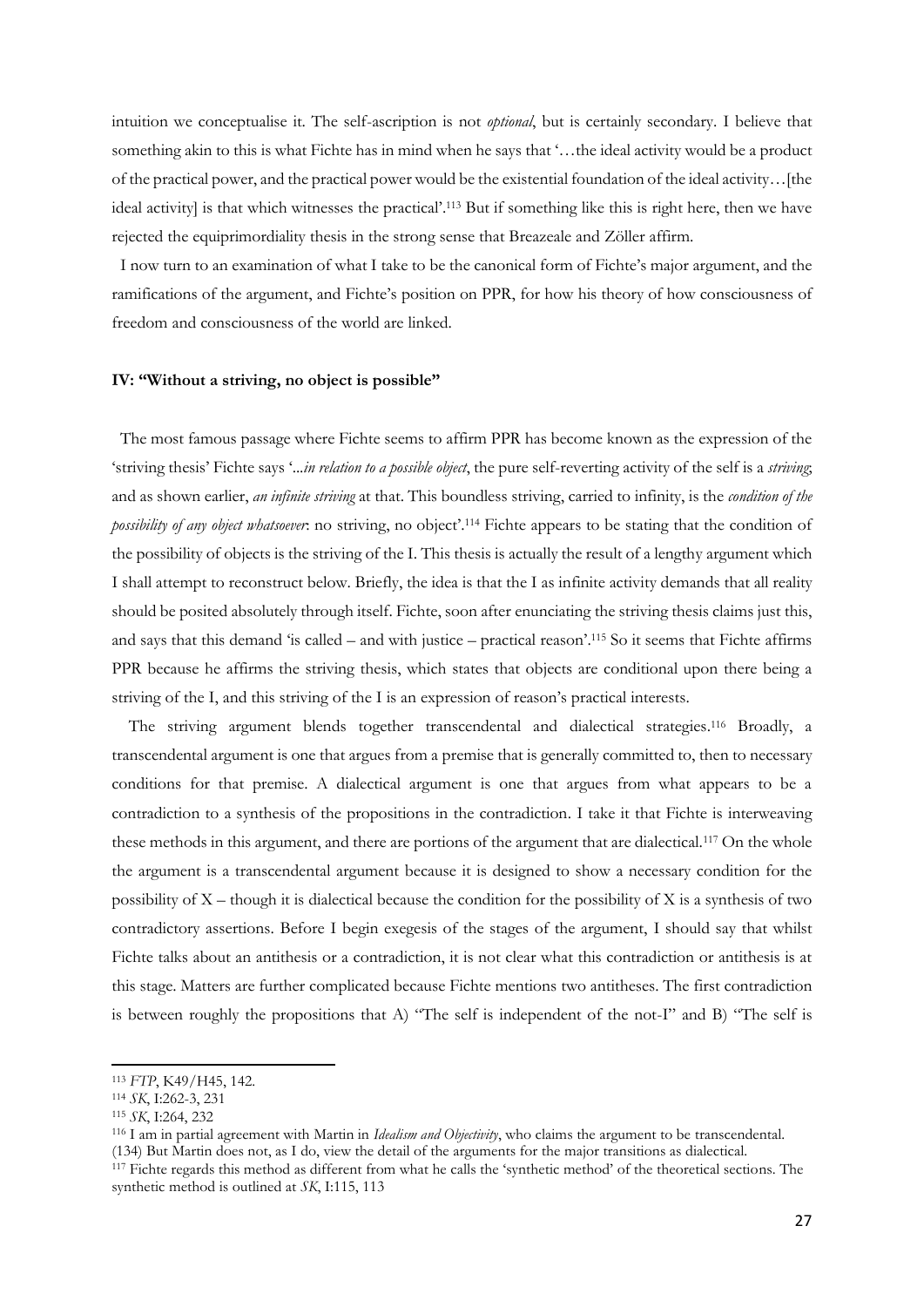dependent upon the not-I".<sup>118</sup> For convenience, I shall from now on refer to this as the Dependence Contradiction. We are told soon after that this contradiction can only be resolved by thinking of the relation between the self *qua* independent activity and the not-I as one of cause to effect.<sup>119</sup> We are also told that this causal relation itself contains a contradiction, but it is the only way possible to resolve the Dependence Contradiction, so Fichte sets himself the task of resolving what I shall call the Causal Contradiction: A) The I is to exert causality on the not-I, and B) The I can exert no causality on the not-I.<sup>120</sup> There is yet a third contradiction, between A) The I is infinite and unbounded, and B) The I is finite and bounded.<sup>121</sup> This is actually more like a re-statement of the Dependence Contradiction, but in terms of finitude, because for Fichte, only an infinite thing can be independent. Fichte tells us that such a contradiction, were it to hold, would reveal a contradiction in the very nature of the I – that it posits itself absolutely and posits itself as opposed to a not-I, which are supposed to be mutually exclusive. With the different contradictions laid out, I shall now proceed to an exegesis of the proof-structure of the argument.

The key to the proof is given when Fichte says 'Merely by positing something, it [the I] posits itself...in this something, and ascribes the latter to itself. Thus we have only to find a difference in the mere act of positing in these two cases [positing itself as infinite or finite], and our problem is solved.'<sup>122</sup> Thus Fichte's first premise is that there is a sense in which the I is finite, and a different sense in which the I is infinite, or, that the I posits itself as in some sense limited, and in some sense not. This is just the second half of the third principle of the whole *Wissenschaftslehre* – that the I posits itself as partially limited by a not-I.<sup>123</sup>

 There is a slight peculiarity to this premise. The peculiarity is connected with what I said above in section III regarding intelligible fatalism. Fichte tells us that the positing of the not-I is 'a mere hypothesis; *that* such a positing occurs, can be demonstrated by nothing other than a fact of consciousness, and everyone must demonstrate it for himself by this fact; nobody can prove it to another on rational grounds.'<sup>124</sup> The *Wissenschaftslehre* tells us that *if* experience is actual, then certain conclusions regarding the structure of human knowledge and cognitive architecture follow. The *Wissenschaftslehre* does not tell us *that* experience is actual.<sup>125</sup> Fichte tells us that there might be an attempt to 'trace some admitted fact to this highest fact on grounds of reason; but such a proof would do no more than persuade the other that by admission of some such fact he had also conceded this highest fact'.<sup>126</sup> Indeed, earlier in the theoretical part of the work, this is exactly what we find Fichte doing. He says that the positing of the not-I must be an original act of the I because in order to make any knowledge claim or representation of the world whatever there must be

<sup>118</sup> This is explicitly stated in terms of a dependence relation at *SK*, I:249, 220

<sup>119</sup> *SK*, I:250, 221

<sup>120</sup> *SK*, I:254, 225

<sup>121</sup> *SK*, I:254, 225

<sup>122</sup> *SK*, I:255, 226

<sup>123</sup> *SK,* I:106-7, 106-7

<sup>124</sup> *SK*, I:252, 223

<sup>125</sup> Note the similarity between this formulation of the procedure of the *Wissenschaftslehre* and Niethammer's formulation of Kant's philosophy (that Kant says, 'if experience is, then…') – that Ameriks is very sympathetic to. It thus seems peculiar that Ameriks finds Fichte to be too dogmatic and not critical enough. See Karl Ameriks, *Kant and the Fate of Autonomy* (Cambridge, Cambridge University Press, 2000), 64ff <sup>126</sup> *SK*, I:252-3, 223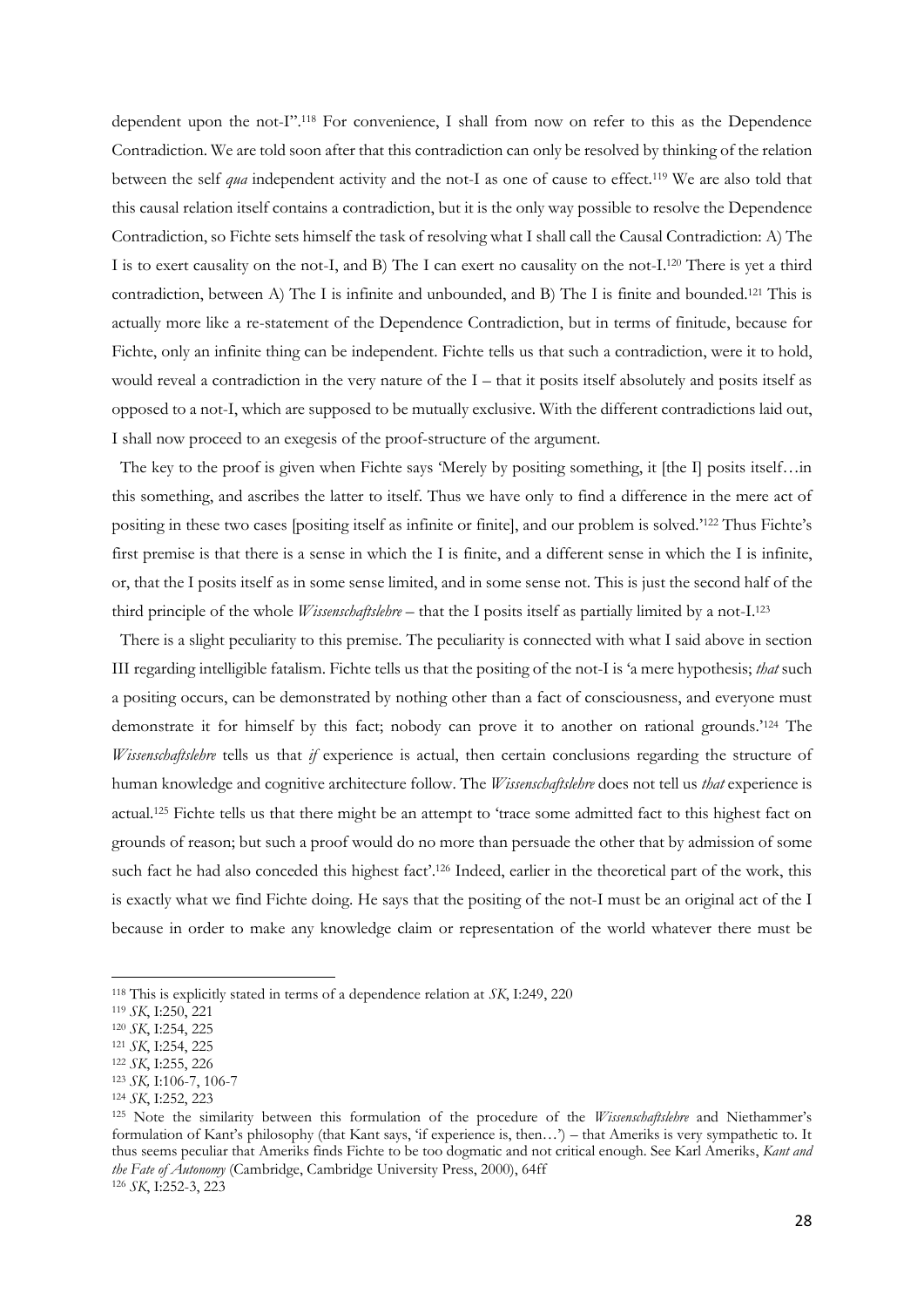something 'whereby it [the object of my knowledge-claim or representation] discloses itself as something to be presented'.<sup>127</sup> But, he says that is 'something that no object can teach me; for merely in order to set up something as an object, I have to know this already; hence it must lie initially in myself, the presenter, in advance of any possible experience'.<sup>128</sup> In other words, this premise, as is appropriate for a transcendental argument, is assumed to be acceptable to all.

 The second premise (of the transcendental portion of the argument) is (roughly) that if the I posits itself as limited by a not-I, then the limitation takes the form of resistance. By resistance Fichte means that the I's activity is bounded by something. In order to explicate Fichte's thinking here, we need to look at the distinct types of activity that the I engages in. The first type of activity is called pure or infinite activity. This is the activity that the I engages in when it thinks of itself or posits itself. This activity is also called selfreverting activity. Fichte calls this activity 'infinite' because it is inherently self-reflexive. There is also objective activity, in which the I thinks something that is not itself. Objective activity is activity of the I that is intentional, and the intentional object is the not-I (or some determinate part of it). Objective activity is characterised by a resistance, what Fichte would later describe as a 'feeling of necessity'. <sup>129</sup> In other words, thought does not have the same power that it has over pure activity. Thinking about objects is constrained in various ways – I must respect various aspects of the object's form, structure, and content, in order to represent it faithfully. Fichte notes with a certain satisfaction that even the etymologies of the (German, but the same point applies to the English) words prove his point – they *object* to my activity.<sup>130</sup> Therefore to say that the limitation that the I posits as applicable to itself via the not-I takes the form of resistance is to say that the activity of the I is resisted in various ways; the activity (when directed toward objects) is not infinite. In other words, the positing of the not-I as limiting the I limits only because it resists the I's activity. To sum up slightly more formally:

1) The I posits itself as limited, that is, the I posits a not-I

2) The limitation on the I takes the form of resistance to the I's activity

 The move after this is not clear. This is where the dialectical work of the argument begins. We have seen that the relevant contradictions (Dependence and Causal) have been stated, and now that Fichte has got this far with the transcendental method, he needs to switch to a dialectical method. The dialectical subargument motivates the move from premise two to three. Indeed, without this sub-argument, the

<sup>127</sup> *SK*, I:104-5, 105

<sup>128</sup> *SK*, I:105, 105

<sup>&</sup>lt;sup>129</sup> '[First] Introduction' I:424, 8. The distinction between the representations accompanied by a feeling of necessity and those accompanied by a feeling of freedom means that for Fichte, experience must be something thicker than mere apprehension of sense data. Experience is identified with the representations that are accompanied by a feeling of necessity. This means that Ameriks is wrong to criticise Fichte on the grounds of starting with the Cartesian ideas and trying to argue outwards. In fact, Fichte follows Kant's strategy (which Ameriks thinks is the superior) of starting with empirical judgements.

<sup>130</sup> *SK*, I:256, 227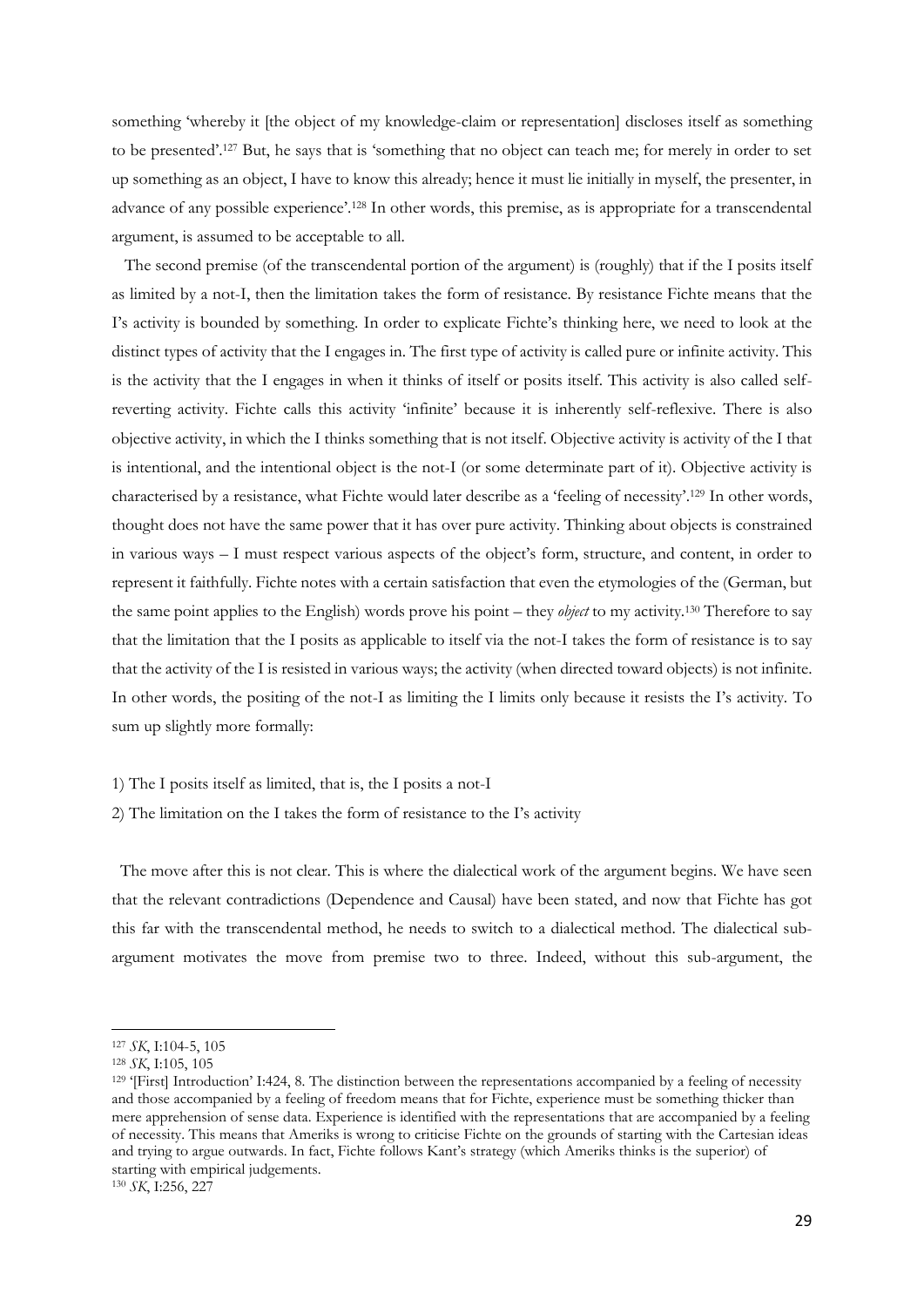transcendental argument would be straightforwardly invalid. It is now therefore necessary to clarify the line of argument that guarantees the move from two to three.

 Recall the two types of activity (pure and objective) that we have just considered – the I is supposed to be absolutely self-determining and infinite, but at the same time is the mirror of the world and is thereby determined, not determinant. These two types of activity are distinct, but in Fichte's words, there must be a 'bond of union, whereby consciousness is conducted from one to the other...'<sup>131</sup> Fichte is here noting that of course we have consciousness of ourselves (infinite activity) and consciousness of objects (objective activity). The problem is therefore how to reconcile these two. The I must have both activities, but it will not do to, as Kant did, merely state that the powers of the mind might be joined in a 'common root' but that is a question that we can and should ignore.<sup>132</sup> That is not systematic, not scientific, and ultimately, for Fichte, not philosophical.

We must therefore find what joins these two activities as modifications of the same self (which is itself a type of activity). Fichte claims that the bond of union that links the finite and infinite activities is the causal connection – the causal connection asserted in the thesis of the Causal Contradiction. The pure activity of the self should be the cause of the objective activity of the self, or 'the self should determine itself to the second activity by means of the first'.<sup>133</sup> It would then follow, by transitivity, that pure activity would be mediately causally related to the not-I. Clearly, however, he is not thinking of a temporal causal relation. For one thing, time is, according to orthodox transcendental idealism, a form of intuition by which parts of the not-I is represented (to use a mixture of Kantian and Fichtean terminology). The positing of the not-I must precede, in a non-temporal sense, any temporal relation (such is a consequence of the statement above – that no object can teach me what it is to be presented). So when Fichte here says 'cause and effect', it would be better to think of the logical 'ground and consequent' or 'determinant and determined' relation. Fichte follows this by unpacking how this is to be, by 'enter[ing] more deeply into the meaning' of the positing of the not-I.<sup>134</sup> Fichte then recalls the Causal Contradiction. We can formalise this somewhat with the following:

3) The pure activity of the self and the objective activity of the self must be 'one and the same...there must...be a bond of union'.

4) This can only happen if the pure activity of the self and the objective activity of the self are related as cause to effect.

5) But the Causal Contradiction holds.

Fichte therefore attempts to resolve this contradiction by focusing more deeply on the meaning of the proposition that the not-I is the only candidate for the content of the act of positing the not-I, or

<sup>131</sup> *SK*, I:256, 227

<sup>132</sup> See for example, Kant, *Groundwork*, 4:391, 47, also *Critique of Practical Reason*, 5:91.

<sup>133</sup> *SK*, I:256, 227

<sup>134</sup> *SK*, I:258, 228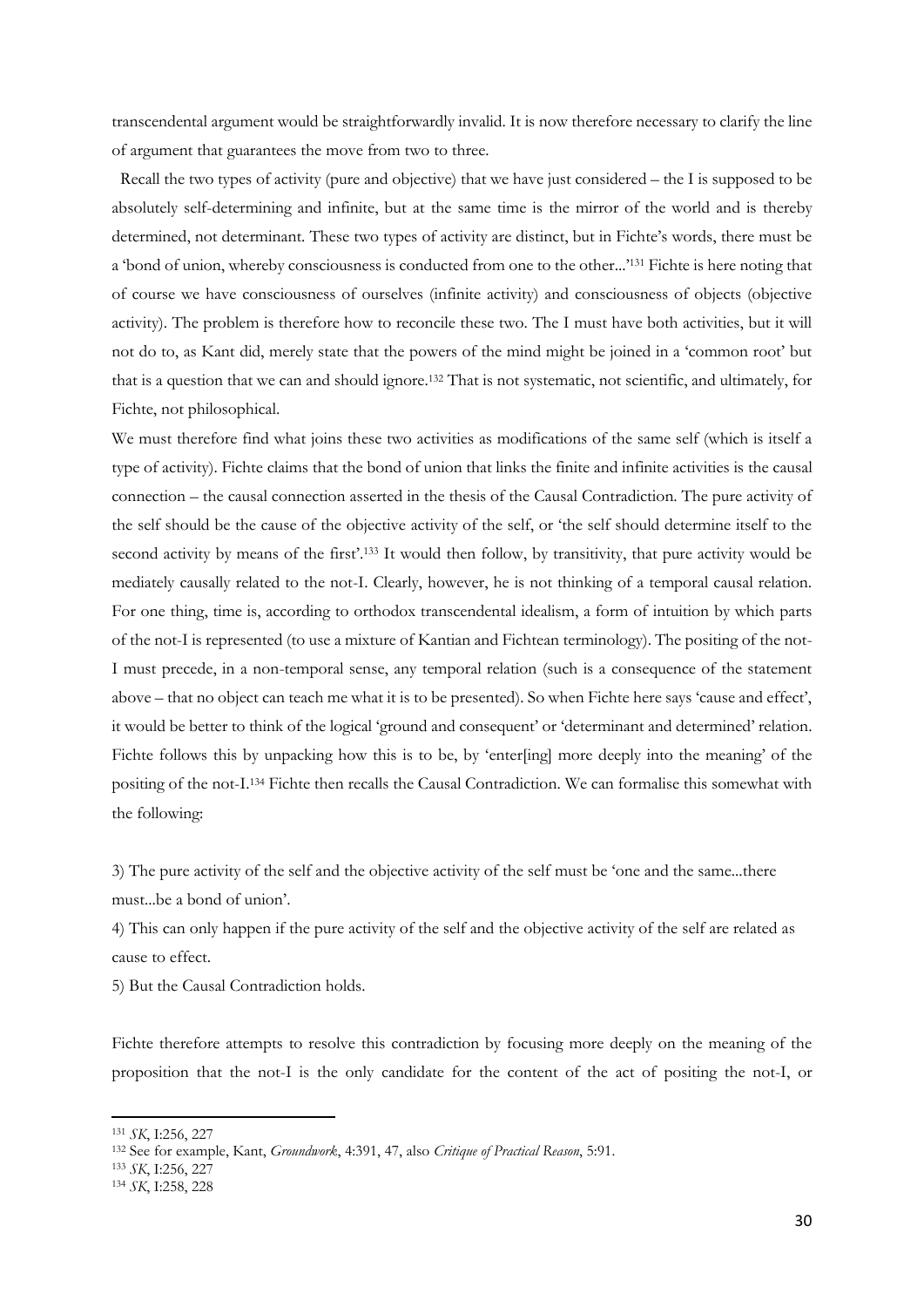counterpositing, as he sometimes puts it. One paragraph represents an attempt to do this in terms of limitation in general – without any determinate limits. He says that so long as a mere object in general is posited (i.e. the whole not-I), the requirements (that the pure and objective activity be related in the right way) are satisfied. This is because there are boundaries, but the boundaries are determined by the absolute spontaneity of the I. Thus Fichte claims that on this view, the self 'is finite, because it is to be subjected to limits; but it is infinite within this finitude because the boundary can be posited ever farther out, to infinity. It is infinite in its finitude and finite in its infinity'.<sup>135</sup> If this sounds self-contradictory, that is because Fichte intends for us to take it that way – he is not actually asserting this. This is a consequence of a proposed solution to the antithesis that Fichte will (shortly) reject. He says that this leads to an 'absolute confinement' which is in contradiction with the 'absolute infinite nature' of the self. In short, it will not do if we merely think of the positing at such an abstract level as 'object in general' because this leads us to think of the I as finite and infinite in the same senses, and this is contradictory.<sup>136</sup>

 Fichte then tells us that not only does the I posit a not-I in general, but it posits objects, that is, it posits determinate parts of the not-I which are thought by virtue of our objective activity. Our objective activity that has as its intentional object the not-I needs to have specific parts of the not-I as its object. In other words, the I posits activity (found as resistance) in objects. The resistance found in the objects of objective activity is itself a type of activity. This activity must be opposed to some activity of the I, but an activity which is non-identical with the activity of positing the object in the first place, otherwise they would annul each other, cancel each other out.<sup>137</sup> Fichte then claims that 'therefore, as an object is to be posited, and as a condition *of the possibility of such positing,* there must be another activity (=X) occurring in the self, distinct from that of positing'<sup>138</sup> The thought behind it being a transcendental condition seems to be that if there were not a second activity of the self then there would be no positing, because the object and the positing would cancel each other out. This seems actually quite right if we transpose it into non-Fichtean language, but we have to bear in mind that objects (at this abstract level) are essentially bundles of resistance. If I had a certain intentional content, and the object of that content resisted my intentional activity, I would not get any content in the first place, and therefore I would know no object.<sup>139</sup> It might be said that here Fichte has just got the picture inverted. It is not, we might think, that insofar as the I's activity is resisted is there an object, but only insofar as there is an object is the I's activity resisted. The latter seems like a more natural

1

<sup>135</sup> *SK*, I:258, 228

<sup>136</sup> It seems that this is a charge which Hegel raised against Fichte, perhaps taking Fichte's final position to be identical to the position rejected in this paragraph. For example, he says 'The ego clearly posits an object, a point of limitation, but where the limitation is, is undetermined. I may transfer the sphere of my determination, and extend it to an infinite degree, but there always remains a pure Beyond, and the non-ego has no positive self-existent determination' G. W. F. Hegel, *Lectures on the History of Philosophy: Vol. 3* trans. E. S. Haldane & Frances H. Simson (Lincoln, University of Nebraska Press, 1995) 498

<sup>137</sup> *SK*, I:258-9, 228

<sup>138</sup> *SK*, I:259/228 emphasis Fichte's.

<sup>&</sup>lt;sup>139</sup> It seems plausible to regard a paradigm case of this a case of the object resisting conceptualisation. Then of course Fichte would have to deny the existence of non-conceptual content. If there is no non-conceptual content, then resisting conceptualisation is a case of not knowing an object at all, and so the positing would never happen in the first place. It would take me too far afield to get into the question of Fichte on non-conceptual content; all I needed to show here was that sense can be made of this claim.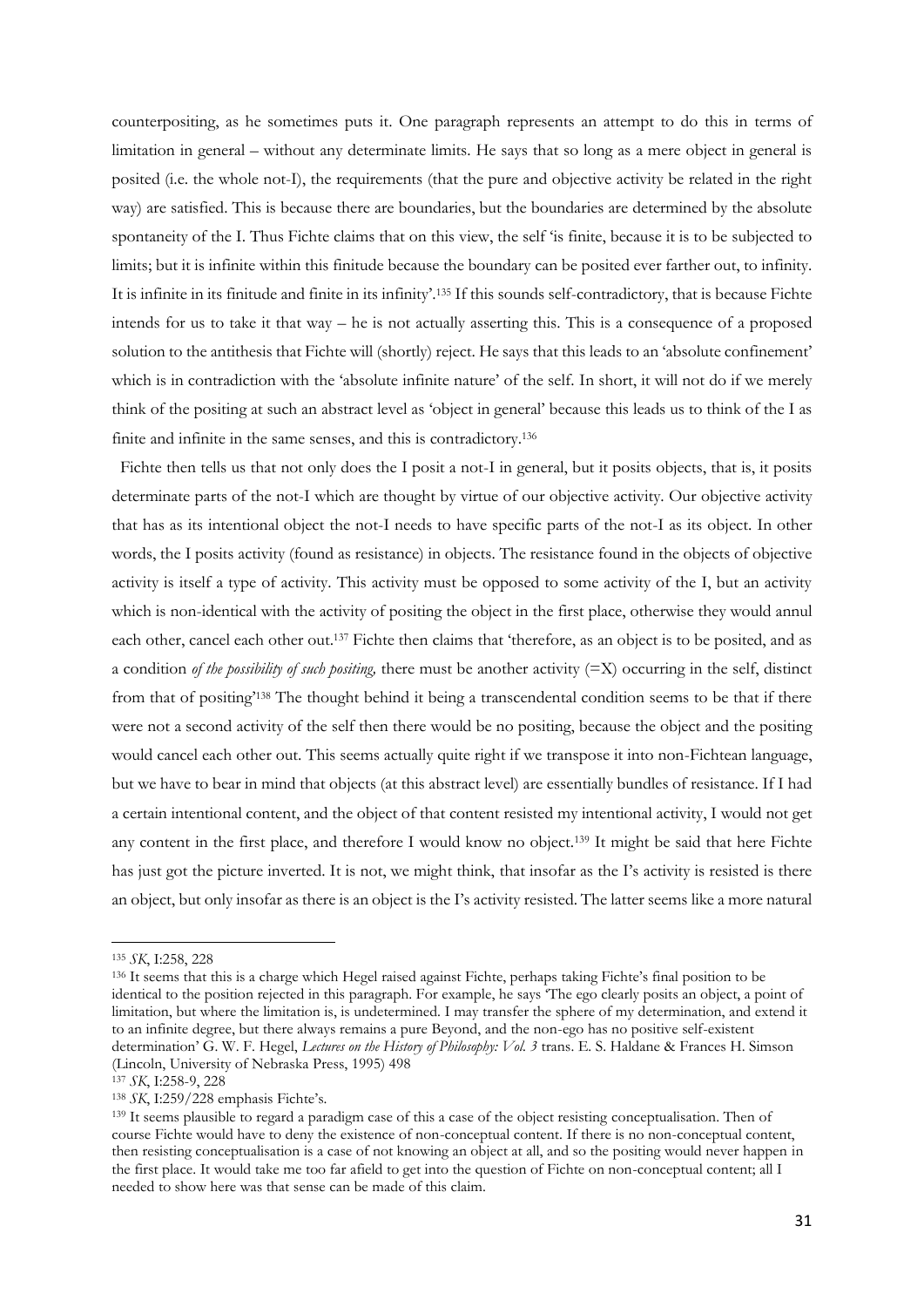standpoint. In Fichte's defence, I can say two things. The first is to reiterate the point above that the concept of an object is something that no object can teach me; the second is that this is less of an argument and more of a re-statement of the position that Fichte wants to defeat: i.e. dogmatism (or any form of naturalism).

So, we get:

6) In positing the not-I, the I posits an activity in objects.

7) This activity is opposed to some activity of the I, which is non-identical with the act of positing the object, and this is a condition of the possibility of such positing.

Fichte then tells us that the only candidate for the other activity of the I is the pure activity of the I. He gives three requirements that the other activity must satisfy – it must be not eliminated by the object, or co-positable with it; secondly, it must be 'absolutely grounded' in the I, because it is independent of any object and all objects are independent of it. Thirdly, it must be infinite, because objects are capable of being posited 'out to infinity', and the activity must match this.<sup>140</sup> That is to say that the object must be opposed to the pure activity of the I.

8) The object is opposed to the pure activity of the I.

From this, Fichte concludes that the objective activity of the I is made possible by, that is, is caused by (in the special non-temporal sense outlined above) the pure activity of the I. He says 'Only *insofar* as this activity is resisted, can an object be posited; and so far as it is not resisted, there is no object'.<sup>141</sup> Fichte now takes himself to have shown that (5) is false – that is, it is not contradictory that the pure activity of the I be related to the objective activity of the I, and thus to the object itself, as cause to effect – he has resolved the Causal Contradiction. There must be a connection between the infinite activity of the I and the object that is posited by the objective activity of the self. This connection is mediated by the objective activity of the self, which is related immediately to the object, and the object in turn is related mediately to the pure activity of the self. Indeed, this point could be drawn out with an analogy with Kant's transcendental unity of apperception (which Fichte draws a parallel with as well). For Kant, the transcendental unity of apperception means that something can only be mine if it is possible that the phrase "I think" accompany the judgement. If we view Fichte's problem here through the lens of this Kantian vocabulary, the problem is that the objective activity of the self could only be the intentional activity of the I if it were shown that there is a real connection between that activity and the pure activity of self-consciousness.<sup>142</sup>

<sup>140</sup> All of this is in the same paragraph, S*K,* I:259, 229

<sup>141</sup> *SK*, I:259, 229

<sup>&</sup>lt;sup>142</sup> Kant might object to this parallel by claiming that Fichte's investigation into the 'real connection' or the 'common root' of the powers of the mind is illegitimate, and even unnecessary, on the basis that we know already that it is at least possible that there is a connection, because the power of self-consciousness and consciousness of objects are two types of consciousness of the same mind. Be that as it may, and Fichte has no need to disagree, it could equally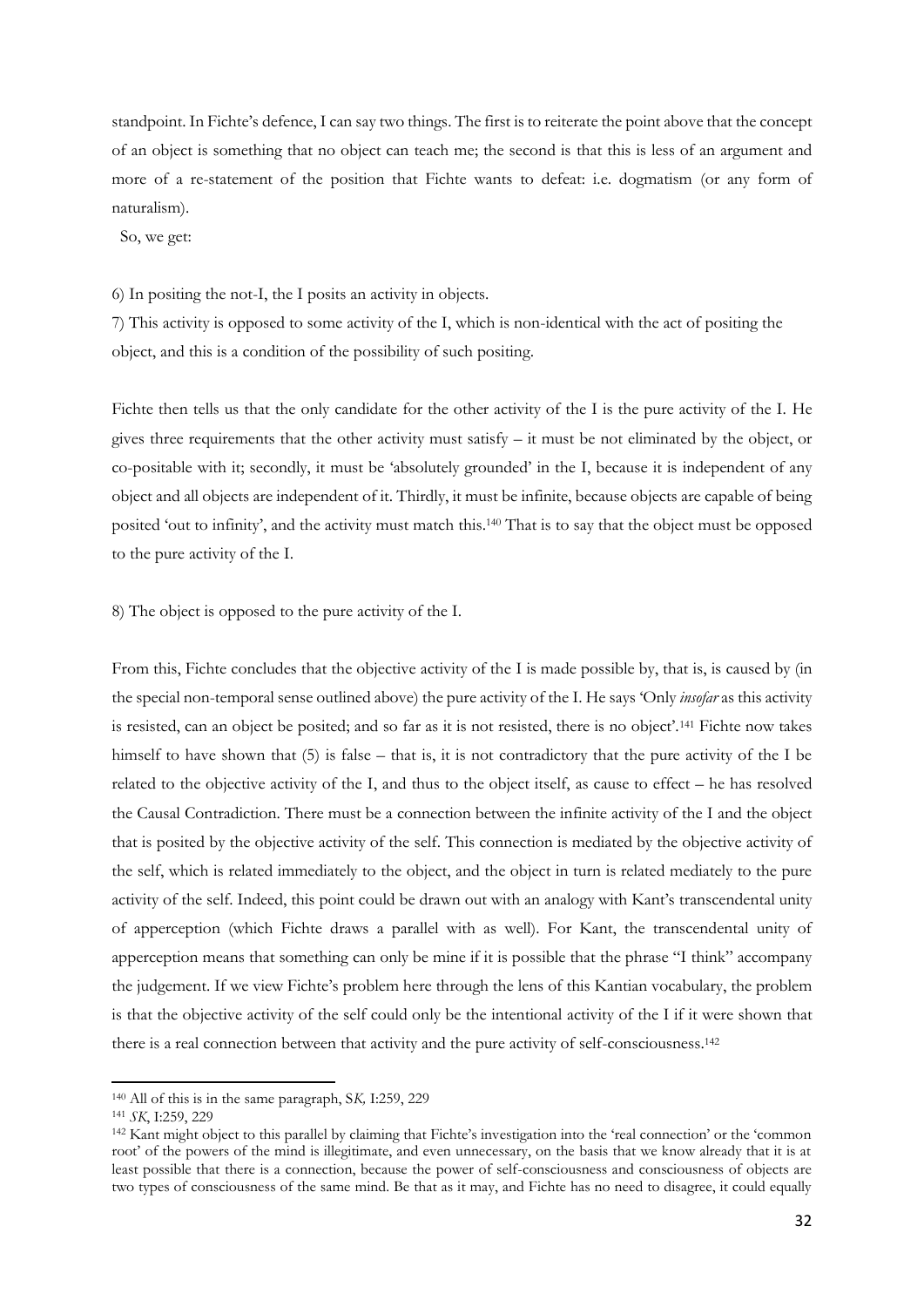So now Fichte has resolved the Causal Contradiction, he now turns to this pure activity in its relation to the object. Recall that the resolution of the Causal Contradiction was supposed to yield the key to the resolution of the Dependence Contradiction, which is the overall aim of the striving argument – to eliminate the dependence of the I *qua* intelligence. The Dependence Contradiction is resolved via the Causal hypothesis because the I *qua* intelligence is dependent upon the not-I, but if it were shown that the not-I were to be in turn dependent upon the I, then the I would be, by transitivity, wholly self-determined and independent. In order to show this, Fichte examines the connection between the pure activity of the I and the object (or the activity of the object). He first notes that they are 'perfectly independent of each other and utterly opposed', but 'they must nonetheless be connected'. <sup>143</sup> This again is a necessary condition on the object being posited (which we know to be true without argument), which, as Fichte says, happens absolutely, without any ground, or as he says 'by the act of positing merely as such', rather than, say, positing it *as* thus and so. In other words the positing of the not-I is non-inferential. In this sense the positing is 'absolute'. There is, however, a different, though related, sense in which the positing of the not-I is absolute. It is absolute because is based on a connection that depends 'entirely on the I'.<sup>144</sup> I take it that he means by this that there would be no connection if the I was not active and resisted by the object, or that the I is the keystone in the connection, and without it no other element can play its role.

9) The object is absolutely connected to the infinite activity of the self.

For Fichte, to say this is to say that they are 'posited as absolutely alike'.<sup>145</sup> It is not clear what this is supposed to mean. One way of thinking about it is this: To say something is absolutely connected is to assert its identity, but to assert identity just is to assert absolute likeness. But the activities in question – the activity of the object, and the pure activity of the I thinking itself, are obviously not the same. So, Fichte says, we can only say that their likeness is demanded – they ought to be absolutely alike.<sup>146</sup> Fichte moves on rather quickly to discuss the derivate question of which should conform to which. However, the notions of likeness and absolute connection require more explanation. It clearly cannot be that to assert absolute connection is asserting identity which is further to assert likeness. If this were right then the absolute connection would be cancelled entirely by the observation that the I and not-I are not alike. But the absolute connection is maintained, albeit in a different form. Fichte does not renounce the claim of absolute connection, only the claim of (actual) absolute likeness. So the 'likeness' needs to be thought of in a different way. I suggest that we look closer at Fichte's claim that absolute connections are to be thought of as connections that depend entirely on the I. This means that for relations of likeness there is a sufficient

well be said in response to Kant here that (using Kant's own conception of philosophical deductions) we are not answering the *quid facti* (the question of fact – does a connection exist?) but the *quid juris* (the question of right – with what justification do we think such a connection?).

<sup>143</sup> *SK*, I:259-60, 229

<sup>144</sup> *SK*, I:260, 229

<sup>145</sup> *SK*, I:260, 229

<sup>146</sup> *SK*, I:259, 229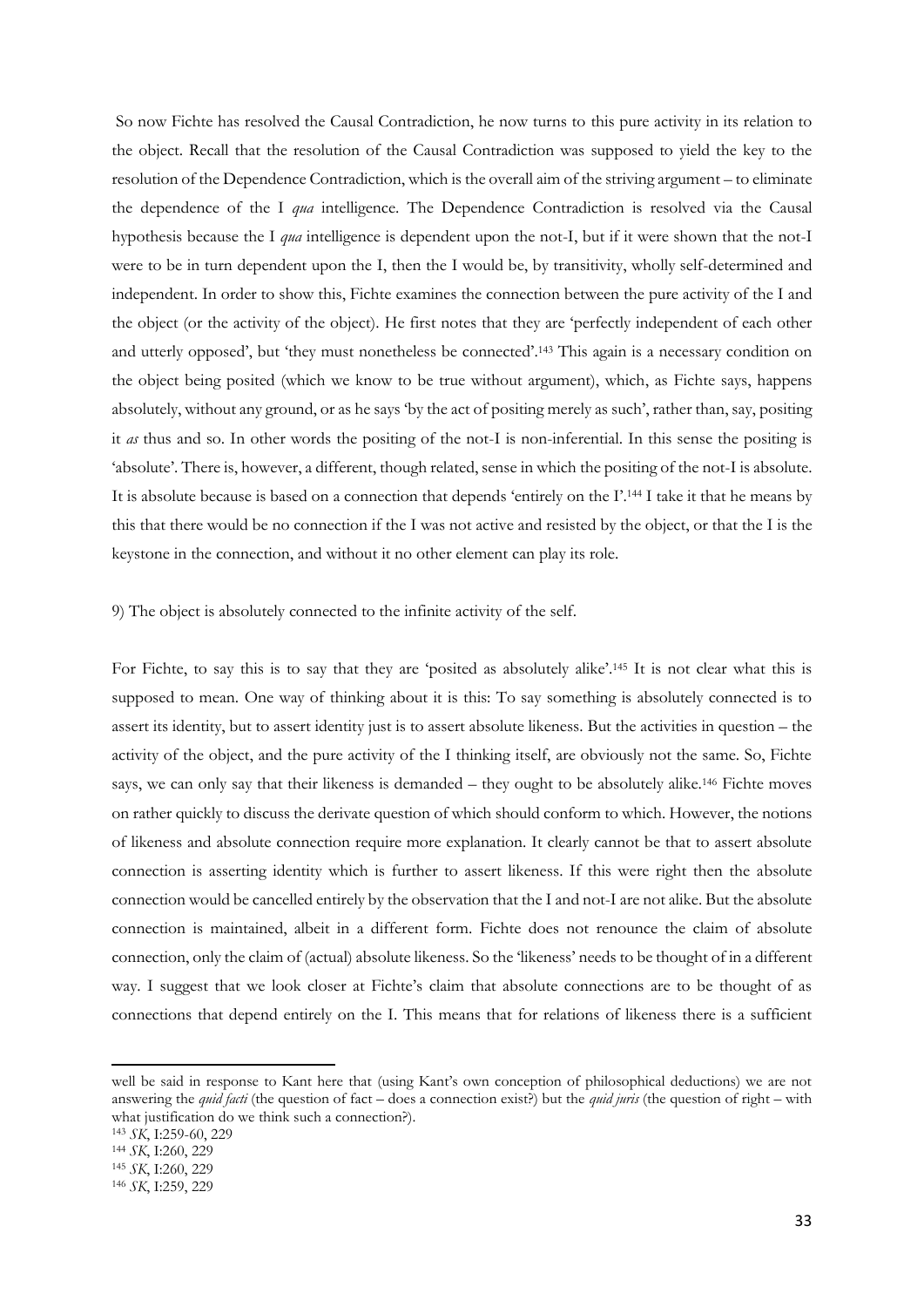ground of such likeness in the I. All the relata have their distinct parts to play, and none can be reduced to the other, but the relation is absent unless the I is present. It is clear that the not-I should conform to the I; his words are that 'what is required is the conformity of the object with the I'.<sup>147</sup> In a footnote Fichte claims this is the key insight of Kant's notion of the categorical imperative – that all reality should be like the I. 148

 There is also a slight ambiguity in the text. In this section, which forms the latter half of the dialectical argument, Fichte speaks about an absolute connection between the pure activity of the self and the object, or not-I. Before, however, he spoke about an immediate relation between the object and the objective activity of the I, and a mediate relation between the object and the pure activity of the I.<sup>149</sup> I do not think this is any real inconsistency. It is not obviously contradictory to say that the relation between the I and the not-I is mediated, but absolute. It is mediated insofar as it has a third term which the relation must pass through, as it were, but it is absolute because the relata form a unity, albeit one that is not actual, but ideal. It is to say, at least in this context where the relata are not absolutely alike, that the connection is mediated, and the relata ought to be absolutely alike, and one should conform to the other.

10) The object which is posited absolutely (and related mediately to the pure activity of the I) should conform to the pure activity of the I.

11) If the object does not conform, then the conformity is demanded.

Here we are at the end of the dialectical portion of the argument. Fichte takes himself to have shown that the pure activity of the I is the necessary condition for the objective activity of the I. He also then takes himself to have shown that the object that is posited must conform to the pure activity of the I, as the likeness between them is 'absolutely demanded'. But we got to this position by a dialectical argument showing the various oppositions that are present, between pure and objective activity; between pure activity and the object. Fichte therefore concludes with the third transcendental premise, the thesis that only a striving being is capable of finding the resistance required for the act of counterpositing (positing the not-I), or that the necessary and sufficient condition of this resistance is that the subject is a striving subject. This is to say that without a striving, no object is possible. This is because we have shown how the object must be absolutely related to the I, in order for the positing of the not-I to be possible. This requires that the I and the not-I be absolutely alike, which they are not. The demand that they are absolutely alike, and the awareness that this demand is not fulfilled, is the striving. This striving is in turn a condition on the possibility of objects in the first place, because were we not striving beings, there would be no resistance, and objects are only related to us by resistance. Striving is what makes possible my theoretical faculty, and

<sup>147</sup> *SK*, I:260, 230

<sup>&</sup>lt;sup>148</sup> My reading of the argument therefore differs from Seidel, for example, who takes Fichte to mean the Absolute I by 'possible object' in the phrasing of the conclusion. This is, in my view, not borne out by the text. See George J. Seidel, *Fichte's Wissenschsaftslehre of 1794: A Commentary on Part 1* (Indiana, Purdue University Press, 1993) 112f <sup>149</sup> *SK*, I:257, 227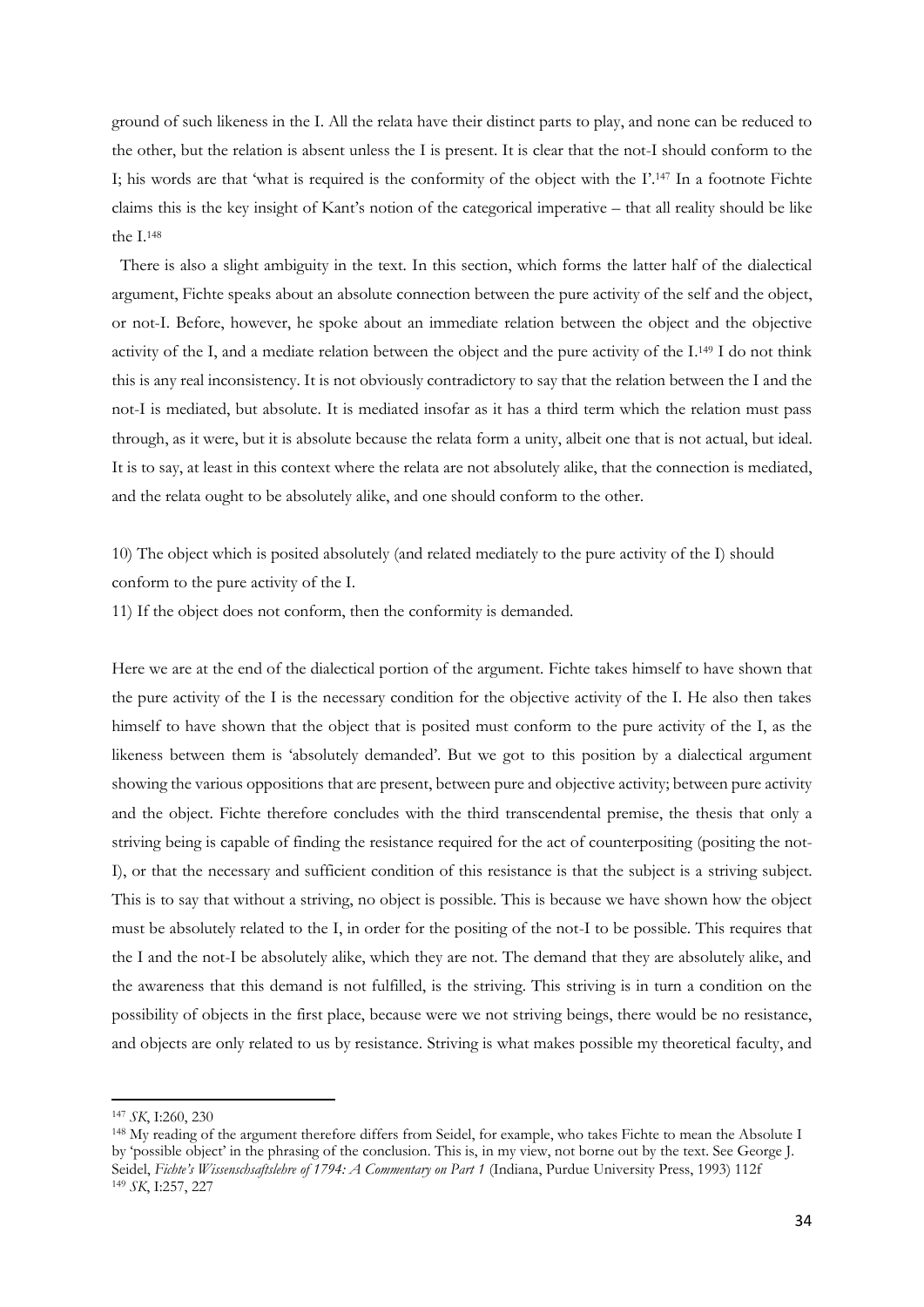my agency. It is, as Martin says, not the content of any action, but a 'pre-intentional condition on intentional action' and indeed on knowledge.<sup>150</sup>

12) The necessary condition for the possibility of limitation by resistance (and all positing of a not-I, that is, all intentional experience of a world) is that the I is a striving I.

C) Therefore, the I is a striving I.

It is interesting to note that Fichte says, 'in relation to a possible object, the pure self-reverting activity of the self is a *striving*'.<sup>151</sup> What he means is that the relation or connection between the pure activity of the I and the object, is one in which the I is striving to make the object like itself. In other words, the I seeks that the world be fundamentally the mirror of itself. Pure reason seeks that the world be reasonable, and in seeing that it is not, strives to make it so. As Fichte says in an essay contemporary with the 1794/5 lectures, 'Since he is a being that represents and, from a certain perspective…must represent things as they are: so, through the fact that the things which he represents do not harmonise with his drive, he falls into a contradiction with himself. Thus the drive to work on things so that they agree with our desires, so that actuality corresponds to the ideal. Man necessarily proceeds to make everything, as well as he knows it, reasonable'. <sup>152</sup> Fichte warns us that this should not be taken as an argument for the proposition that the pure activity of the I is necessarily related to an object, without any special act of connection. To take it as so would be a mistake, and would mean 'intelligible fatalism'.<sup>153</sup> We should instead take it as saying that '*if*  it is so posited [as in relation to an object] it is posited as a striving'. <sup>154</sup> Let us now take stock of the position so far.

The major import of this is that this practical relation to the world is primary. Fichte has argued back from the fact of conscious intentional experience to a necessary condition of this experience being that finite human agents are striving beings, that is, are primarily orientated toward the world in practical, not theoretical terms. He has shown this by relating our intentional activity to our self-consciousness, and then by relating our self-consciousness essentially to consciousness of resistance, and a striving to overcome that resistance. In Fichte's words, a proof that reason can (and must be) practical 'can be achieved no otherwise than by showing that reason cannot even be theoretical, if it is not practical; that there can be no intelligence in man, if he does not possess a practical capacity; the possibility of all presentation is founded on the

<sup>150</sup> Wayne M. Martin, "Without a Striving, No Object is Possible" Fichte's Striving Doctrine and the Primacy of Practice', in Daniel Breazeale & Tom Rockmore (eds) *New Perspectives on Fichte* (New Jersey, Humanities Press, 1996) 30.

<sup>151</sup> *SK*, I:261, 231

<sup>152</sup> J. G. Fichte, 'On the Linguistic Capacity and the Origin of Language' in *Language and German Idealism: Fichte's Linguistic Philosophy* (New York, Humanity Books, 1996[1795]), 122. This contains the vocabulary of drives which is missing from the presentation of the striving argument given in *SK*.

<sup>153</sup> *SK*, I:263n, 232n

<sup>154</sup> *SK*, I:263, 232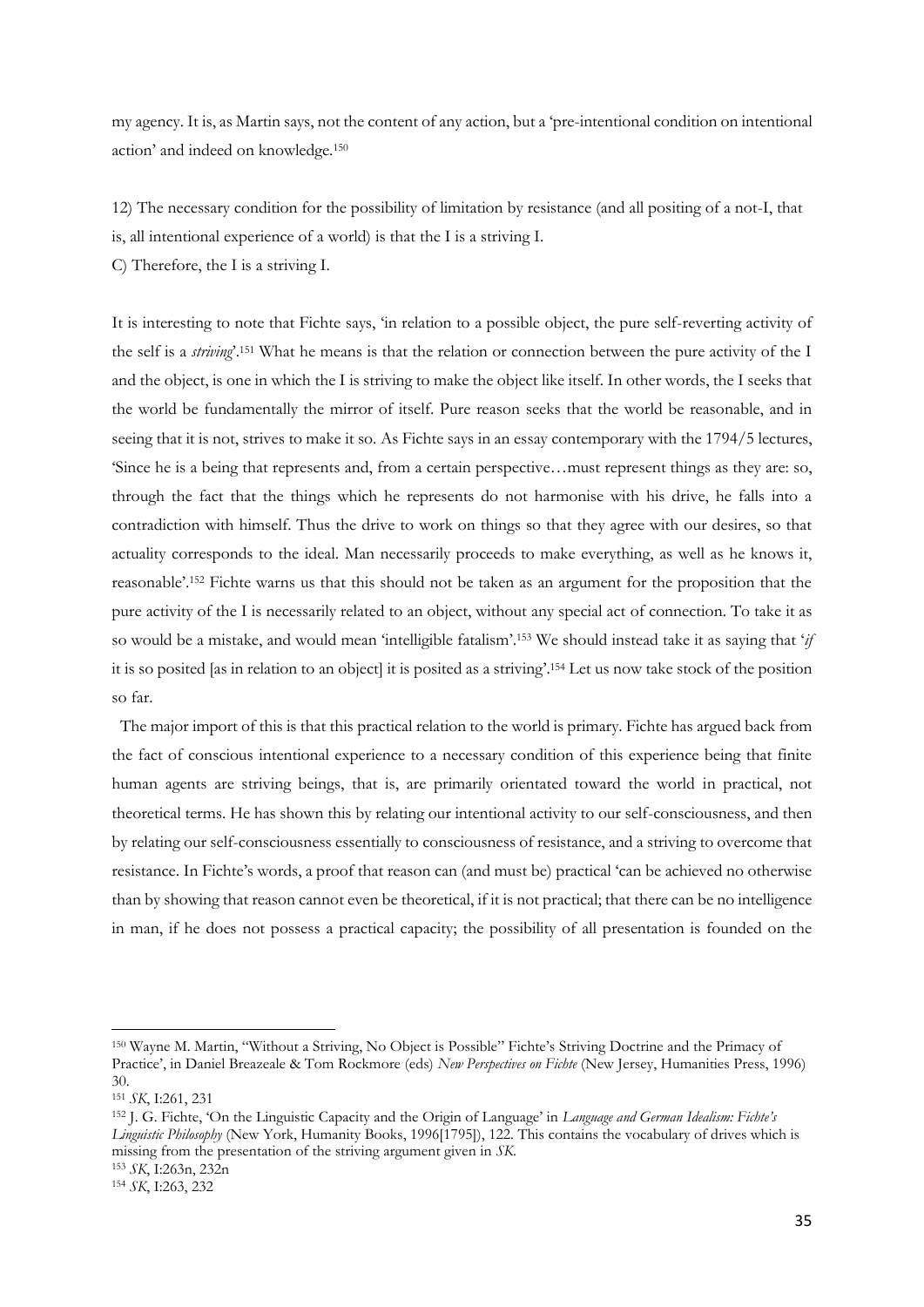latter'. <sup>155</sup> The most pressing questions now are these: firstly, to what extent do the striving argument and the resulting thesis support PPR? Secondly, does the striving argument work?

 The way of putting the point seen in the essay on language is helpful, because it allows us to see what is on the one hand the biggest problem with the argument and at the same time allow us to make more sense of the argument. As it stands the argument is not valid because the move Fichte makes from (9) to (10) is illegitimate. Why does Fichte assume (other than his general methodological position) that the object should conform to the subject?

 There are at least two possible answers to this.<sup>156</sup> One is given by the Kantian notion of the interests of reason. The other comes by reflection on Fichte's usage of the word 'absolute' to describe the connection. I shall start with the latter. I said above that Fichte conceives of absolute connections as connections that depend entirely upon the I. If a connection depends entirely on the I then it seems that there must be something about the I that makes the connection hold. This might mean something along these lines: if the object lies outside the scope of the infinite or pure activity, then it is not an object at all. This is the familiar transcendental idealist point that something must be knowable in order for it to count as an object. In Fichtean terms, knowable would here be perhaps cashed out in terms of resistance. Being knowable is not, one might think a 'real property' of objects, but it is a function of their possible relationship to the I. In this sense, the whole connection, and the relata of the connection, rely fundamentally on the I. if this is right, then to be in an absolute connection is to be in a unity whose character derives from the I, so it would indeed be natural to posit the relata as 'absolutely alike'. I take it that by this Fichte means something like that the objects would be fundamentally reasonable, or made in reason's image, as it were. However, as Fichte swiftly points out, this is not the case, and thus, as Breazeale says, reason's original pretentions are turned into an injunction, to make the world reasonable.<sup>157</sup>

The other avenue to make Fichte's inference at the end stronger is perhaps a more speculative detour through his views on the interests of reason. In the section on interests of reason in *SE*, Fichte begins by noting a fact – that some occurrences interest us, and others do not.<sup>158</sup> This interest is immediately related to what I want and 'cannot be produced through any rational grounds'.<sup>159</sup> This is the non-inferential character of interests. Interests arise with a feeling of harmony or disharmony of the subject with the thing in question. However, given that interests are felt, and I can only feel myself, the harmony or disharmony would have to lie within myself.<sup>160</sup> That is, I feel myself to be harmonious or disharmonious. Fichte then claims that all interests are mediated through my interest in myself, and this interest in myself has its origin in a drive. This drive is the drive toward harmony between the original and the actual I.<sup>161</sup> This is called the

<sup>155</sup> *SK*, I:264, 233.

<sup>156</sup> The answers are not mutually exclusive.

<sup>157</sup> Daniel Breazeale, 'The Interests of Reason', in *Thinking Through the Wissenschaftslehre: Themes from Fichte's Early Philosophy* (Oxford, Oxford University Press, 2013[1994]) 345-6

<sup>158</sup> *SE*, IV:143, 136

<sup>159</sup> *SE*, IV:143, 136

<sup>160</sup> *SE*, IV:143, 136

<sup>161</sup> *SE*, IV:143, 137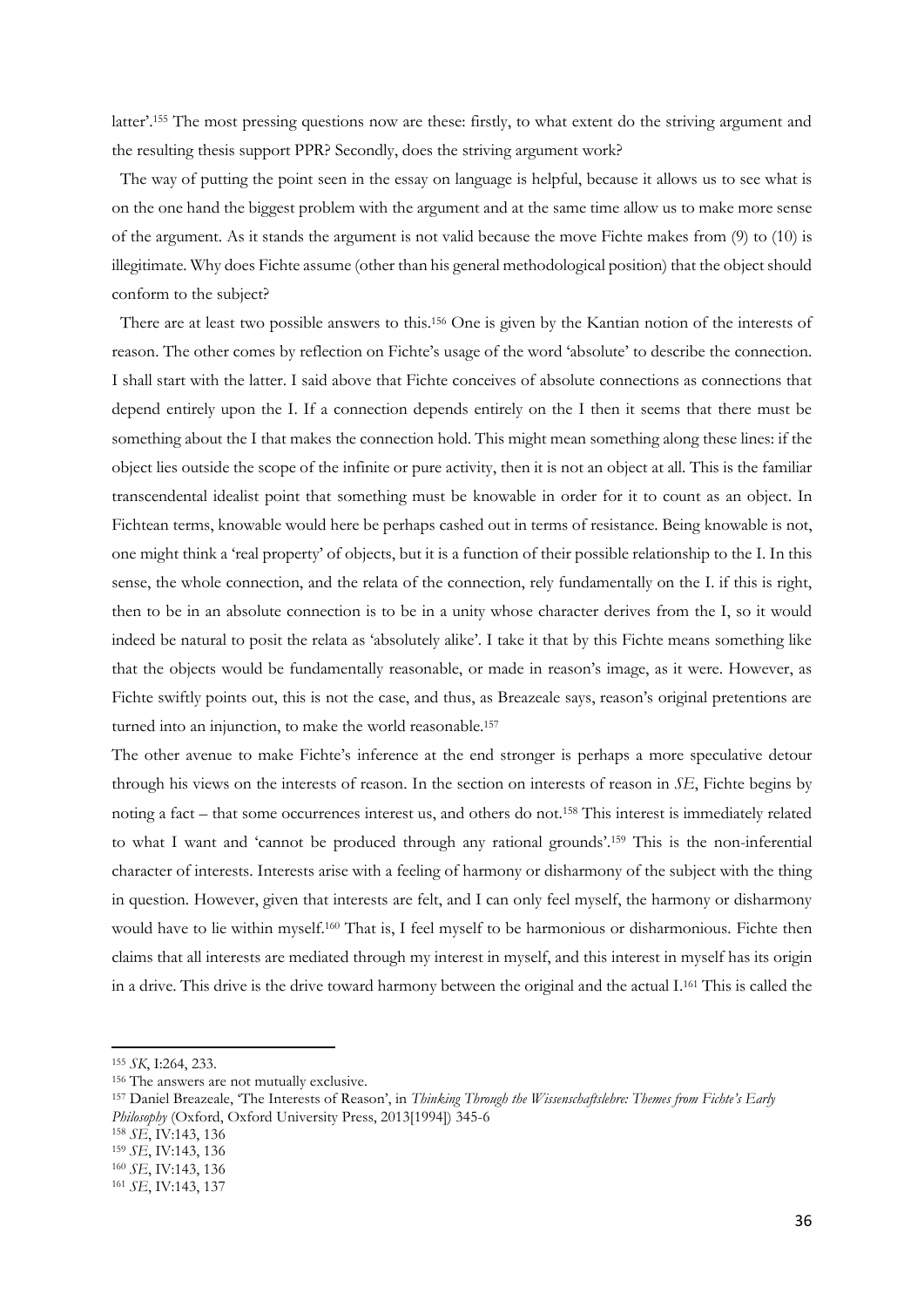pure drive – the drive to 'activity for activity's sake, a drive that arises when the I internally intuits its own absolute power'. 162

 The general idea is that the conditions for self-consciousness are found in human action, and the conditions for action as such are to be found in freedom, and freedom is to be understood as a law that governs the subject independent of the object.<sup>163</sup> It must be, for Fichte, that the moral law itself is a condition for action, although, to avoid denying the obvious existence of immorality, Fichte must also maintain that the moral law cannot cause our actions.<sup>164</sup> The highest form of the moral law is the categorical imperative, which Fichte restates as 'Always act as if you were to give laws to yourself for eternity'. In other words, the categorical imperative demands unity of the self.

I think we can reconstruct the argument that yields the needed inference as follows.

- 1) Reason has interests (as proven by the argument in SE)
- 2) One of these interests is the interest in unity, which is because of a drive for unity
- 3) The drive for unity is a result of the moral law, as unity is the moral law's highest command
- 4) Therefore, unity is morally demanded
- 5) Unity requires the determination of the not-I by the I
- 6) Therefore, the determination of the not-I by the I is morally demanded

This argument is somewhat speculative and controversial, and may not be what Fichte intended. However, it could be said that these conceptions of the interests of reason and the drive for unity supplement the striving argument, by showing how it follows from the beginning of the WL that reason issues an injunction to itself to be unified. In other words, persons are essentially striving, and this is because all persons, *qua*  rational beings, feel the force of the conflict between the disunity of their self and the drive for their self to be unified – and the drive to be unified is prompted by tacit recognition by Reason itself of its being subject to the moral law.

#### **V: Pure Willing and the Circle of Knowing and Doing**

 Here I will give an exegesis of the sections of the *WLnm* that are most pertinent to the topic at hand. I shall be concerned mainly with the account of how we come to know our freedom and the role that cognition of freedom, by virtue of PPR, plays in Fichte's account. I will not primarily be concerned with reconstructing Fichte's views on free action, but rather explicating the role that is given to freedom because of the primacy of practical reason. We shall see that Fichte draws out some consequences of PPR, including the notion of a willing without a prior cognition.

<sup>162</sup> *SE*, IV:144, 137

<sup>163</sup> Paul Guyer, 'Fichte's Transcendental Ethics' in *The Transcendental Turn*, 139

<sup>164</sup> Indeed, he must also say this if his account is going to fit in with his account of human existence as fundamentally striving.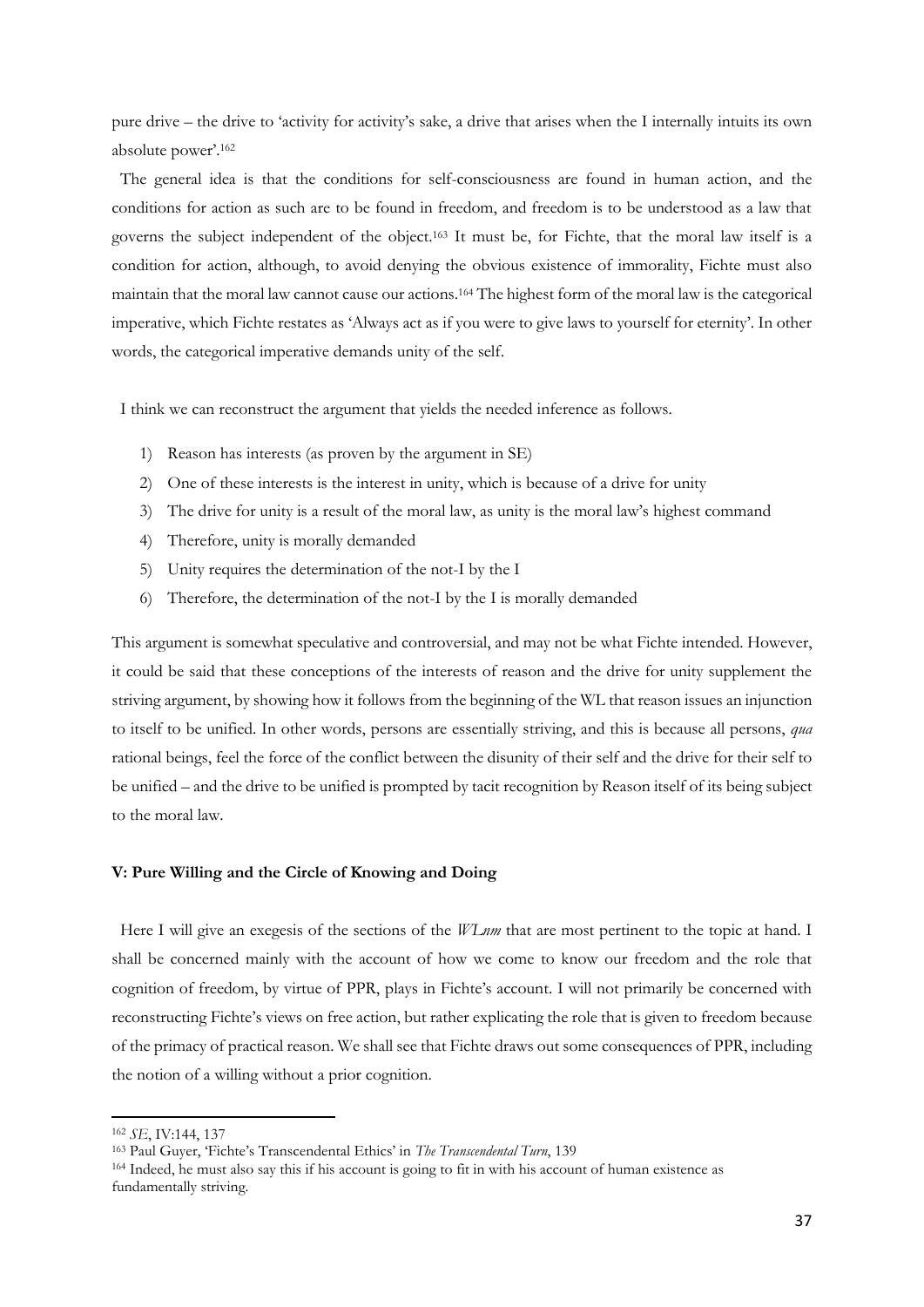For our purposes, a very important claim is the one that Fichte asserts when he says that 'What is actually first, *realiter*, is freedom. But freedom cannot come first in the order of thinking, and that is why we had to begin with the investigations undertaken so far, which lead us to [an investigation of] freedom'. <sup>165</sup> So in the real order (recall the two series of positing), freedom comes first, but in a philosophical investigation of this real order, freedom cannot come first in the order of discovery. What comes first in the order of discovery is the postulate to think about the thinker. I take it that by asserting that *realiter* freedom comes first, that Fichte is asserting a version of PPR.

 So now Fichte's aim is an extended discussion of freedom, to make good the claim that *realiter* freedom comes first. Given that an exercise of freedom is always accompanied by some concept, or some rule, the main focus of the next sections is to answer the question of how I construct a concept for myself. As Guyer said above, it has to be that the concept is constructed, rather than given to me from outside, as this would fail to properly separate the I from the not-I.

 I shall start by looking at section 4 of the *WLnm*, where Fichte first introduces the notion of the construction of the concept of a goal as a condition of freedom; as he says at the beginning of the section 'Acting is always guided by some concept; thus I act freely whenever I spontaneously construct for myself a concept. Our present task, however, is to obtain a clear understanding of the foundations [of this process]'.<sup>166</sup> The line of thought appears to be this: the real activity of the I, and its absolute freedom, have to be cognised determinately, if they are to be cognised at all. To be determinate is to be intuitable. So real activity has to produce something determinate from something determinable. Note that Fichte here is talking within the realm of the mental – he is not, though it may appear so – talking about the production of real objects by one's activity. <sup>167</sup> That comes later. For now, he is explicating the mechanism of one aspect of freedom – the spontaneous construction of a concept, which is paradigmatically a form of self-affection. He says 'I take hold *of myself*; I *wrench myself* away from a state of indeterminacy and *transform myself* into something determinate [or intuitible]  $= X^{168}$  But this real activity presupposes the concept of a goal. The interplay of the ideal activity and real activity that Fichte sketches in order to accomplish this is as following: the ideal activity (as the power that is involved in representing, or forming images), posits the practical power, or real activity, as itself. It therefore projects an image for the practical power. But because the practical power is a power of initiating action, not representing, the image must be a prefiguration, or a model.

 This, I suggest, is an attempt by Fichte to (in keeping with his method) give a genetic account of this phenomenon in our cognitive apparatus. He says that spontaneous construction of a concept of a goal is involved in the meaning of freedom.<sup>169</sup> So, at this stage, Fichte is involved in a conceptual analysis of

<sup>165</sup> *FTP* K51/H46, 146

<sup>166</sup> *FTP* K51/H46, 147

<sup>167</sup> I would argue that this is a misunderstanding present in Tom Rockmore, *Fichte, Marx, and the German Philosophical Tradition*, (Carbondale, Southern Illinois University Press, 1980) ch. 2 *passim*, esp.20-21

<sup>168</sup> *FTP* K52/H47, 148 emphasis added

<sup>169</sup> *FTP* K53/H48 149-50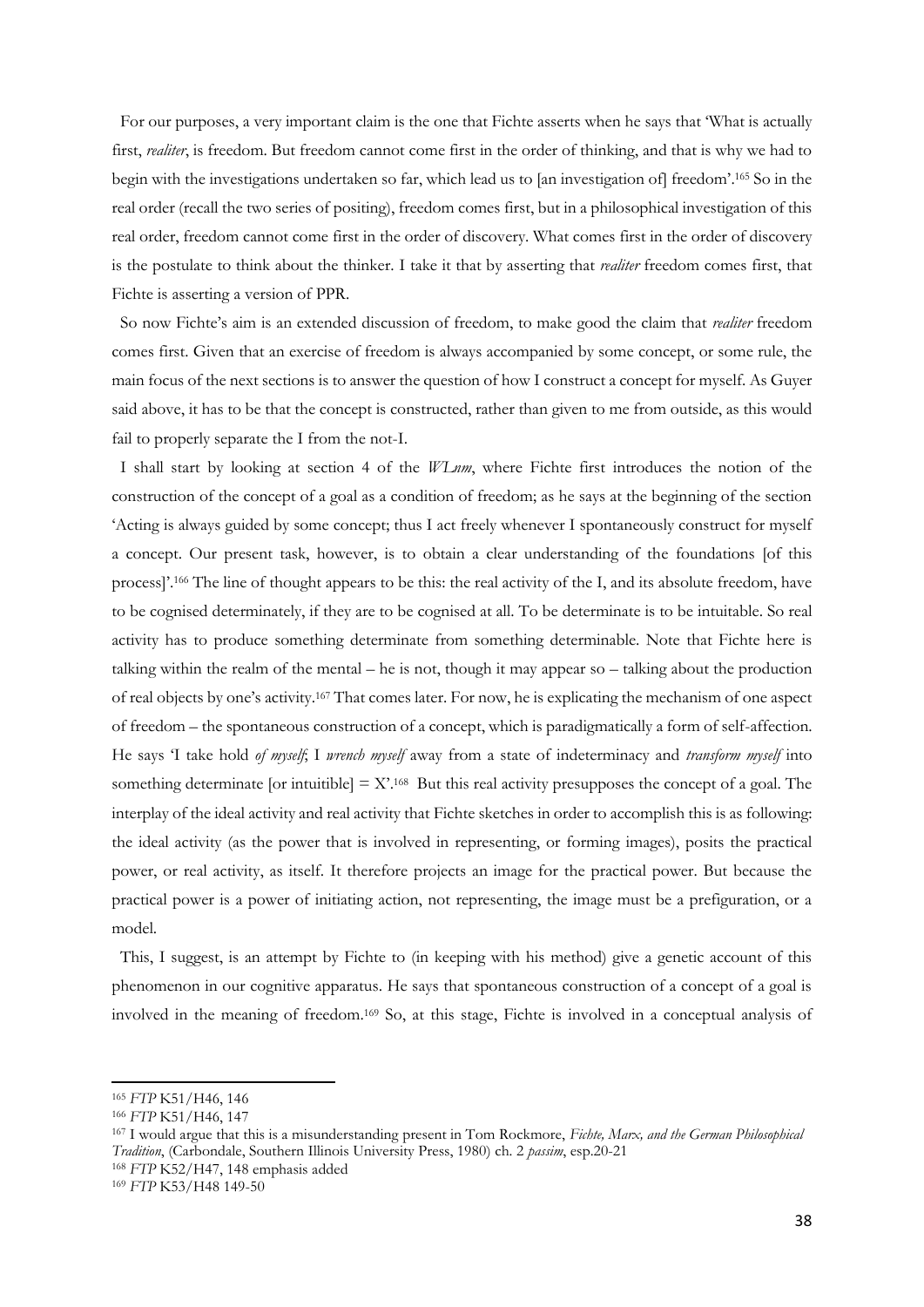freedom, but, as always, wishes to be more systematic and show the cognitive mechanisms that underlie this conceptual analysis.

 What we learn from this section is that the theory of freedom involves a notion of spontaneous construction of a concept of an end, as a type of self-determination, or self-affection. I shall break off from the text at this juncture, as Fichte develops at length a theory of what is involved in perception, feeling, and concepts, which are not immediately relevant to the task at hand. To this end, I will skip ahead to section 13, which contains a discussion of freedom. In this section of the *WLnm*, Fichte summarises his results of the preceding sections and points to a circle that has arisen in the exposition of the relation between practical reason and freedom on the one hand, and theoretical reason and positing on the other. This circular reasoning is important for understanding the overall argument of the work, which is to show that consciousness of freedom and the moral law is necessary for consciousness as such.

 He begins with this summary: 'Consciousness of acting is possible only on the condition of freedom…Freedom is possible only on the condition of a concept of a goal; a concept of a goal is possible only on the condition of cognition of an object; cognition of an object is possible only on the condition of acting'. <sup>170</sup> Consciousness of acting depends on a series of conditions which includes cognition of an object – but cognition of an object is possible only on a condition of acting. This is the circle. Fichte recognises it as such, and claims it can only be eliminated by thinking of a relationship of dependence between cognition of acting and cognition of an object, and moreover, 'in such a way that feeling and acting would be thought of as united in the same state and would both constitute integral parts of a single whole'. <sup>171</sup> Given that cognition of acting is a condition of freedom, and cognition of an object is a type of limitation, Fichte expresses the same thought by saying that we need a synthetic connection between freedom and limitation – 'a kind of freedom that would not be freedom unless it were limited and a kind of limitation that would not be limited unless it were free'. 172

Fichte tells us that he has shown in the previous section that cognition of an object is made possible by means of our acting and consciousness of acting. We should therefore halt for a moment to consider the argument of section 12. The stated goal of 12 is to give an answer to various questions related to the concepts of energy and force. Because the questions require an understanding of the concept of force, Fichte says that we need to become familiar with how the concept arises in the intellect. The first claim is that the representation or concept of force 'can be derive only from our consciousness of willing and the causal power that is united with willing'. <sup>173</sup> Clearly, then, we must proceed to an exposition of willing. Willing is a phenomenon that Fichte does not think can be really defined or shown through concepts, but it must be intuited by oneself – one only ever has (what we might call) knowledge by acquaintance of willing,

**.** 

<sup>171</sup> *FTP* K138-9/H130 286

<sup>170</sup> *FTP* K138/H128 283

<sup>172</sup> *FTP* K139/H130, 286

<sup>173</sup> *FTP* K123/H113, 258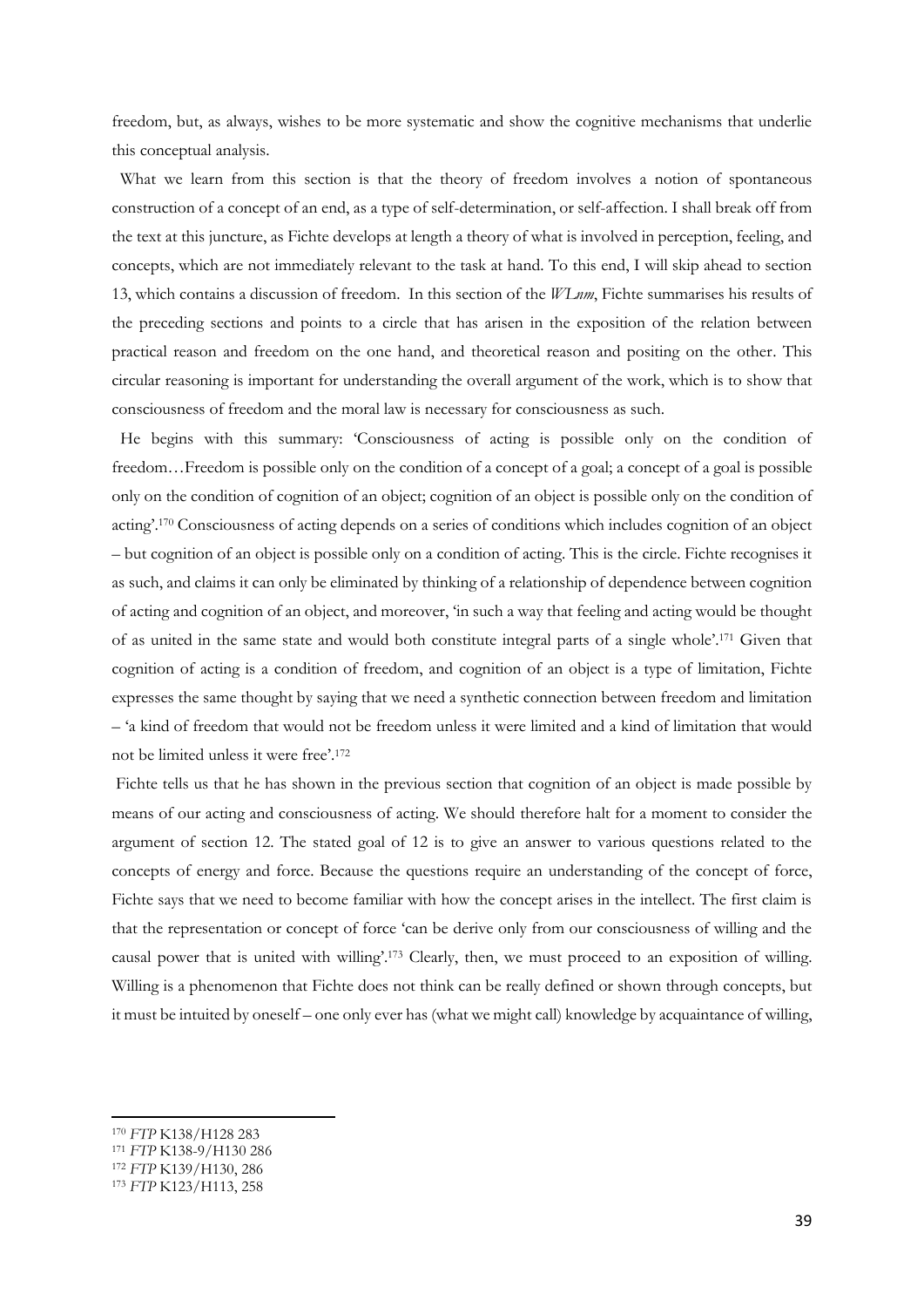which is non-reducible to knowledge by description.<sup>174</sup> Willing is a concentrated striving upon a single point, normally preceded by deliberation between alternative options. <sup>175</sup> Because the I contains nothing which it does not posit, there must be consciousness of willing in order for there to be willing – we possess 'an immediate consciousness' of it and 'I will something only insofar as I think of myself as a willing subject'. 176

 To clarify the nature of willing, Fichte opts to compare it with what he thinks is a similar state – wishing. Both willing and wishing have a determinate object – one wishes for a certain state of affairs to obtain, and one wills that the state of affairs obtain. The difference is that in willing, the object of willing is demanded unconditionally; in wishing, the wished-for object is demanded conditionally. Fichte explains: 'Wishing always involves a conditional form of thinking: were certain conditions to disappear, then I might well will the same object'. <sup>177</sup> On the contrary, when I will something, 'I simply abstract from everything except what I have willed; I renounce everything else'.<sup>178</sup> Fichte also tells us what the object of willing always is: a 'determinate series of acting and sensing. "I will something": this means that the present state of my feelings, or the object that is presently in a certain condition, ought to become other than it is'. 179

 Fichte claims that willing is conceptually linked with causal power, it is an act of affecting oneself. This is called an 'intelligible feeling'. Fichte is quick to clarify  $-$  it is not a feeling in the ordinary sense (as that would involve limitation), but it is a feeling of 'breaking down the limitations that arise in the course of deliberation'. It is to be called intelligible because it limits or constrains the activity of the imagination. This constraining of the imagination is the feeling of force. The key thought seems to be this: insofar as willing involves a concentration of the intellect upon a single point, this involves consciousness of that concentration. So, we have the concentration of thought, but also the feeling thereof, which is a feeling of force.

 Fichte then moves on to discuss the causal power of the will. He claims that the unity of the manifold of feeling requires the causal power of the will. But the claim is really stronger than this – he also claims '*only* if we think of the manifold as unified in this way are we able to think of the will as exercising causality'.<sup>180</sup> The unification of the manifold requires a series of counterfactual dependence of feelings upon other feelings. He says 'Every possible *B* one grasps must be viewed as conditioned by some *A*. (Conversely, *A* might well exist even if *B* did not...'.<sup>181</sup> From this arises temporal succession of feelings. The line of argument here might be the following: The object of a willing is always a determinate series of acting and sensing, or to change the present state of my feelings. This means that there must be a gradual movement

<sup>&</sup>lt;sup>174</sup> This is one reason why Fichte would say the dogmatist needs to perform an act themselves in order to understand the idealist's arguments. The knowledge by acquaintance of the will cannot be imparted from one person to another.

<sup>175</sup> *FTP* K124/H114, 259

<sup>176</sup> *FTP* K124/H114, 260

<sup>177</sup> *FTP* K126/H117, 263

<sup>178</sup> *FTP* K126/H117, 263

<sup>179</sup> *FTP* K126/H117, 264

<sup>180</sup> *FTP* K128/H119, 267 emphasis added

<sup>181</sup> *FTP* K128/H119, 267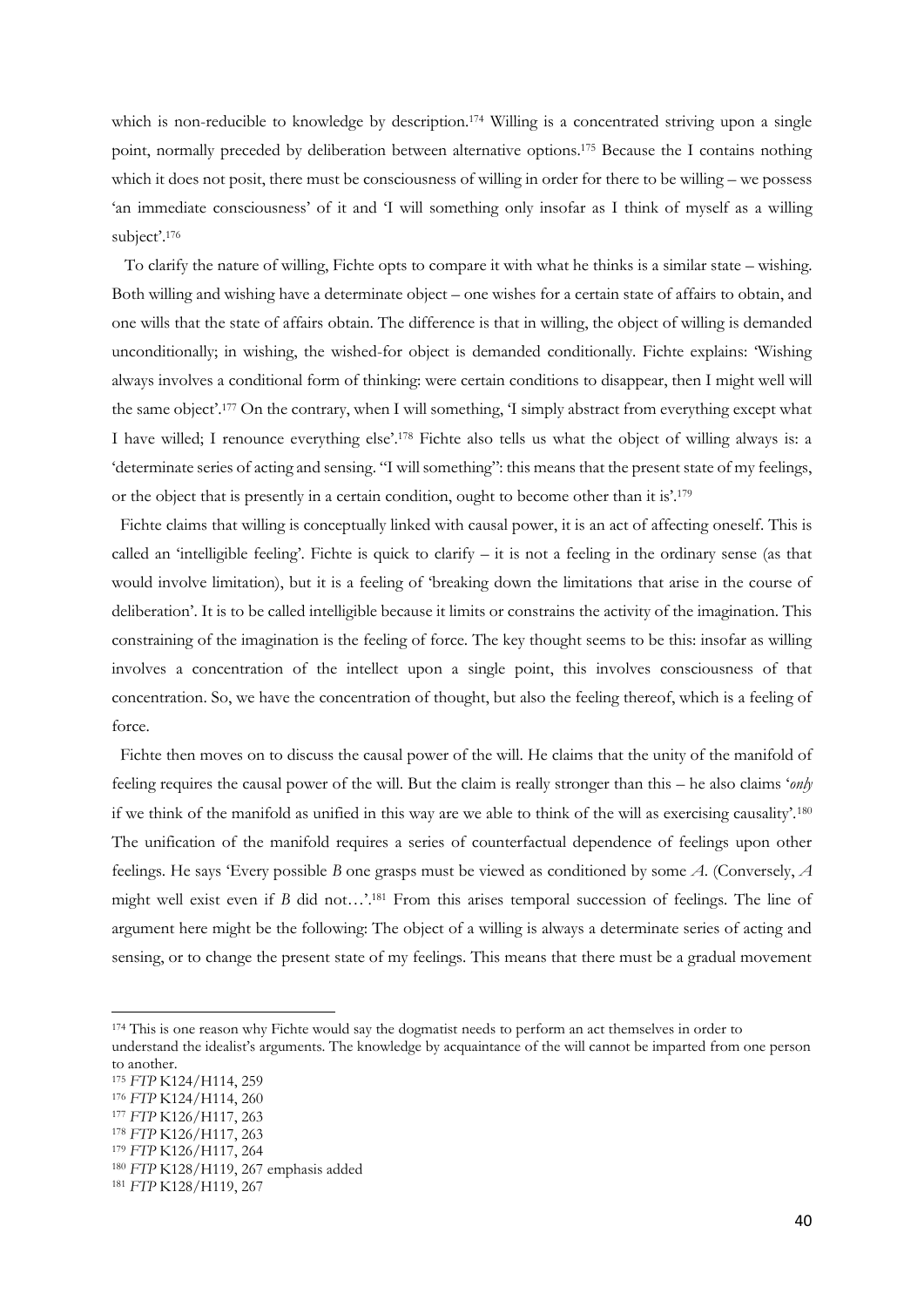from this state of feeling (call it A) to the willed state (B). But a gradual movement from A to B requires a manifold of feeling. A manifold of feeling requires that there be no two contiguous feelings that are opposed to one another.<sup>182</sup> So a manifold of feeling requires a relationship of dependence of the state of my feeling at one moment, B, to another moment, C, and so on, right back to the starting point, A. This requires that our ideal activity produce something objective and persisting. But this is to posit temporal succession. So the knowledge that we have of all persisting and actually existing objects is on the basis of feeling, but we only have connected feelings insofar as we have a will. After this genesis of the concepts within the I, there arises an objective and sensible world. Fichte says:

'The concept of force is {the mediating concept,} the bridge between the intelligible world and the sensible world, and it is by means of this concept that the I goes outside of itself and makes the transition to a sensible world. By means of this concept, the I represents itself to itself as an object and connects its own consciousness to an objective world. In this way, I become an object for myself, an object of perception, and a sensible world is connected for me with this object that I become.'<sup>183</sup>

Note that the argument is not supposed to establish that all feelings we ever have are conditioned in this way. That would be to assign too much to the domain of the willable. What Fichte takes himself to have shown is that the way experience and consciousness of a sensible world arises is by the will extending over time and the ideal activity bringing feelings of that duration into a unity – recall that the stated goal of the chapter was to show how the concept of force originates in the mind, not the concept's application conditions. This is the argument that Fichte alludes to in section 13 as the argument which shows how feeling is dependent upon willing. After this excursus, Fichte returns to the stated problem of 12, which is to show how it is possible to give measurements to exertions of force or energy. This issue is not directly connected with my concerns, and so I leave section 12 and return to 13.

 One issue that arises with 12, which deserves consideration, is to what extent this differs from the striving argument given in its canonical form in the 1794/5 WL. That argument was to support the claim that practical reason can only be proven to be real if it is shown that it is the foundation of theoretical reason, and that it is the foundation of theoretical reason, because a world of objects arises for us only on the condition that there is a striving of the I. The argument of 12 is similar insofar as this section claims that a world of objects arises for us only on the condition of our cognition of our willing. The willing must come first, and then is represented by the ideal activity of the I. Fichte acknowledges this disparity in the relationship between real and ideal activity when he says that 'if there is no real activity, then there can be no self-intuition of the ideal activity. Without the real activity, the ideal activity would have no object, nor would it be anything if the real activity had not placed something before it'. <sup>184</sup> Further on he says: 'the ideal activity would be a product of the practical power, and the practical power would be the existential

<sup>182</sup> Recall that when Fichte says 'opposed' he most often means 'of a different kind' or 'different in nature'.

<sup>183</sup> *FTP*, K131/H121, 271

<sup>184</sup> *FTP*, K48/H44, 142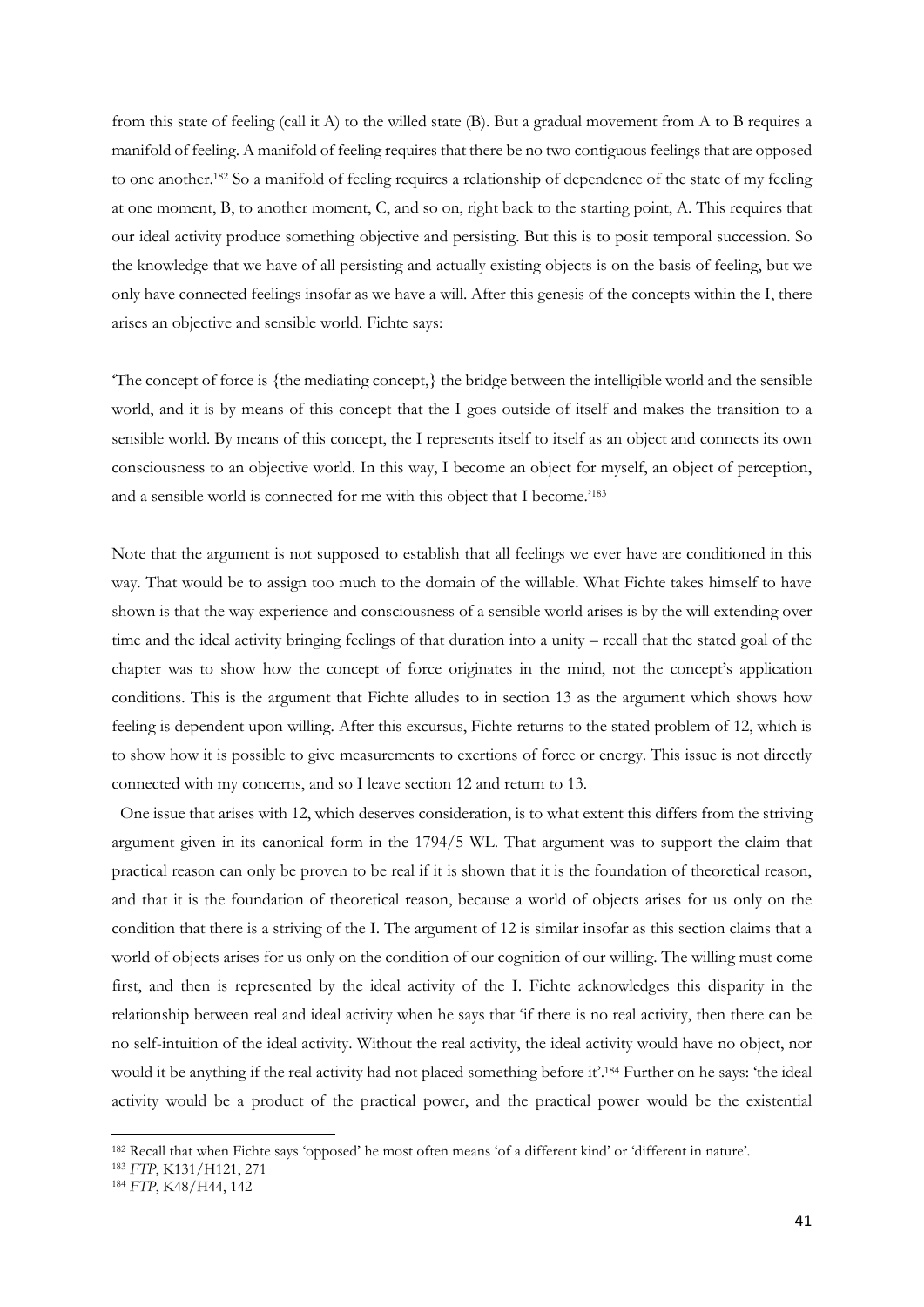foundation of the ideal activity'. <sup>185</sup> However, Fichte has already said that 'one should not think of these as separated from each other' and also that there can be no real activity apart from ideal activity 'for it is of the essence of the I to posit itself.<sup>186</sup>

 The issue of whether these arguments are more fundamentally similar is whether Fichte intends to identify practical reason with the will here. Kant indeed did identify the will with practical reason. For example, Kant says in the Groundwork that 'Everything in nature works in accordance with laws. Only a rational being has the capacity to act *in accordance with the representation* of laws, that is, in accordance with principles, or has a will'.<sup>187</sup> Again, a few pages later, 'The will is thought as a capacity to determine itself to acting in conformity with the *representation of certain laws'*.<sup>188</sup> And in the Metaphysics of Morals, Kant says that '...the will, which is directed to nothing beyond the law itself, cannot be called either free or unfree, since it is not directed to actions but immediately to giving laws for the maxims of actions (and is, therefore, practical reason itself)'. <sup>189</sup> Fichte, I would suggest, follows Kant in this identification, though Fichte would more often speak of real activity. This becomes clear in the later part of section 13. Fichte says that the ground of sensible consciousness is the will, for 'it alone is the immediate, real activity of the I', and says that 'Real efficacy is possible only in accordance with a concept of a goal; a concept of a goal is possible only on the condition of a cognition; and such a cognition is possible only on the condition of a real efficacy' this is viciously circular, so there must 'be something that simultaneously is an object of cognition and is efficacious'. <sup>190</sup> The argument of section 12, then, is fundamentally similar to the argument of the earlier WL, insofar as it attempts to give a ground of theoretical reason in practical reason. We must bear in mind, though, that as Fichte warns us, this is not to say that there can be beings with practical reason without theoretical reason – the two terms are coextensive.

 In order to find out how our cognition depends on our freedom, Fichte needs to tell us how our freedom works, albeit in a high level of abstraction from action in the world. The essence of freedom, we are told, is the absolute movement from determinable to determinacy. The limitation that is required lies in the fact that the determinability with which the movement begins would be a 'finite quantum', and 'in the fact that freedom could never express itself without reflecting upon this quantum'. <sup>191</sup> In other words, in reflection on my options prior to action, I have many avenues to choose from and pursue. Freedom consists in electing for one. This is a movement from determinability to determinacy. But the limitation is already present insofar as the original options are not an infinite quantity or variety. It also seems plausible of him to say that freedom could never express itself unless the determinable options were limited – otherwise, one might never act, and continually reflect in hope that there would arise another option.

<sup>185</sup> *FTP*, K49/H45, 142

<sup>186</sup> *FTP*, K48/H44, 141

<sup>187</sup> Kant, *Groundwork,* 4:412, 66, emphasis original

<sup>188</sup> Kant, *Groundwork*, 4:427, 78, emphasis original.

<sup>189</sup> Kant, *The Metaphysics of Morals*, in *Practical Philosophy*, 6:226, 380.

<sup>190</sup> *FTP*, K152/H145, 306-7

<sup>191</sup> *FTP* K139/H130, 286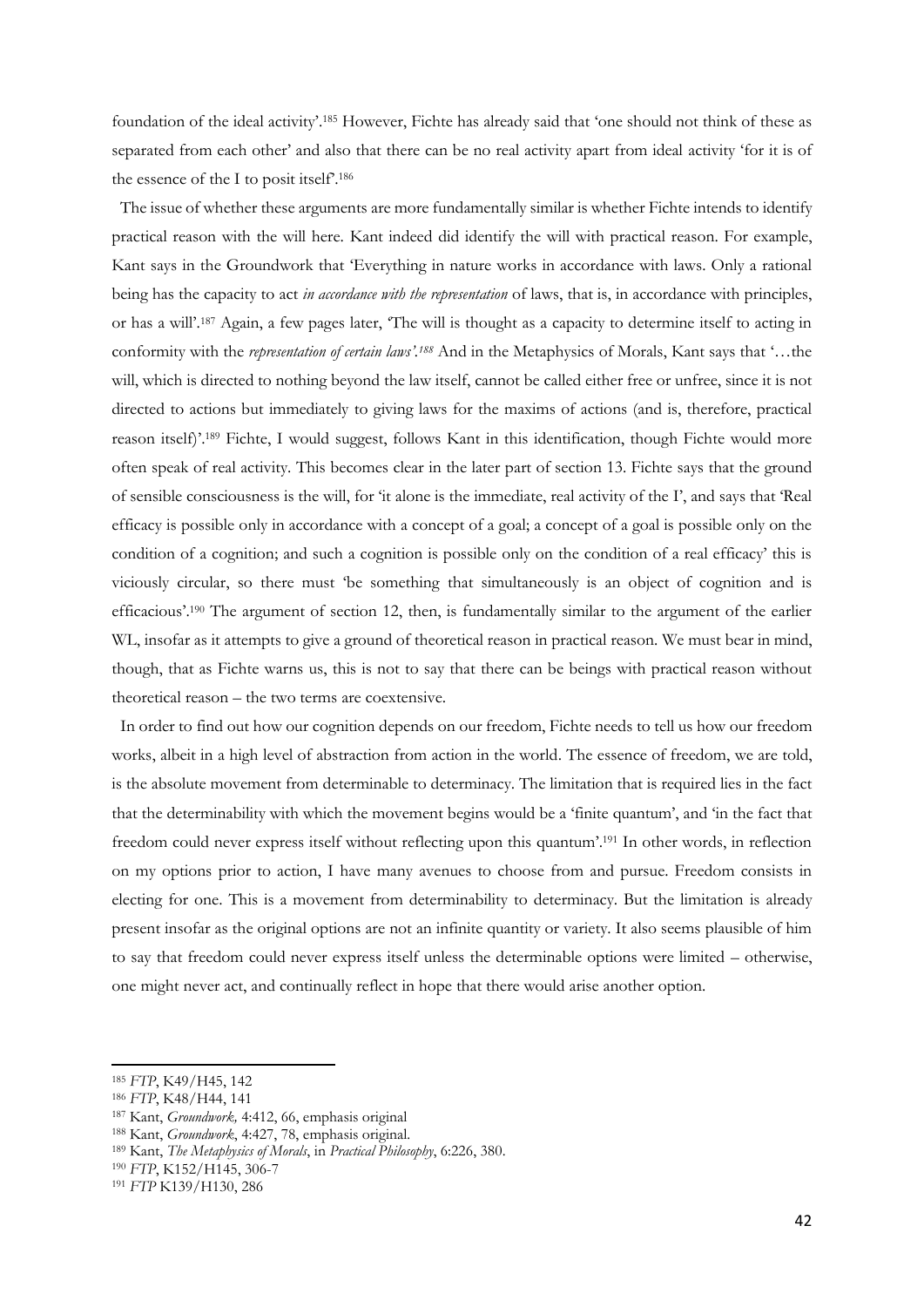The next stage in the synthesis is to show that the limitation is expressed through an 'original feeling' or what is called the 'system of sensibility' (which Fichte has discussed in prior sections of the work). If this system of sensibility is the limitation, which expresses itself through a feeling, then, because there can be no such thing as a feeling that is not felt, this would be a feeling that I would have only if I were free. We have gone from a synthesis of limitation and freedom to an identification of limitation and feeling, and then to say that this feeling is one that can only occur if freedom obtains.<sup>192</sup> Fichte then identifies this system of sensibility with the body. Though he does not say so explicitly, he probably intends to use the term 'body' to mean what he elsewhere calls the 'articulated body'. This is the body that I have immediate willing control over. It is non-identical with, though realised in, an organic body.

 Then the argument takes a different turn. Fichte summarises by saying that a limitation that is 'impossible without freedom is a limitation of freedom itself. It is a direction; more precisely, it is the original direction of freedom upon a single point'. <sup>193</sup> But he points out that this concept is different from the concept of freedom that has been previously used in the work. This other concept is that of a movement from determinability to determinacy. He claims that this concept was used as a condition that makes other things possible, among them, the ideal activity of the I to intuit anything. But this means that we have not isolated freedom as such, or as he says, there is a foreign element. He reminds us of the goal – 'to present freedom in advance of all intuition and to establish it as the condition for the possibility of all consciousness and of all intuition'. <sup>194</sup> The thought here seems to be that the definition of the freedom of the I is unsatisfactory because it does not capture freedom by itself, but mixes it with other factors. But then the next move is puzzling in the light of this. He says that if we remove all the foreign elements, we will be left with something absolute. But what is absolute can only be thought with reference to the concrete, but 'though this cannot be anything that would in any way detract from the purity' of the concept. The something concrete here is the temporal series. Why is it that the one definition is unsatisfactory but this new proposed definition: 'the power to initiate an absolute beginning' is not? I would suggest that Fichte finds the former definition unsatisfactory as it does not provide an intrinsic property of freedom, but rather a relational or accidental (though, to be sure, a properly accidental) property of freedom. The new definition, that of the power to initiate a series, is an intrinsic property of freedom. Moreover, the new definition concords with the result of the prior synthesis of freedom and limitation – 'It is freedom, insofar as an {absolute} beginning is made; it is determinacy, insofar as a beginning can be made only in this particular way'. 195

 All of this, Fichte tells us, must be connected with what he has previously said with regard to the manifold of feeling and how it is related to our exercise of causality. Because we have connected the temporal series to freedom, by claiming that freedom is the power to initiate a series of events, there needs to be an examination of the state 'in which I grasp a manifold by relating it to my single act of willing, and thereby

<sup>192</sup> *FTP*, K139-40/H131, 287

<sup>193</sup> *FTP*, K140/H131, 287

<sup>194</sup> *FTP,* K140/H131, 288

<sup>195</sup> *FTP,* K141/H132, 289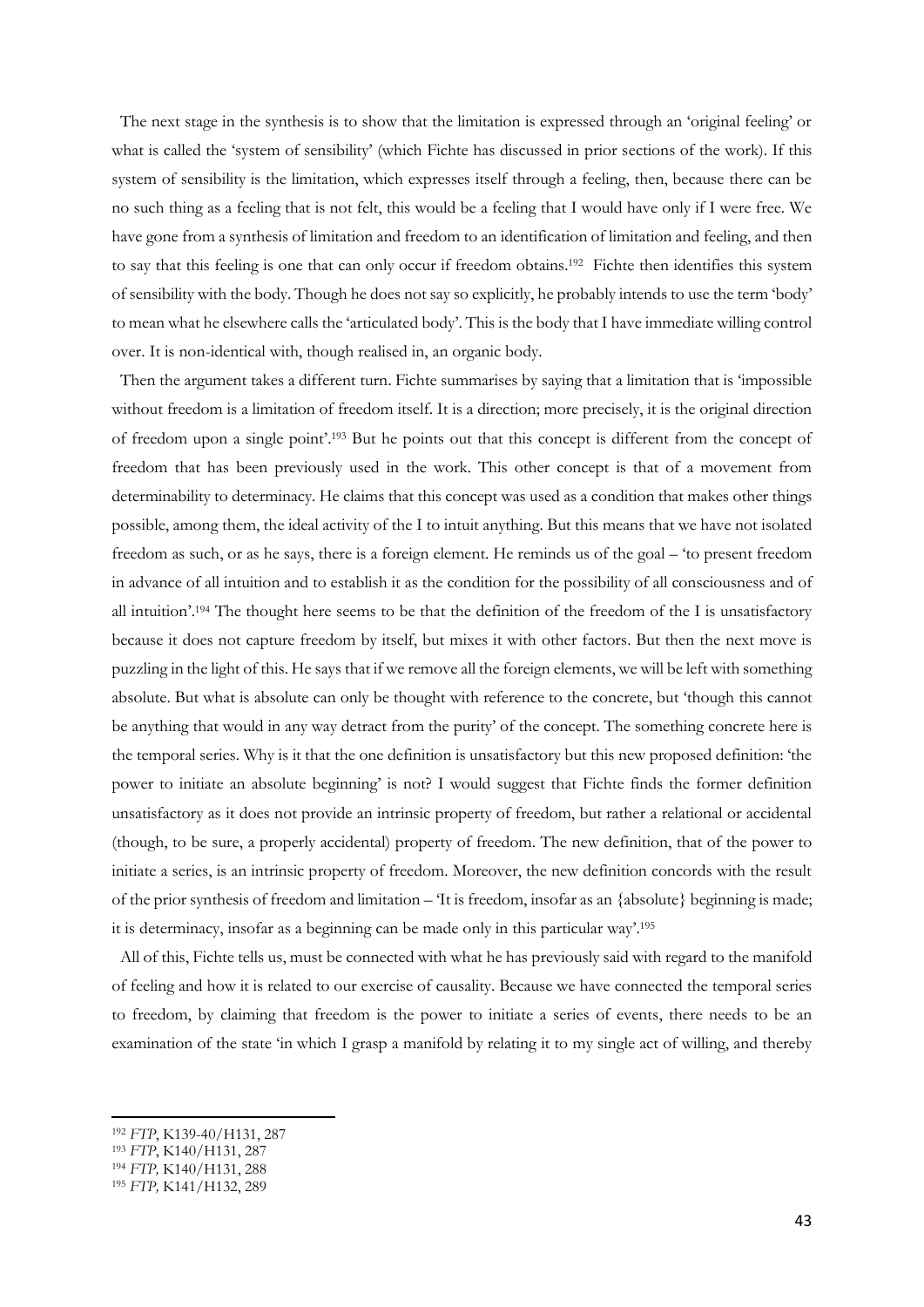posit it within a temporal series'. <sup>196</sup> This has two different elements, a sensible element (which has been discussed in section 12) and an intellectual element, which needs to be discussed now. Intellectual intuition is a 'sheer act of intuiting my own determinate state', or 'a simple act of intuiting myself as something determinate'. <sup>197</sup> The claim then is that this intuiting must appear to myself, but appearance is a concept connected with sensible intuition, not intellectual intuition. The intuition of myself then appears sensibly as 'an act of willing'. But given that willing can only be characterised as an ought or a demand, or as he has said in the previous section, it means 'that the present state of my feelings, or the object that is presently in a certain condition, *ought* to become other than it is'.<sup>198</sup> So, the determinacy that is intellectually intuited appears as 'a determinate, absolute ought, as a categorical demand'. <sup>199</sup> It could also be called 'pure will'.

 Let us take stock for a moment. Intellectual intuition is an intuition of a determinate state of myself, and it is the way I originally am given to myself. This determinate state is a state of willing. But a state of willing *ipso facto* expresses an ought or demand. Given that I only ever find myself or am only given to myself as willing, that means then that I am only ever given to myself as expressing an ought or a demand. This state of determinacy, this state of willing, can be given the name of 'pure will'. Fichte's next task is to tell us how the pure will is related to the feeling of limitation and freedom. But first, I wish to pause to give what I believe to be a structurally similar account, which is found in the second edition of the *Attempt at a Critique of all Revelation*. In this, Fichte introduced a chapter dealing with a theory of the will and its relation to religion and the postulates of practical reason. This chapter contains what seems to be an anticipation of the pure will. Fichte says that there are two senses of freedom. One is the freedom of choice the faculty of choosing between a moral and a non-moral choice, and choosing different versions of these.<sup>200</sup> This is distinguished from the second sense of freedom, which is the 'absolutely first expression of freedom through the practical law of reason, where freedom does not mean choice at all, since the law allows us no option but rather commands by necessity'.<sup>201</sup> He says of this that reason gives itself a law 'independently of anything external'.<sup>202</sup> Similarly, the pure will is an aspect of reason which gives itself a law independently of anything external, insofar as it carries its object within itself and is not based on any act of deliberation.

 Pure will is the object of an act of thinking – the act of thinking which connects the manifold of feeling to my own willing. This is a necessary act of thinking, in the sense that it is a condition on consciousness that the act of thinking occurs. Fichte claims that since everything necessary is grounded in a feeling, the link between the act of thinking and willing must be a feeling. What available candidates are there for such a feeling? The feeling of 'prohibition, of not being permitted to go beyond this sphere' is the desired relatum. Fichte concludes 'Thus we find that freedom and limitation [or cognition of acting and cognition of an object] are originally united within a categorical demand'. <sup>203</sup> The key is that this act of willing (the pure will)

<sup>199</sup> *FTP*, K142/H133 291

**.** 

<sup>201</sup> *ACR*, 31, 21

<sup>196</sup> *FTP*, K141/H133, 290

<sup>197</sup> *FTP*, K142/H134, 291

<sup>198</sup> *FTP*, K126/H118, 264 emphasis added

<sup>200</sup> *ACR* 31, 21.

<sup>202</sup> *ACR,* 32, 22

<sup>203</sup> *FTP*, K143/H134, 292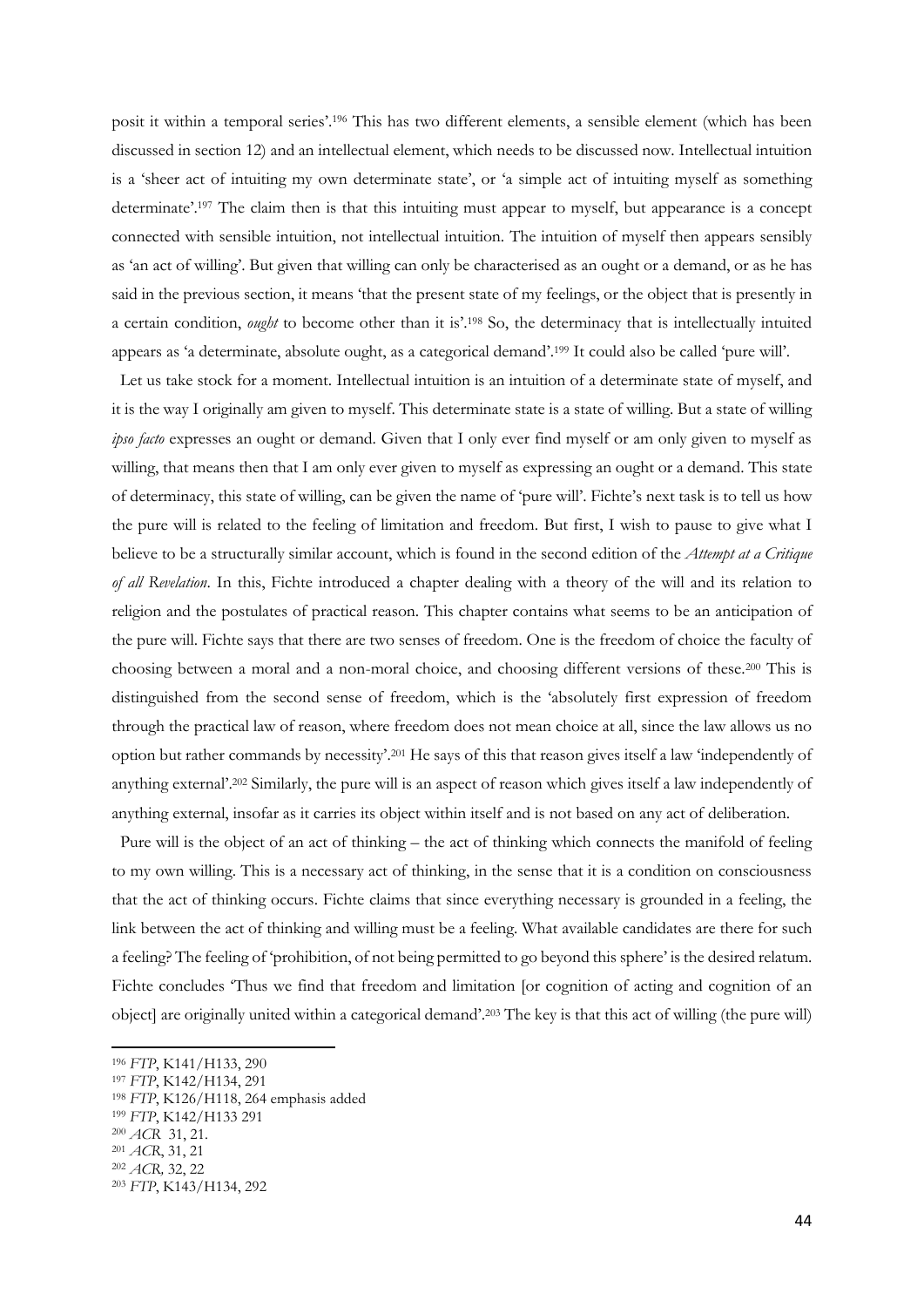'already contains within itself cognition of an object'. In opposition to normal willing (empirical willing), which presupposes cognition of an object and is based on deliberation, pure willing 'carries its object within itself'. <sup>204</sup> In other words, the claim is that there is a type of willing which does not require the familiar deliberation and wavering between possibilities. Normal willing (empirical willing), does require this. It requires cognition of the object that I will. This was the source of the difficulty – if we assume that this willing is the only type of willing, and then claim that it is on the basis of willing that we find ourselves in a world (as per the argument of section 12), then we are embroiled in a circle. Fichte has chosen to escape the circle by positing a pure will – that is, a will that is determinate 'without any assistance from us as empirical beings'; a willing that does not require our cognition. Fichte then identifies the pure will with the categorical imperative. This is the crux of Fichte's argument that consciousness of an ought (which will later turn into consciousness of morality) is a necessary condition of consciousness at all – a paradigmatic instance of PPR. Let us look more closely at what Fichte makes of the pure will in the remaining parts of section 13. Although we have seen that Fichte has indicated the solution to the circularity, he has neither solved the circularity nor shown us how pure will can explain 'consciousness in general' as he claims that it can.

 He says 'freedom and limitation are originally united within a categorical demand…and which must necessarily be assumed if consciousness is to be explained. Freedom [is present here], inasmuch as a new beginning has to be made; limitation [is present here as well], inasmuch as we are here obliged not to go beyond a specific sphere [the sphere determined by pure willing]'. <sup>205</sup> Earlier in the text, as we have seen, Fichte elects to try to solve the circularity by claiming that a certain quantity (a determinable) is present as possible options, and the choice must be made from among this selection (the determinacy). Here we have a similar thought. The freedom is the ability to begin a temporal series. The limitation is the prohibition to only begin those that are within the sphere of the pure will. Note that as yet the sphere of the pure will is undetermined, but later Fichte does identify it with the categorical imperative.

 As an explanatory ground of consciousness, however, the pure will is not something sensible – the ground of experience as such cannot lie within experience. Fichte tells us that it does not appear within consciousness at all. The pure will, he says, is supersensible, 'yet something sensible is supposed to follow from it' How then is the pure will mediated with sensible consciousness?'. <sup>206</sup> This, he says, is accomplished by the feeling of prohibition that was brought into the account earlier. But, he says, feeling, *qua* an expression of limitation is impossible without a complementary expression of striving, since what is limited in feeling is striving. The object of the feeling of prohibition would be one's striving, or, as Fichte says, 'a disposition toward willing, which, because of the limitation, is unable to become an act of willing – i.e. a desire'. 207

<sup>205</sup> *FTP* K143/H134, 292

**.** 

<sup>206</sup> *FTP* K144/H136, 294

<sup>204</sup> *FTP*, K143/H134, 292-3

<sup>207</sup> *FTP*, K144/H136, 294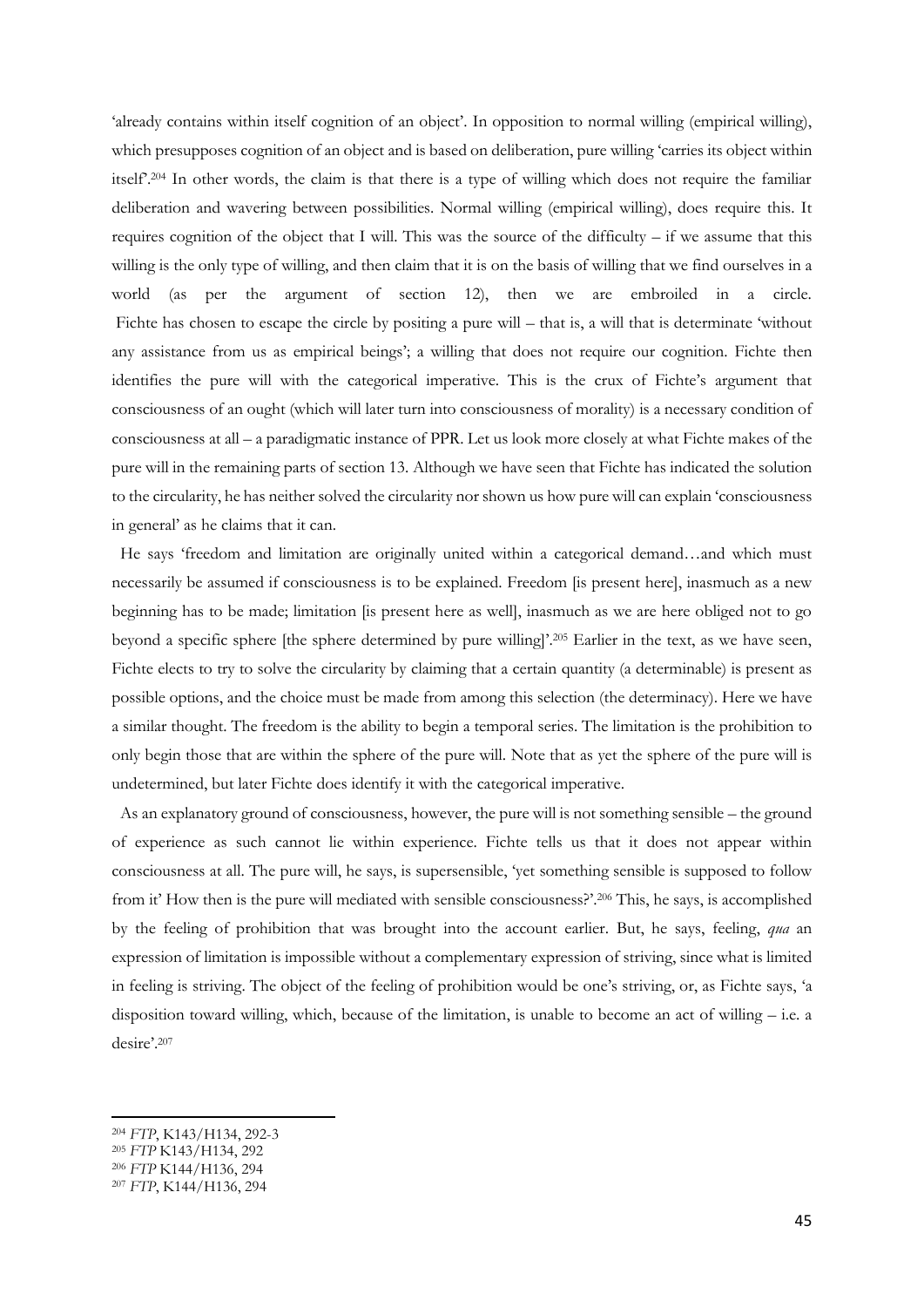One might think that it is only a psychological peculiarity of some people that they feel themselves to be limited in the way that Fichte claims. However, this would only be the case for Fichte if a person had no desire. Desire is a basic aspect of human consciousness. It 'applies to all finite reason…every finite, rational creature is conscious of a desire that strives in opposition to the above mentioned law'. <sup>208</sup> We must remember that Fichte does not yet have in mind any particular moral or ethical doctrine that gives us the feeling of prohibition. Rather, the feeling of prohibition is designed to call to mind an indeterminate feeling of wrong-in-some-way. Therefore, Fichte's claim is not that everyone has a feeling that some particular act is forbidden (which may indeed be left up to historical circumstance) but that there is a particular feeling that some act is forbidden. The determinacy applies to the feeling, not to the object of that feeling.<sup>209</sup> Fichte remarks that the union of pure willing and desire, as has just been displayed, produces the feeling of an "ought". This, he says, arises from 'the unification of pure willing, insofar as this exercises an influence upon our power of feeling, and thus upon some desire'. <sup>210</sup> Now this feeling of ought is supposed to be able to completely resolve the contradiction that I began this section by outlining.

The most important claims for the argument after this come when Fichte compares the thinking of the 'ought' and the Kantian claim that "ought implies can". Fichte says 'Something determinable must necessarily be posited, and, from this, all the objects of consciousness will be derived, as mediated – that is, as produced by means of an immediate consciousness of the "ought".<sup>211</sup> He then says that this is to say that 'I think of my "ought", and, as surely as I think of this, I think of my transition from determinability to determinacy; thus, in addition to the "ought", I must also think of what is determinable'. <sup>212</sup> We are told that this is identical with Kant's dictum that ought implies can. But what is Fichte's argument here? The wider argument of the section hinges on this paragraph. Fichte does suggest a 3 stage deduction on the following page, but it is less than fully explicit. He says '(1) We must think discursively. (2) We must presuppose something determinable for everything determinate. (3) This determinable something we have to presuppose {and which precedes my act of self-determining} acquires the character of objectivity.'<sup>213</sup> Premise 2 in this argument is an essential characteristic of discursive thought, that is to say: discursive thought is characterised by the transition from the determinable to the determinate. However, the transition from premise 2 to premise 3 is opaque. It requires bringing in claims that Fichte certainly had in mind, but are absent from the presentation. We can therefore supplement the argument as follows:

1

<sup>208</sup> *FTP*, K145/H136, 295

 $^{209}$  It seems plausible that this is the theoretical origin of conscience. Fichte seems to hint as much when he says that 'Consciousness also confirms the presence within us of such a drive, and it does so through the unease that arises within us when we neglect to do enough to comply with and to heed this drive' (K146/H138, 296). See also the commentary on the short work *Outline of the Distinctive Character of the* Wissenschaftslehre, where Fichte says 'As we have seen, my *activity* is *limited*. This original limitation is a limitation which occurs though duty; every other limitation is, in turn, only a *sensible* presentation of the former, that is, a presentation of it through the imagination'. Fichte, II,4:360, quoted from Fichte *EPW*, I:331, 244. Here also we see the dovetailing of the doctrine of the pure will and the ontological version of the primacy of the practical. I leave this unexplored here.

<sup>210</sup> *FTP*, K145/H136-7, 295

<sup>211</sup> *FTP*, K146/H138, 297

<sup>212</sup> *FTP*, K146/H138, 297

<sup>213</sup> *FTP*, K147/H139, 298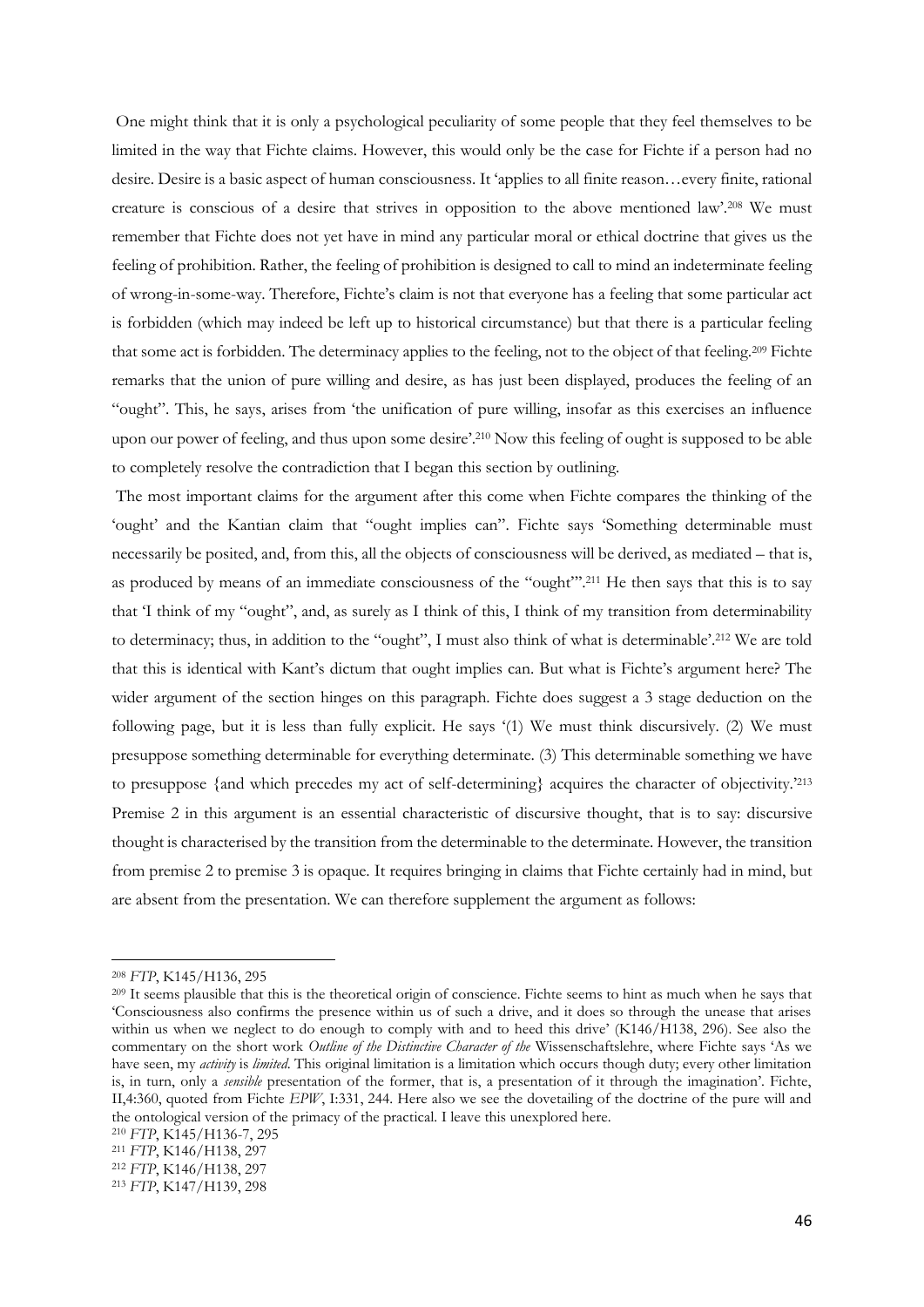2a: The feeling of "ought" is a determinate feeling (established by the intellectual intuition of the pure will and the synthesis of pure will and the limitation of desire).

2b: Any determinate feeling of an ought expresses that the state of my feelings in total should be different than it currently is (this is part of the concept of 'ought').

2c: If a determinate feeling expresses that the state of my feelings ought to be different than it currently is, then it expresses that the determinable become determinate.

2d: If it is so, then there must be something determinable.

Given that Fichte has shown in the previous section that consciousness of a temporal succession arises from consciousness of willing, it seems that he needs the results of that argument here. In its most basic and intuitive form, the inference is: I ought to do X to A in order that it become B, therefore A must exist. But this is somewhat misleading, as Fichte is still within the domain of self-affection. This is why Fichte includes the clause about the determinable preceding the act of self-determining in his three stage proof. Even with this argument, however, Fichte has not succeeded in his task. If the argument is sound, he will have shown how, in some cases, different experiences can have as their ground or explanatory base a feeling of an ought. But this is not the stated goal. The goal is to show how sensible experience in general is grounded on something intelligible, or 'supersensible'.<sup>214</sup> Thus, Fichte asks 'How is the movement of transition of my pure willing from its determinability to determinacy related {to consciousness}?'<sup>215</sup> Fichte firstly tells us that the transition of pure willing from determinable to determinate is the origin of ourselves, how we come into being. It follows then that the transition from determinable to determinate cannot occur by our own means.<sup>216</sup> But the I as it is discovered is originally determinate – I do not discover myself as a thing in general, but this very thing. Furthermore the I 'in the context of the fundamental concept of its original determinacy' is an intelligible thing. <sup>217</sup> This means that predicates pertaining to outer sense – i.e. those of space, shape, size, and so on – do not pertain to the I, *qua* subjectivity.

 What is determinable in the case of the pure will is 'reason as a whole (my generic essence)' and what is determinate is 'I myself…I as an individual'. <sup>218</sup> If we apply the general principle that whatever is determinate implies something determinable, this means that I only exist insofar as there exists many possible rational beings. The movement of transition in the pure will, then, is one from reason as such, to individual reason.

 One might think that this is a diversion, and is not adequately connected to the prior parts of the chapter. Whilst it is true that Fichte has covered a lot of ground in section 13, the reason for him introducing the problem of other minds (and criticising Kant for failing to address this problem) is that in order to show

<sup>&</sup>lt;sup>214</sup> Fichte often uses the word 'supersensible' in this section, though a better word to capture his intended meaning might be non-sensible, as supersensible is too connotative of religious phenomena.

<sup>215</sup> *FTP*, K148/H140, 300

<sup>216</sup> I take it than this sets Fichte up for the doctrine of the "summons" – that I am called by another to be an agent. This is put forward in the later sections of the *WLnm*, but most developed in the Foundations of Natural Right. <sup>217</sup> *FTP* K149/H140, 301

<sup>218</sup> *FTP*, K149/H141, 302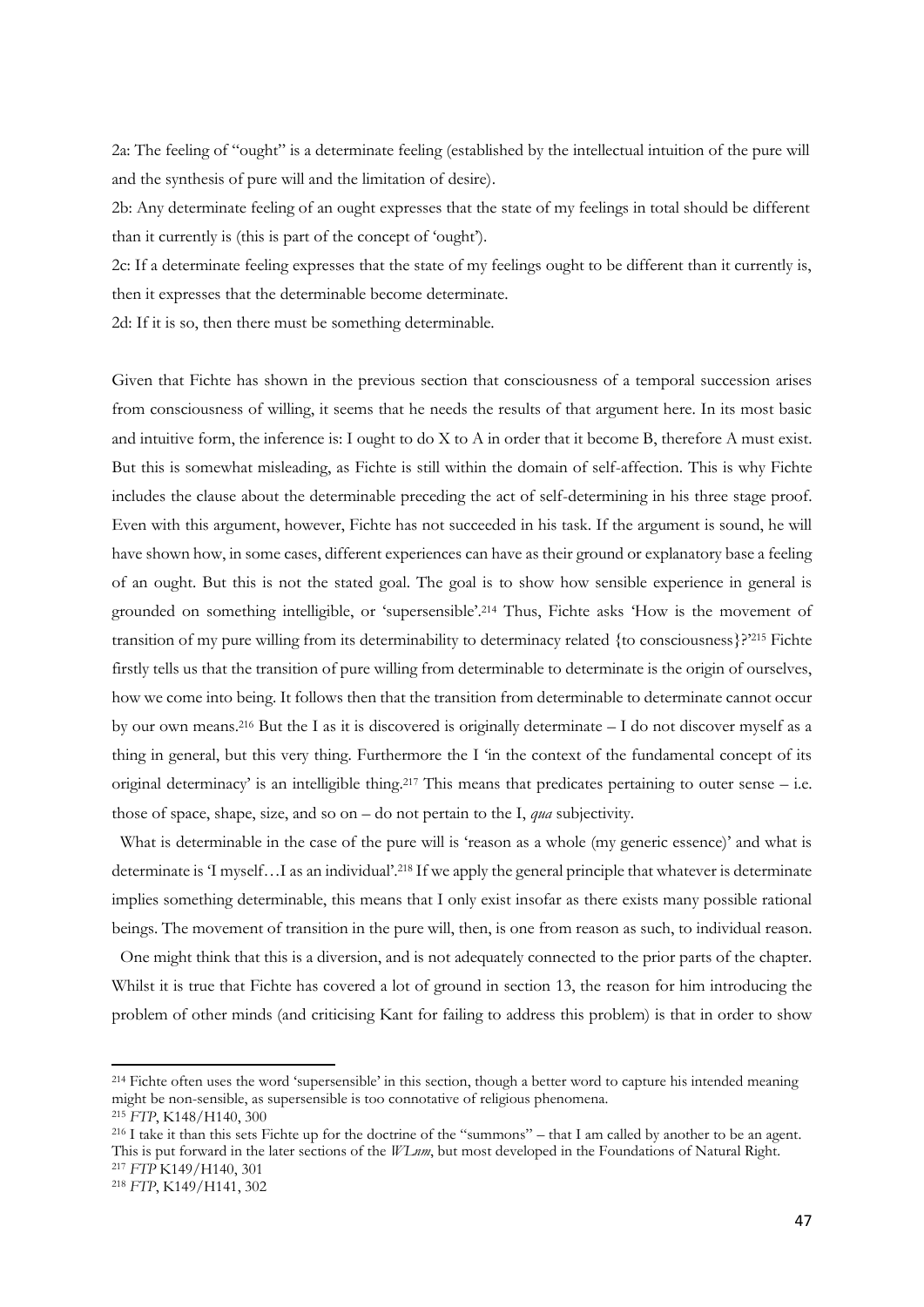us how our knowledge of our freedom and the ought that accompanies that freedom ground the knowledge of the world, he needs to show us how the "ought" and the world are related, which involves showing us that our reason is determinate of a determinable – and if this is right, then it follows that a correct solution to the one issue leads to a correct solution of the other issue. Fichte also thinks that the thought of rational beings outside of myself is a discovery of an intelligible world – but only in the sense that it is discovered, not made, and that it can only be thought of. <sup>219</sup> Fichte says 'The world of experience is erected upon the intelligible world. Both worlds…occur simultaneously; neither can exist without the other…{Precisely because I think of the world of experience, I must also think of the intelligible world, in order to introduce unity into the manifold of our experience – and vice versa.}'. <sup>220</sup> The proof of other rational beings outside of me is a necessary part of the proof that knowledge of the world is based upon knowledge of my freedom and its accompanying "ought" because it serves to give a unity to the manifold that was lacking previously. Presumably the unity in mind is the basic agreement amongst all rational beings that things are thus and so when confronted with certain experiences. In other words, Fichte seems to be asking the question: how is it that I could distinguish reality from fantasy if there were no other beings to confirm or disconfirm my judgements? This is why other rational beings are needed. Later, Fichte says '{I and the realm of rational beings surrounding me constitute the first object of our consciousness, and the rest of the objects of our cognition now follow without difficulty}'. <sup>221</sup> The use of the pronoun 'our' here again supports my hypothesis that Fichte requires the correct solution to the problem of other minds as a critical part of the original problem, as it allows us to make distinctions between reality and illusion. I shall conclude my overview of this section by going through Fichte's conclusions, before turning to some criticism and analysis.

The goal of 13 was to resolve the vicious circle between acting and feeling. The circularity arises when we follow Fichte's argument that consciousness of acting is possible only on the condition of freedom, whilst freedom is only possible on the condition of the concept of a goal, which is only possible on the condition of cognition of an object, which is possible only on the condition of an action. Fichte regards this as soluble by virtue of the denial that all willing or all action must rely on a prior cognition of the object that one is willing. In other words, we have seen that Guyer is right. Fichte does endeavour to show that cognition of the world is based fundamentally on cognition of my willing (that this is possible is shown by the argument of 12). Fichte argues that no sensibly constructed concept of a goal could do the work required. In Guyer's terms, no sensibly constructed concept of a goal could show that I am a self and not merely a part of the world. This is because it could not explain consciousness. The circle is still in place at the level of sensible consciousness. We might be able to explain one or other individual events of willing, but that is a different explanatory task to the task that Fichte is currently engaged in.

 In order to escape the circle, then, we have to postulate a 'pure will' which we are aware of through intellectual intuition, as a determinate intelligible thing. This is the immediate and first object of

**<sup>.</sup>** <sup>219</sup> *FTP*, K151/H143, 304-5

<sup>220</sup> *FTP*, K151/H144, 305

<sup>221</sup> *FTP*, K151/H145, 306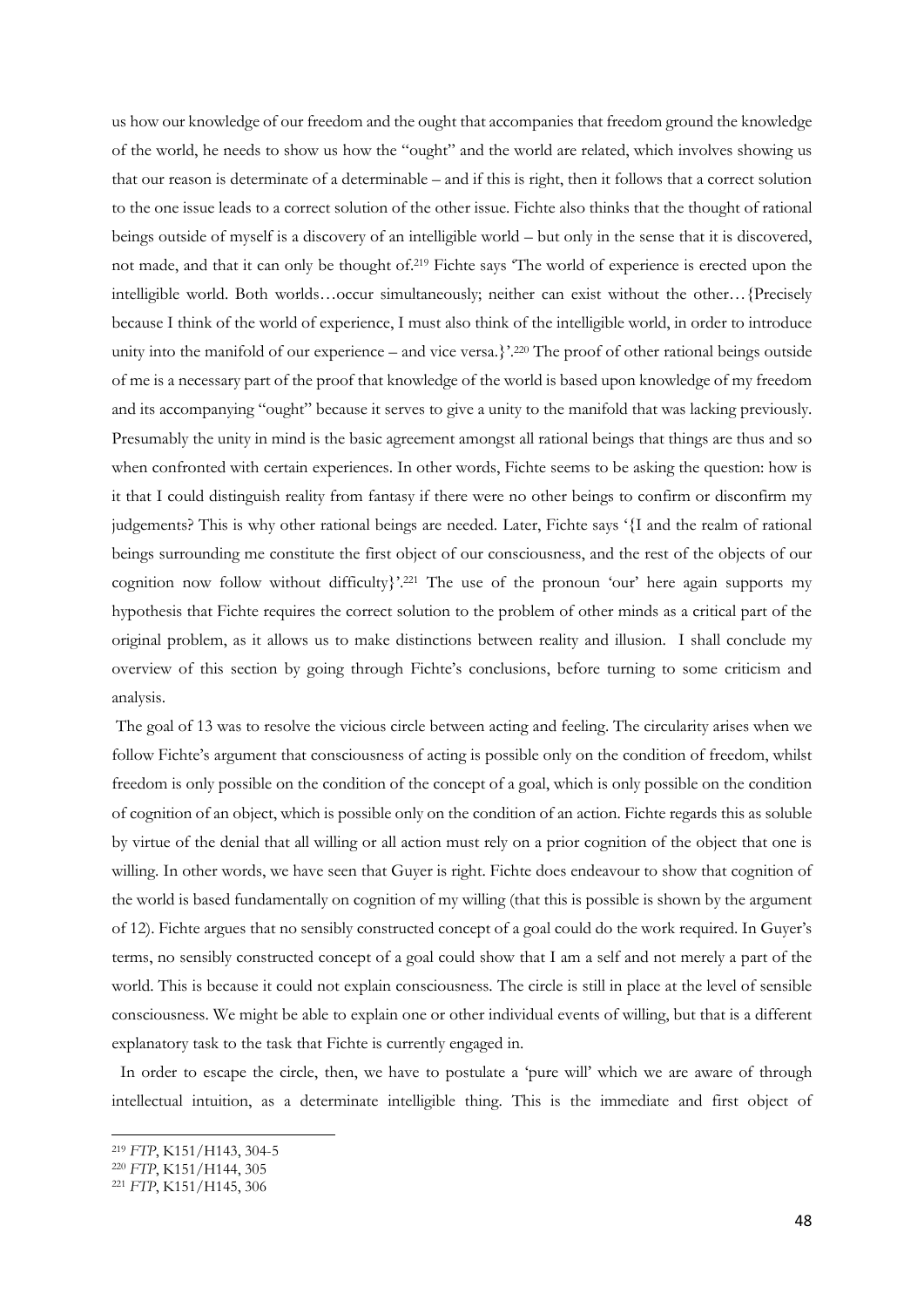consciousness, through which all other objects of consciousness are mediated. This makes more sense of Fichte's prior exposition of perception: 'The object is not felt to be sweet; instead, what I actually feel to be sweet is myself. I feel that an object is present only insofar as I am engaged in intuiting'. <sup>222</sup> Similarly: 'If activity were not cancelled or limited, then we could never perceive or intuit any object'. <sup>223</sup> I am conscious of the sweet thing insofar as I am conscious of the pure will. Section 13 of the work concludes here, and the next section of the work is devoted to showing how pure willing becomes empirical willing, but whilst a full account of Fichte's theory would need to examine this section, I shall further look at section 13, in order to make Fichte's account there as intelligible as possible.

 I contend that section 13 supports my hypothesis, which is that Fichte maintains a strong commitment to the transcendental primacy of practical reason. Above I have related the argument of section 12 to the striving argument, claiming that they argue for similar conclusions. If this is right, then what Fichte attempts to do in section 13 is resolve a contradiction that arises out of the thesis of the primacy of practical reason. We therefore see that Fichte realises that the thesis of PPR is in conflict with the order of explanation in an episode of willing. So, in order to maintain the thesis, Fichte postulates the pure will and the accompanying denial of the statement that all willing requires prior cognition of its object. Thus Fichte rejects what I have above called the knowledge condition on willing.

 If we return to Breazeale's equiprimordiality thesis, we see that Breazeale has a difficulty here. Fichte's strategy appears to be: 1) there is a circularity – thinking requires willing, and willing requires thinking. 2) therefore there must be some prior element 3) this prior element is a different form of willing. Notice that 1) here is very similar to an assertion of the equiprimordiality thesis. But Fichte does not stop there – indeed, he regards it as a defect of his account that it has reached this point. He then resolves this by determining the propositions more precisely (as he does in *SK*) and finds that not all willing requires thinking in the sense of 1). This appears to me to be a rejection of the equiprimordiality thesis. It is clear that Fichte thought that there would not be a difference in time between the surfacing of practical and theoretical reason in thinkers, but that does not suffice to commit him to the thesis of equiprimordiality. Rather, Fichte is committed, at least in the Jena period (and possibly beyond) to a transcendental primacy of practical reason. Furthermore, Fichte's commitment to PPR, as we have seen, leads him to articulate his well-known views on intersubjectivity, that I only become an I among others. The argument, as I have reconstructed it here, shows that these issues were, in Fichte's mind, tightly connected, and so a correct account of PPR should help us illuminate other aspects of Fichte's thought.

 In this paper, I have shown several things. Firstly, I have shown that there are different senses that may be applied to the phrase 'the primacy of the practical' and 'the primacy of practical reason' in Fichte. These are, roughly, a view about the fundamental nature of reality (sometimes called ethical idealism) and a view about the architecture of self-consciousness. Whilst these views are clearly related in some way, I have

<sup>222</sup> *FTP*, K83/H75-6, 196

<sup>223</sup> *FTP*, K87/H79, 202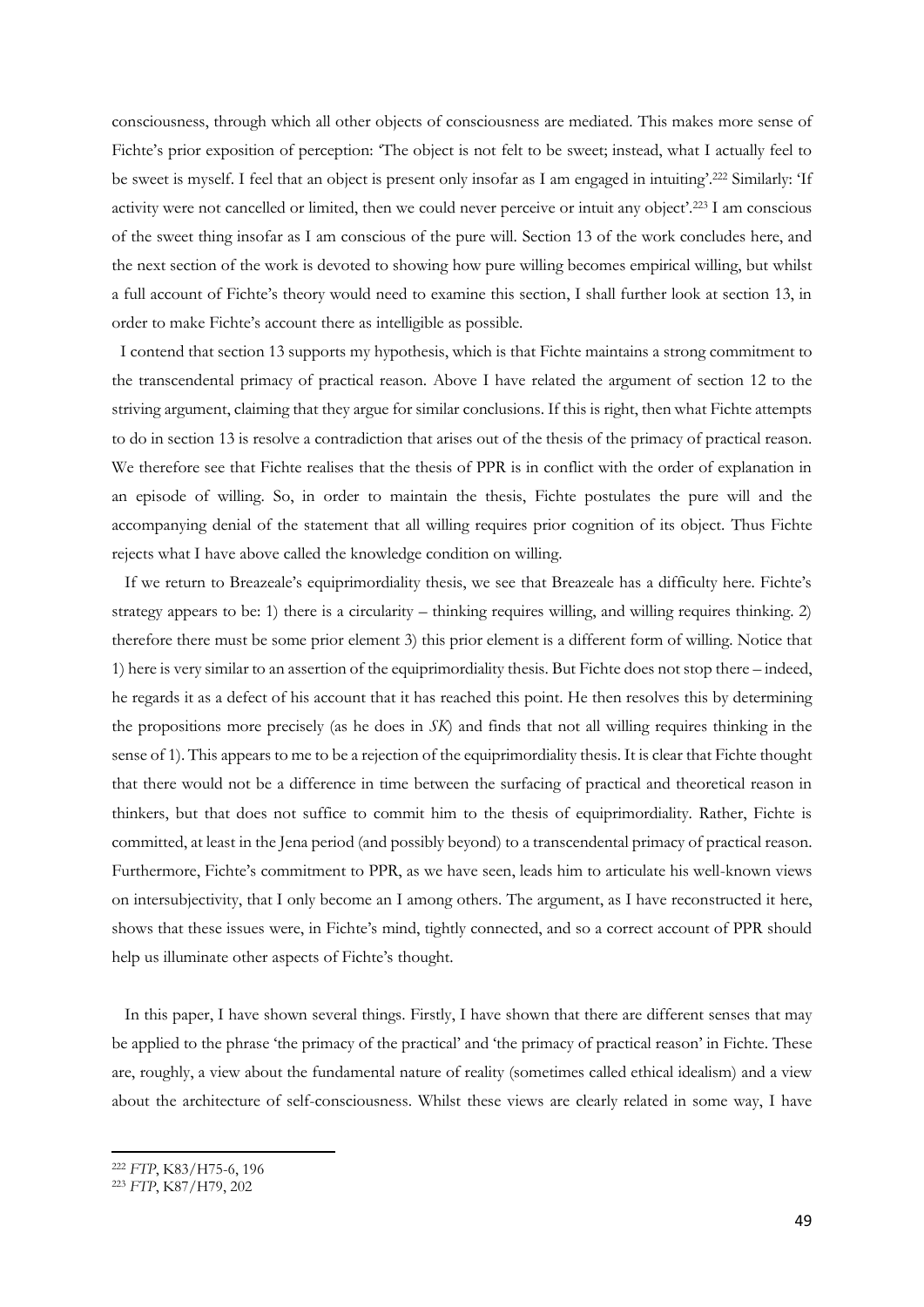chosen here to focus on the latter in relative isolation. I distinguished between various senses in which 'priority' or 'primacy' can be taken, namely: methodological, transcendental, temporal, legislative, and thinkability. We have seen that the transcendental and methodological senses of the primacy of practical reason are the best interpretative fit, and that Fichte explicitly disavows the legislative and thinkability priority, whilst his project operates at a different level to the temporal priority (the level of conditions on self-consciousness vs the level of empirical psychology). One important part of my view is the distinction between essential and necessary when it comes to reason and its powers. I have given reasons for thinking that Fichte has in mind some sort of distinction such that whilst there is no possible world in which there are actors who are not also knowers, we have grounds for saying that acting is the 'essence' in a way in which knowing is not.

I have argued that though the equiprimordiality thesis is right to assert that there is some sense in which practical reason is not primary, that we should reject that thesis in its strong forms, as argued for by Breazeale and Zöller. Fichte therefore argues for a position on which whilst there is no time at which we are practical but not theoretical beings, there is a relation of primacy of the former over the latter. This primacy is important to Fichte primarily because he sees it as the only way to guarantee in any sense the unity of reason. This is important for many reasons, not least of which the fact that only on the supposition of such a unity, Fichte thinks, will the practical claims of morality have rational import. The unity of reason can be thought of analogously with the unity of the self. If I have a deeply divided self, it is not clear which desires or projects I should give priority, and it is not clear how this priority could ever have rational import. Similarly, if reason is in some way disunified, then it is not clear how the claims of one part of it could ever have rational import for the other. The problem is more intricate for Fichte, however, because he wants to say that in an important respect we are disunified. That is what gives the impetus to the striving, and the moral demand. We might be able to say something like this. Reason is unified insofar as it derives from a single principle or power. But reason is not 'united', it has very different ways of responding to things, and competing claims that need to be adjudicated. We could see the philosophical theory that Fichte gives as being designed to show the inevitable truth in this dual sense of disunity and unity.

 I have also provided an exegesis of the major exposition of the argument for PPR in the 1794/5 *WL*, as well as a later version (*WLnm* 12) and Fichte's attempt to finally resolve the circularity that arises because of his theory of how theoretical and practical reason interweave (*WLnm* 13). Both arguments are important for understanding Fichte's position, as well as how it intertwines with various other aspects of the transcendental project. Perhaps most important is the aspect that Guyer brings out. That is the idea that if there were nothing on the basis of which I could distinguish myself from the world, then I could not be an I at all. This thread is present through both the proofs that Fichte gives, culminating in the pure will, which represents a denial of the knowledge condition on willing – the pure will is a type of willing that does not rely on a prior cognition. The pure will is one aspect where Fichte's ethical idealism and his views on PPR are very close. Further work needs to be done on the exact relationship between these two and to what extent it may constitute a departure from early views. I can conclude now by saying that in these arguments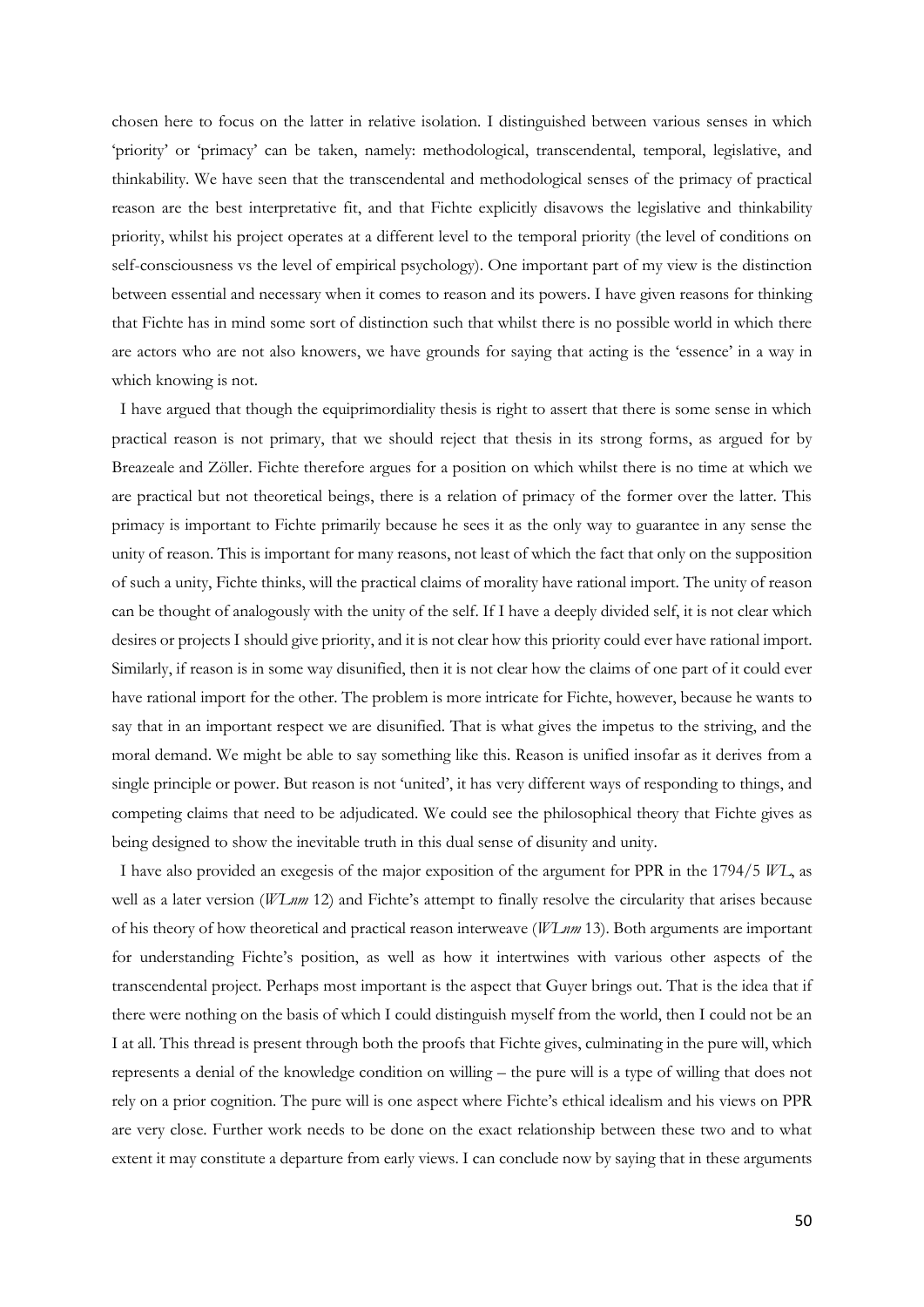Fichte develops a strong conception of PPR, which is used, *inter alia*, to prepare the way for his theory of free and moral action.

## Bibliography:

Allison, Henry, 'Kant's Refutation of Materialism'*,* in *Idealism and Freedom: Essays on Kant's Theoretical and Practical Philosophy* (Cambridge, CUP, 1996[1989]), 92-106

Ameriks, Karl, *Kant and the Fate of Autonomy*, (Cambridge, Cambridge University Press, 2000)

Armstrong, David M. *A Materialist Theory of the Mind* revised ed. (London, Routledge, 1993[1968])

Breazeale, Daniel 'Two Cheers for Post-Kantianism: A Response to Karl Ameriks' *Inquiry*, Vol. 46, No. 2 (2003) 239-259

Breazeale, Daniel, *Thinking Through the Wissenschaftslehre*: *Themes From Fichte's Jena Philosophy*, (Oxford, Oxford University Press, 2013)

Chisholm, Roderick, *Person and Object: A Metaphysical Study* (London, George Allen & Unwin, 1976)

Churchland, Patricia, 'Is Determinism Self-Refuting?' *Mind* Vol. 90 (1991) 99-101

Dennett, Daniel, 'The Abilities of Men and Machines' in *Brainstorms* (Brighton, Harvester Press, 1981) 256-266

Fichte, Johann Gottlieb, 'Review of Friedrich Heinrich Gebhard, *On Ethical Goodness as Disinterested Benevolence'*, trans. Daniel Breazeale, *The Philosophical Forum*, Vol.32, No.4 (2001[1792]) 297-310

Fichte, Johann Gottlieb, *Attempt at a Critique of All Revelation*, trans. Garrett Green, ed. Allen Wood, (Cambridge, Cambridge University Press, 2010[1792/3])

Fichte, Johann Gottlieb, 'Review of *Aenesidemus*' in *Early Philosophical Writings*, trans. Daniel Breazeale (Cornell, Cornell University Press, 1988[1792])

Fichte, Johann Gottlieb, 'Outline of the Distinctive Character of the *Wissenschaftslehre* with Respect to the Theoretical Faculty', in *Early Philosophical Writings* trans. Daniel Breazeale (Cornell, Cornell University Press, 1988[1795])

Fichte, Johann Gottlieb, *Foundations of the Entire Science of Knowledge*, translated by Peter Heath & John Lachs (Cambridge, Cambridge University Press, 1982[1794/5])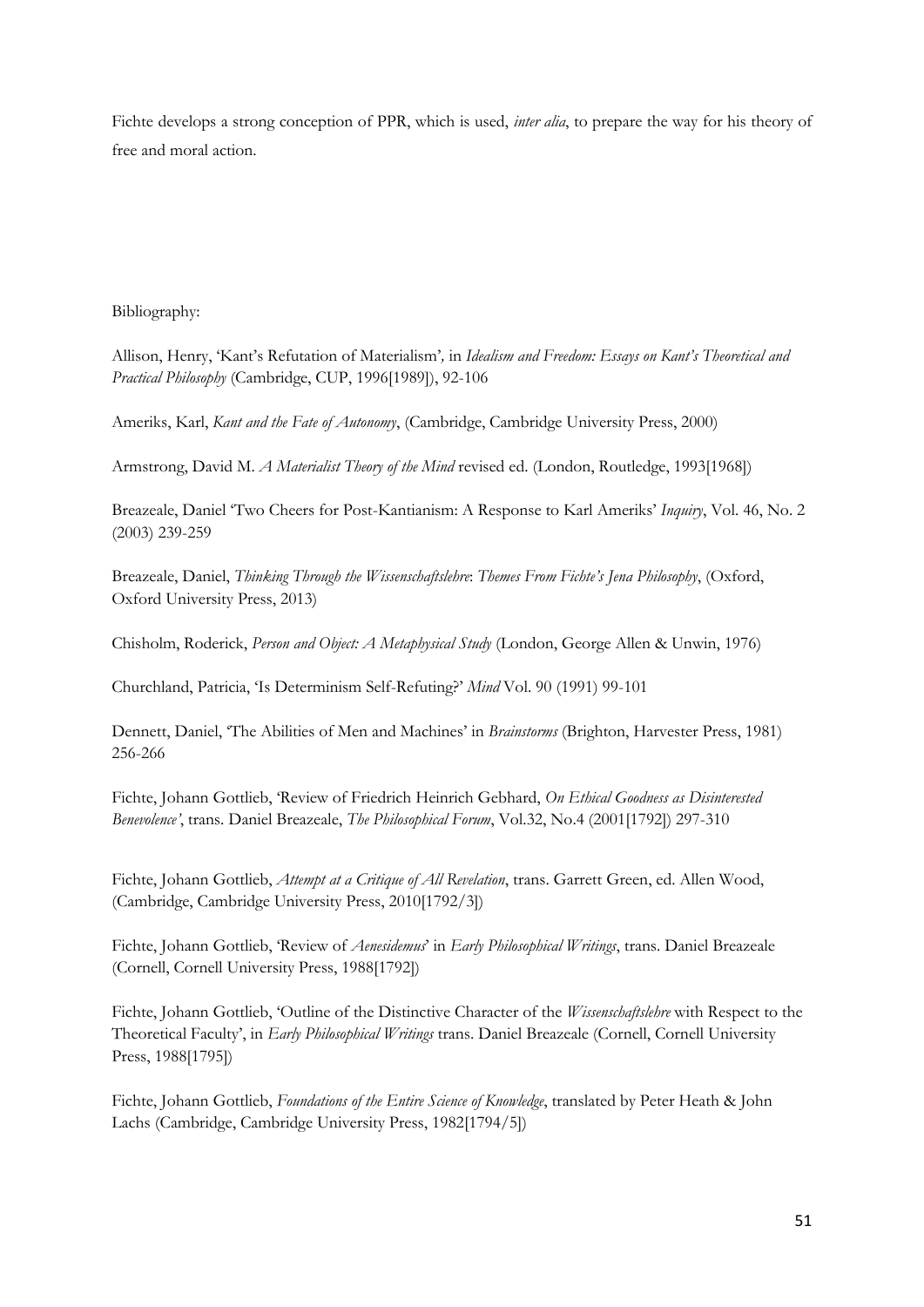Fichte, Johann Gottlieb, 'On the Linguistic Capacity and the Origin of Language' trans. Jere Paul Surber, in *Language and German Idealism: Fichte's Linguistic Philosophy* (New York, Humanity Books, 1996[1795])

Fichte, Johann Gottlieb, 'First Introduction' in *Introductions to the Wissenschaftslehre and other writings 1797- 1800*, translated by Daniel Breazeale (Indianapolis, Hackett, 1994[1797)

Fichte, Johann Gottlieb, 'Second Introduction' *Introductions to the Wissenschaftslehre and other writings 1797- 1800*, translated by Daniel Breazeale (Indianapolis, Hackett, 1994[1797])

Fichte, Johann Gottlieb, *System of Ethics* trans. Günter Zöller & Daniel Breazeale (Cambridge, Cambridge University Press, 2005[1798])

Fichte, Johann Gottlieb, *Foundations of Transcendental Philosophy: Wissenschaftslehre Nova Methodo*, trans., ed. Daniel Breazeale (Cornell, Cornell University Press, 1992[1796-9])

Fichte, Johann Gottlieb, 'On the Basis of our Belief in a Divine Governance of the World' *Introductions to the Wissenschaftslehre and other writings 1797-1800*, trans. Daniel Breazeale (Indianapolis, Hackett, 1994[1798])

Guyer, Paul, 'Fichte's Transcendental Ethics' in Sebastian Gardner & Matthew Grist (eds.) *The Transcendental Turn* (Oxford, Oxford University Press, 2015), 135-158

Haldane, J. B. S., 'When I am Dead' in *Possible Worlds: And other essays* (London, Chatto & Windus, 1927. Repr. 1932) 204-210

Hanson, Norwood Russell, 'Copernicus' role in Kant's Revolution', *Journal of the History of Ideas*, Vol. 20, No. 2, (Apr. 1959) 274-281

Harman, Gilbert, 'Knowledge, Reasons, and Causes' *The Journal of Philosophy*, Vol. 67, No. 21 (1970) 841- 855

Hasker, William, 'The Transcendental Argument against Determinism' *Southern Journal of Philosophy* Vol. 11, No. 3 (1973) 175-183

Hegel, G. W. F., *Lectures on the History of Philosophy: Vol. 3* trans. E. S. Haldane & Frances H. Simson (Lincoln, University of Nebraska Press, 1995)

Kant, Immanuel, *Critique of Pure Reason*, translated by Norman Kemp Smith, (London, Macmillan, 1990[1781])

Kant, Immanuel, *Groundwork for the Metaphysics of Morals*, in *Practical Philosophy* trans. Mary Gregor (Cambridge, Cambridge University Press, 1998[1795])

Kant, Immanuel, *The Metaphysics of Morals* in *Practical Philosophy*, trans. Mary Gregor (Cambridge, Cambridge University Press, 1998[1787/8])

Kinlaw, C. Jeffery, 'Reflection and Feeling and the Primacy of Practical Reason in the Jena *Wissenschaftslehre*' in Daniel Breazeale & Tom Rockmore (eds) *New Essays on Fichte's Later Jena*  Wissenschaftslehre (Evanston, IL, Northwestern University Press, 2002) 140-156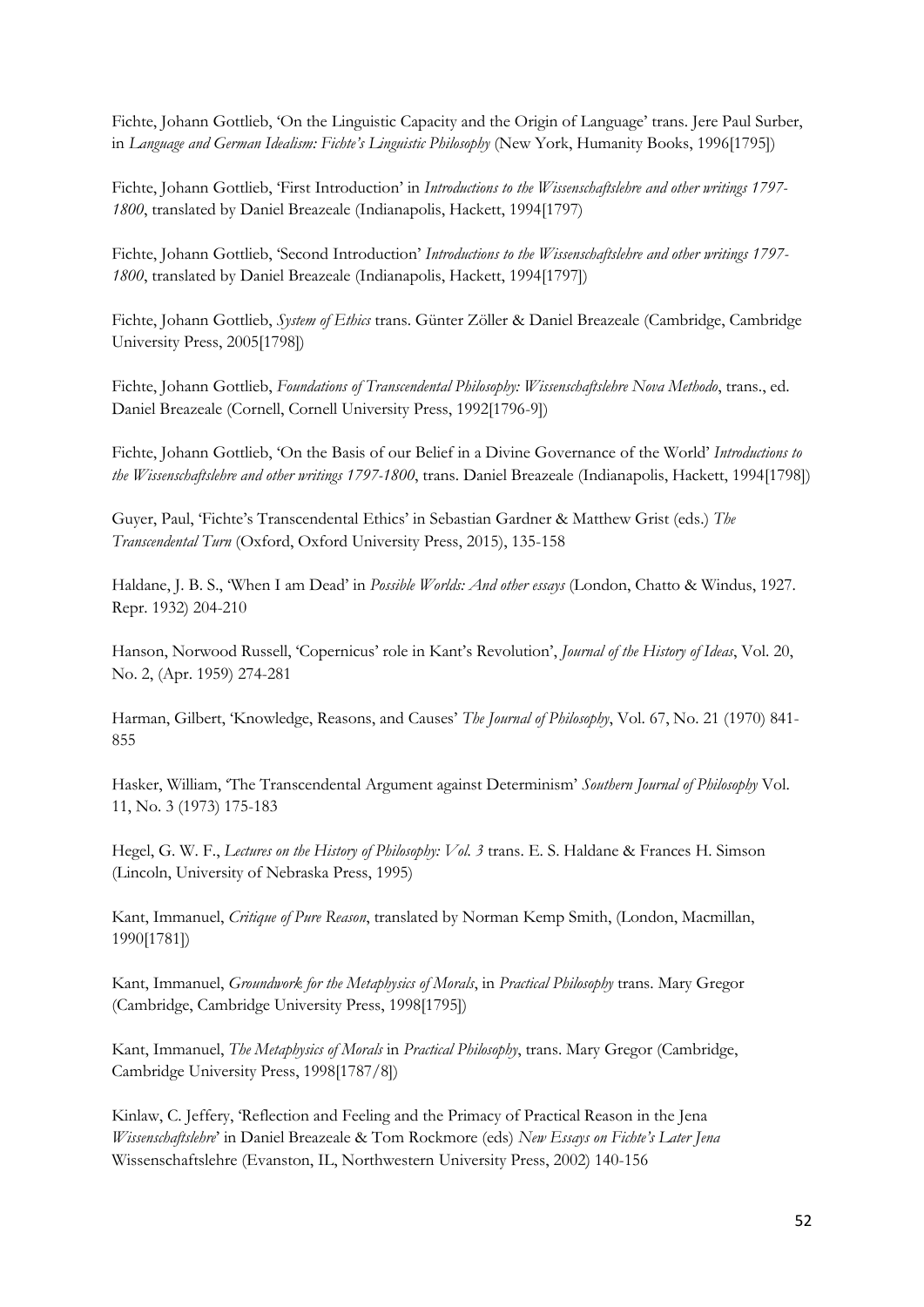Kosch, Michelle, 'Fichtean Kantianism in Nineteenth-Century Ethics', *Journal of the History of Philosophy*, Vol. 53, No. 1 (2015), 111-132

Laird, John, *Problems of the Self* (London, Macmillan, 1917)

Lucas, J. R. 'Minds, Machines, and Gödel' *Philosophy* Vol. 36, No. 137 (1961) 112-127

Lucas, J. R. *The Freedom of the Will,* (Oxford, Oxford University Press, 1970)

Martin, Wayne M., "Without a Striving, No Object is Possible" Fichte's Striving Doctrine and the Primacy of Practice', in Daniel Breazeale & Tom Rockmore (eds) *New Perspectives on Fichte* (New Jersey, Humanities Press, 1996) 19-33

Martin, Wayne, *Idealism and Objectivity: Understanding Fichte's Jena Project* (Stanford, Stanford University Press, 1997)

McTaggart, John M. E., 'Introduction to the Study of Philosophy' in *Philosophical Studies* ed. S. V. Keeling (London, Edward Arnold, 1934), 183-210

Millikan, Ruth, *Language, Thought, and Other Biological Categories: New Foundations for Realism* (Cambridge, MIT Press, 1984)

Moore, G. E. 'Review' *International Journal of Ethics*, Vol. 9, No. 1 (Oct. 1898) 92-97

Neuhouser, Frederick, *Fichte's Theory of Subjectivity* (Cambridge, Cambridge University Press, 1990)

Plantinga, Alvin *Warranted Christian Belief* (Oxford, Oxford University Press, 2000)

Plantinga, Alvin, 'Evolution, Epiphenomenalism, Reductionism' *Philosophy and Phenomenological Research* Vol. 68, No. 3 (2004) 602-619

Quine, W. V. O. 'Two Dogmas of Empiricism' in *From a Logical Point of View* (Harvard, Harvard University Press, 1980) 20-46

Rockmore, Tom *Fichte, Marx and the German Philosophical Tradition* (Carbondale IL, Southern Illinois University Press, 1980)

Schopenhauer, Arthur, 'On the Facts of Consciousness and the Doctrine of Science' in *Manuscript Remains, Vol. II: Critical Debates (1809-1818)* ed. Arthur Hübscher, trans. E. J. F. Payne (Oxford, Berg, 1988[1811-12])

Sedgewick, Sally, 'Introduction: Idealism From Kant to Hegel' in *The Reception of Kant's Critical Philosophy: Fichte, Schelling, and Hegel* (ed) (Cambridge, Cambridge University Press, 2000) 1-18

Seidel, George J. *Fichte's Wissenschaftslehre of 1794: A Commentary on Part 1* (Indiana, Purdue University Press, 1993)

Stroud, Barry, 'Transcendental Arguments' *The Journal of Philosophy* Vol. 65, No. 9 (1968) 241-256